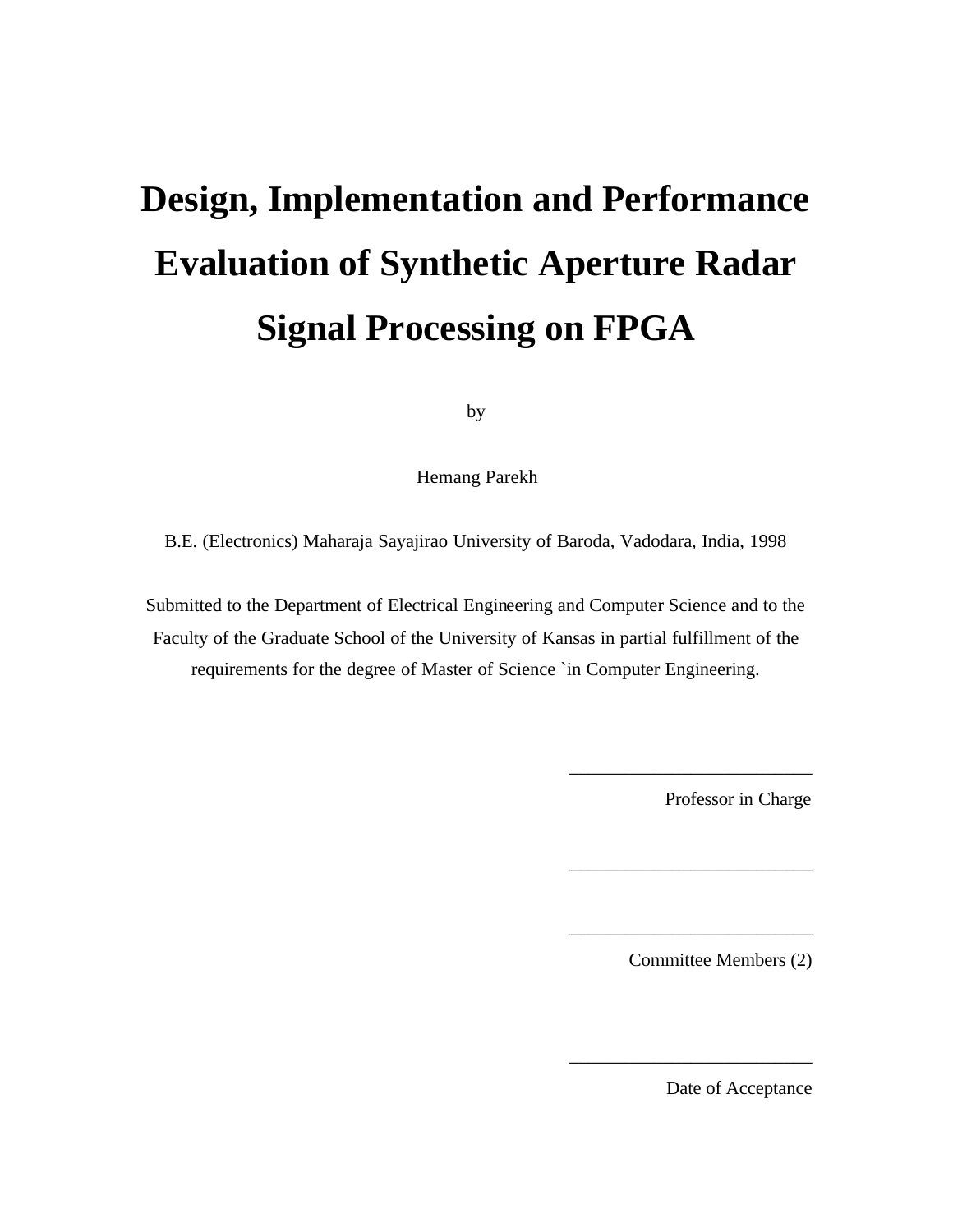Dedicated to my Mother and my Late Father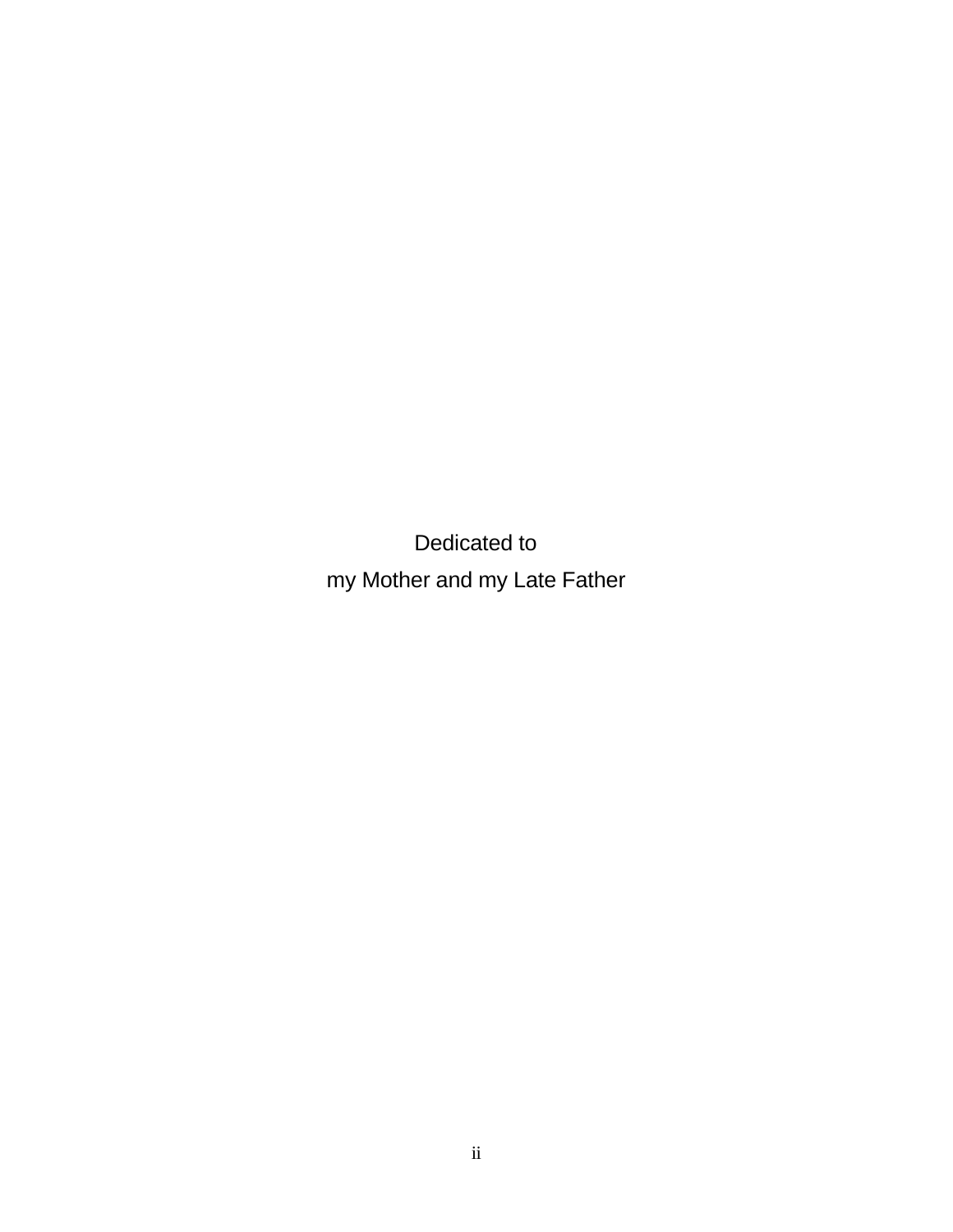# **Acknowledgements**

I would like to offer my respect and sincere appreciation to my advisor Dr. Gary Minden who has helped me throughout my graduate studies at KU and now with my thesis. Specifically I would like to thank him for being patient and keeping his faith in me during last summer when I struggled overcoming the grief of sudden loss of my Father. I would like to thank Dr. Joe Evans for all the support and help during the course of the project and for the classes that I had opportunity to take under him. My special thanks to Dr. Arvin Agah who has obliged to be on my committee.

I would like to thank Ed Komp for all the help and support that he provided during the course of the Adaptive Computing Systems project. I would like to thank him specifically for helping me in the debugging process even during the weekends.

I vividly recall all those late evenings spent in ACS labs with my other colleagues Sarin, Sandeep, Karthik and Pramod discussing ideas to overcome various software and hardware problems we faced during the course of this project. I would like to thank all of them for such wonderful time in ACS project.

Above all, it is because of my mother's blessing and my sister's love, that I have made it to this stage; I do not have words to express my gratitude.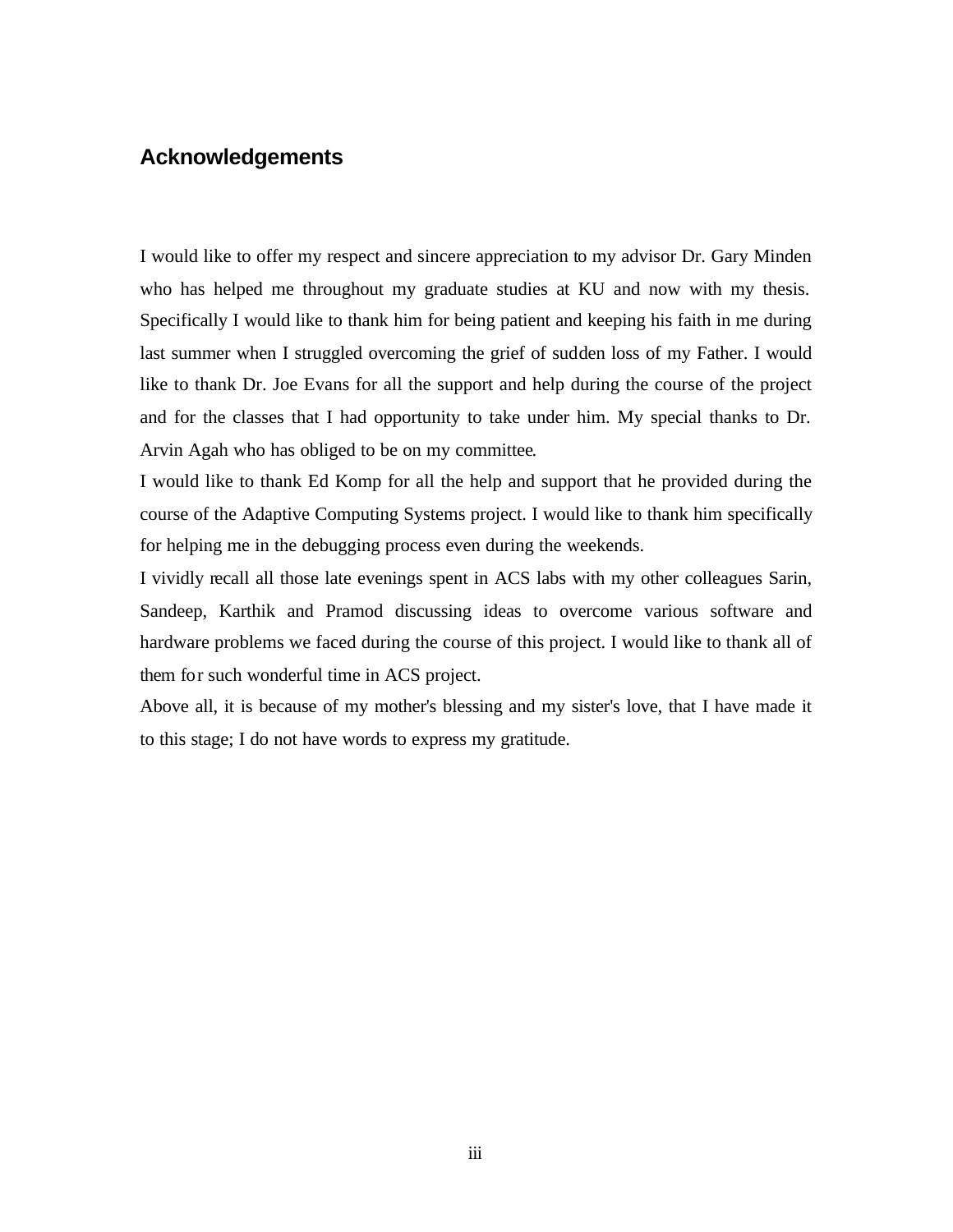# **Abstract**

Synthetic Aperture Radar Image Generation from raw data is an application, which demands heavy computational power and large memory for operation. Researchers are exploring various hardware solutions to improve the performance and speed over existing software solutions. This thesis specifically deals with such image generation algorithm being implemented by Alaska SAR Facility (ASF) through software in C. This work offers an FPGA based prototype solution using FLASH language and Block Diagram Editor. Both these tools are developed as a part of the ACS project at the University of Kansas, sponsored by DARPA. This thesis also demonstrates the ease and flexibility of design using FLASH and BDE. The result shows that this current implementation is a good prototype design demonstrating the feasibility of an FPGA based SAR signal processor.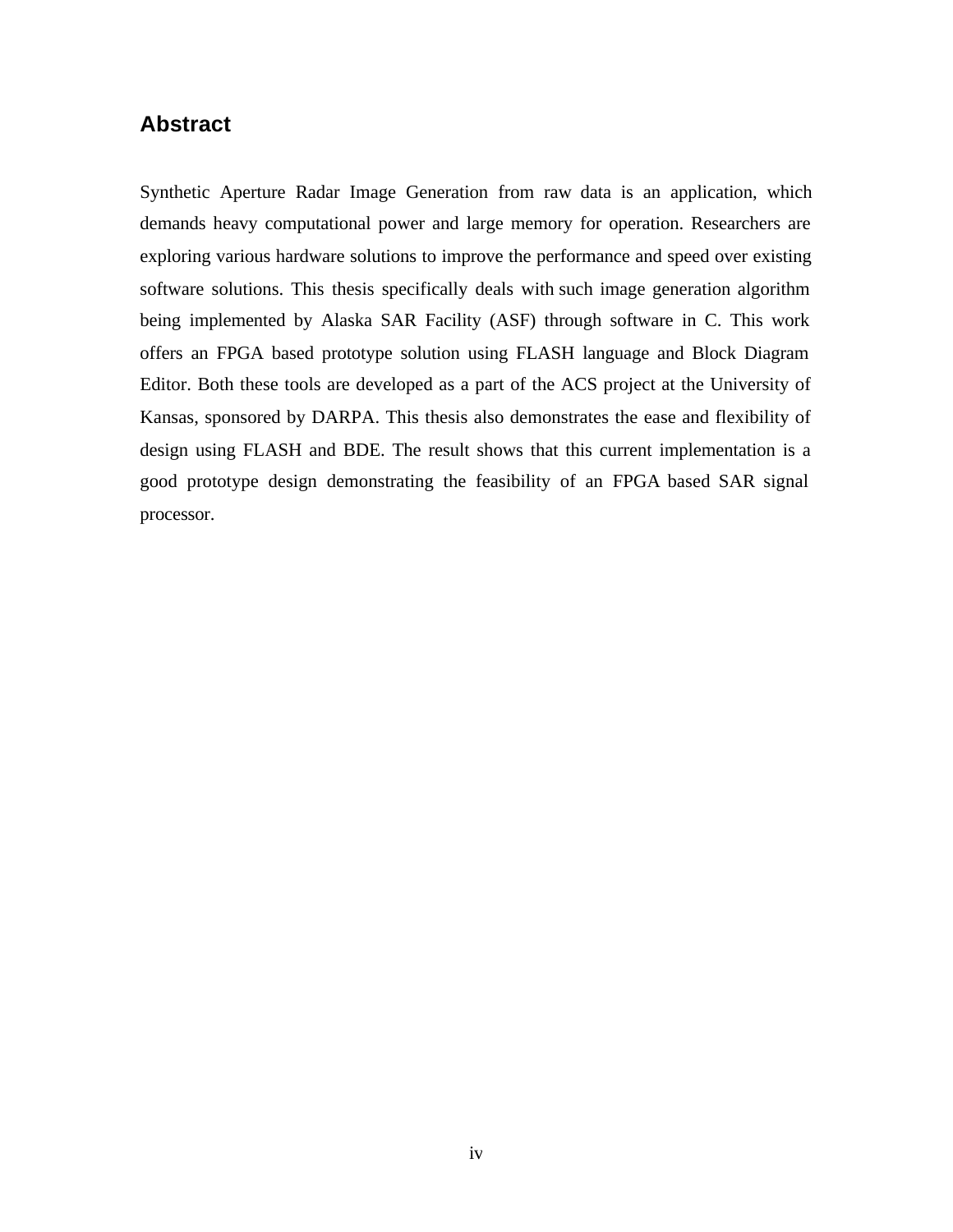# **CONTENTS**

| $\mathbf{1}$            |                                                          |  |
|-------------------------|----------------------------------------------------------|--|
| 1.1                     |                                                          |  |
| 1.2                     |                                                          |  |
| 1.3                     |                                                          |  |
| 1.4                     |                                                          |  |
| $\overline{2}$          | SYNTHETIC APERTURE RADAR SIGNAL PROCESSING  4            |  |
| 2.1                     |                                                          |  |
| 2.2                     |                                                          |  |
| 2.3                     |                                                          |  |
|                         |                                                          |  |
|                         |                                                          |  |
|                         |                                                          |  |
|                         |                                                          |  |
| 3                       |                                                          |  |
| 3.1                     |                                                          |  |
|                         |                                                          |  |
| 3.2                     |                                                          |  |
|                         |                                                          |  |
|                         |                                                          |  |
| $\overline{\mathbf{4}}$ | <b>FPGA IMPLEMENTATION OF FAST FOURIER TRANSFORM  19</b> |  |
| 4.1                     |                                                          |  |
|                         |                                                          |  |
| 4.2                     |                                                          |  |
|                         |                                                          |  |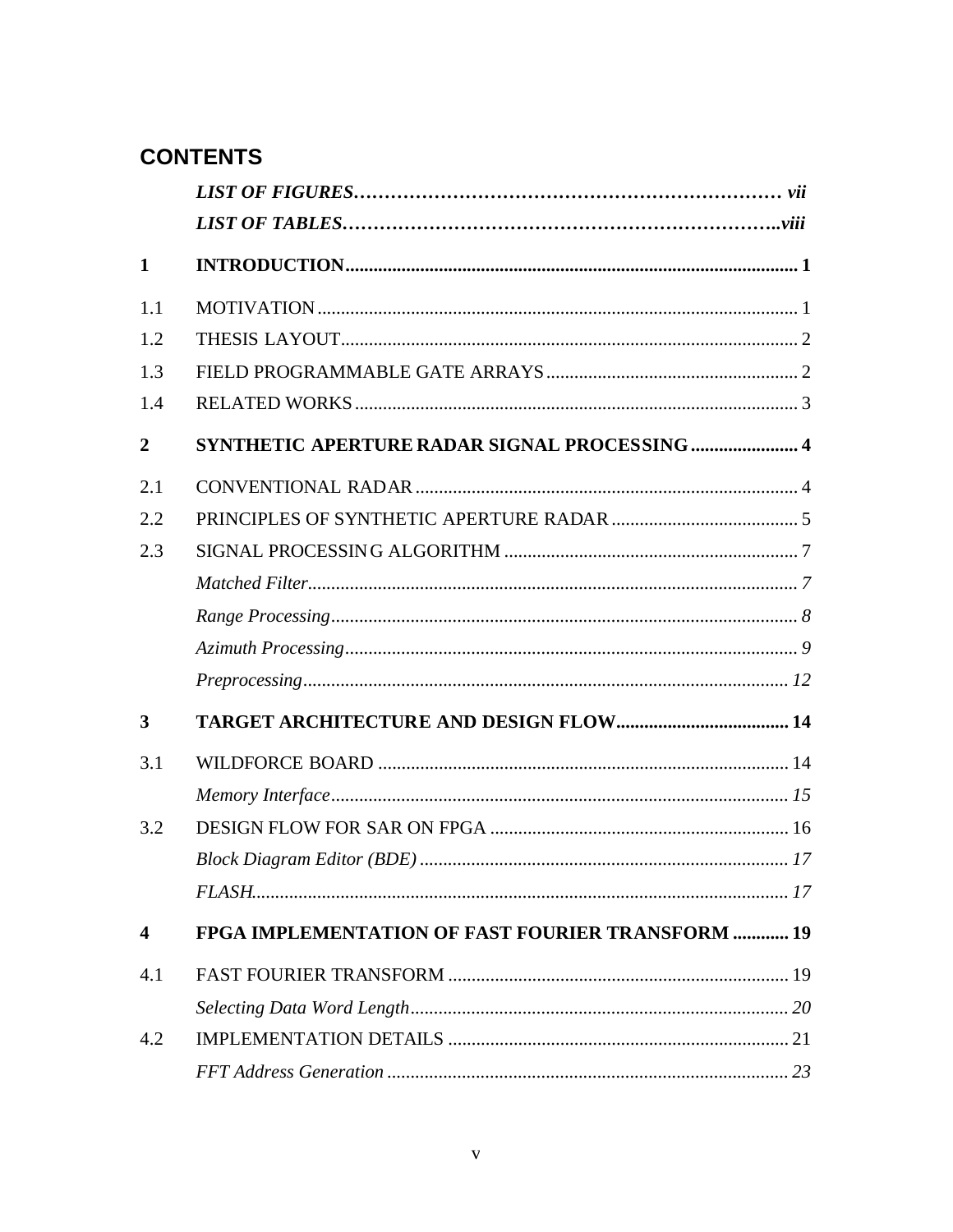| 5   |  | DESIGN AND FPGA IMPLEMENTATION OF SAR SIGNAL |  |  |
|-----|--|----------------------------------------------|--|--|
|     |  |                                              |  |  |
| 5.1 |  |                                              |  |  |
| 5.2 |  |                                              |  |  |
| 5.3 |  |                                              |  |  |
| 5.4 |  |                                              |  |  |
| 5.5 |  |                                              |  |  |
|     |  |                                              |  |  |
| 5.6 |  |                                              |  |  |
| 5.7 |  |                                              |  |  |
|     |  |                                              |  |  |
| 5.8 |  |                                              |  |  |
| 6   |  |                                              |  |  |
| 6.1 |  |                                              |  |  |
| 7   |  |                                              |  |  |
| 7.1 |  |                                              |  |  |
| 7.2 |  |                                              |  |  |
|     |  |                                              |  |  |
|     |  |                                              |  |  |
|     |  |                                              |  |  |
|     |  |                                              |  |  |
|     |  |                                              |  |  |
|     |  |                                              |  |  |
|     |  |                                              |  |  |
|     |  |                                              |  |  |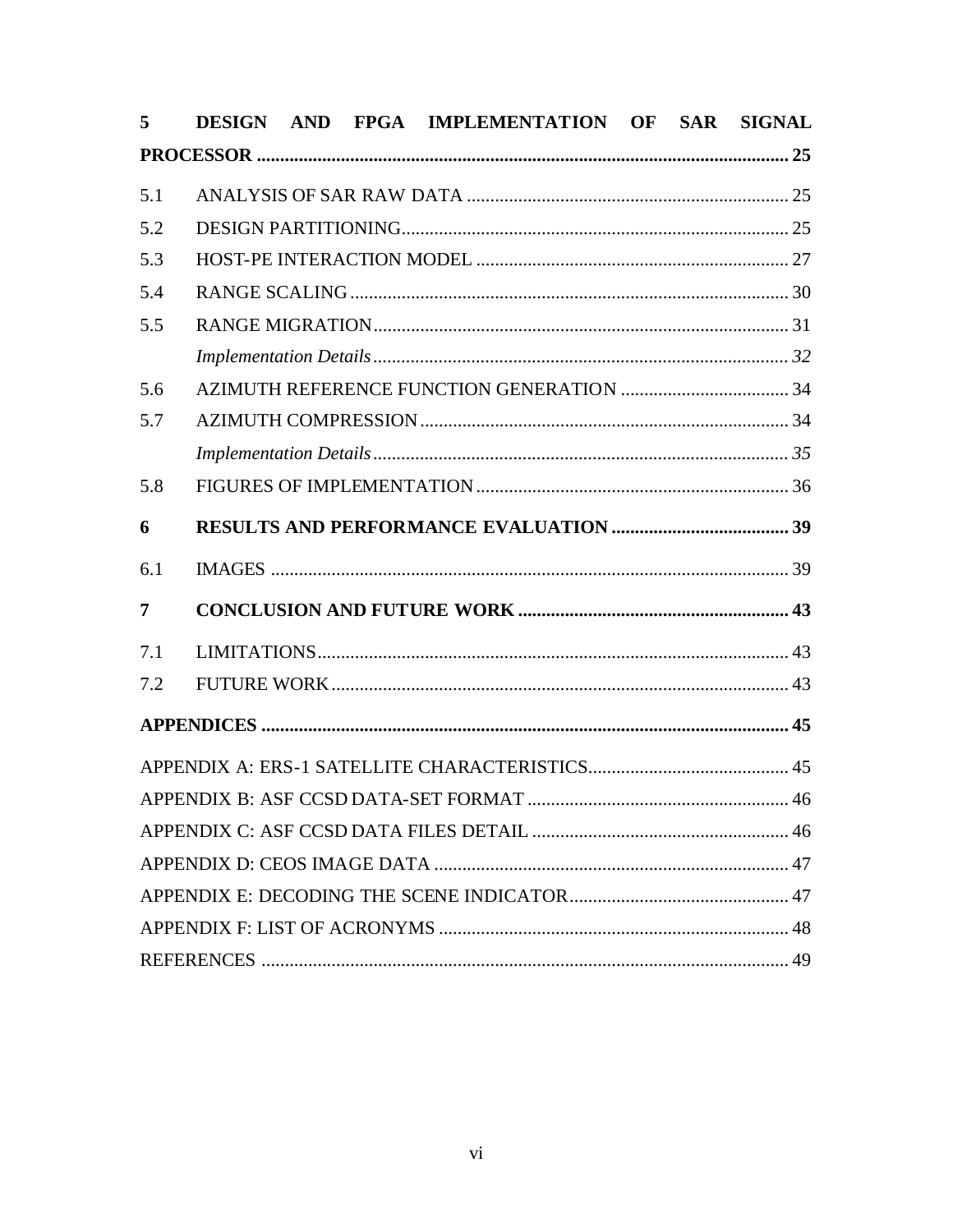# **List Of Figures**

| Figure 2.3.3 Parabolic Curve traced by a point target in an azimuth-slant range plane  11 |  |
|-------------------------------------------------------------------------------------------|--|
|                                                                                           |  |
| Figure 3.1.2 Block Diagram of a single WILDFORCE PE with memory card 15                   |  |
|                                                                                           |  |
|                                                                                           |  |
|                                                                                           |  |
|                                                                                           |  |
|                                                                                           |  |
|                                                                                           |  |
|                                                                                           |  |
|                                                                                           |  |
|                                                                                           |  |
|                                                                                           |  |
|                                                                                           |  |
|                                                                                           |  |
|                                                                                           |  |
| Figure 5.6.1 BDE diagram for Azimuth Reference Calculation Design 34                      |  |
|                                                                                           |  |
|                                                                                           |  |
|                                                                                           |  |
|                                                                                           |  |
|                                                                                           |  |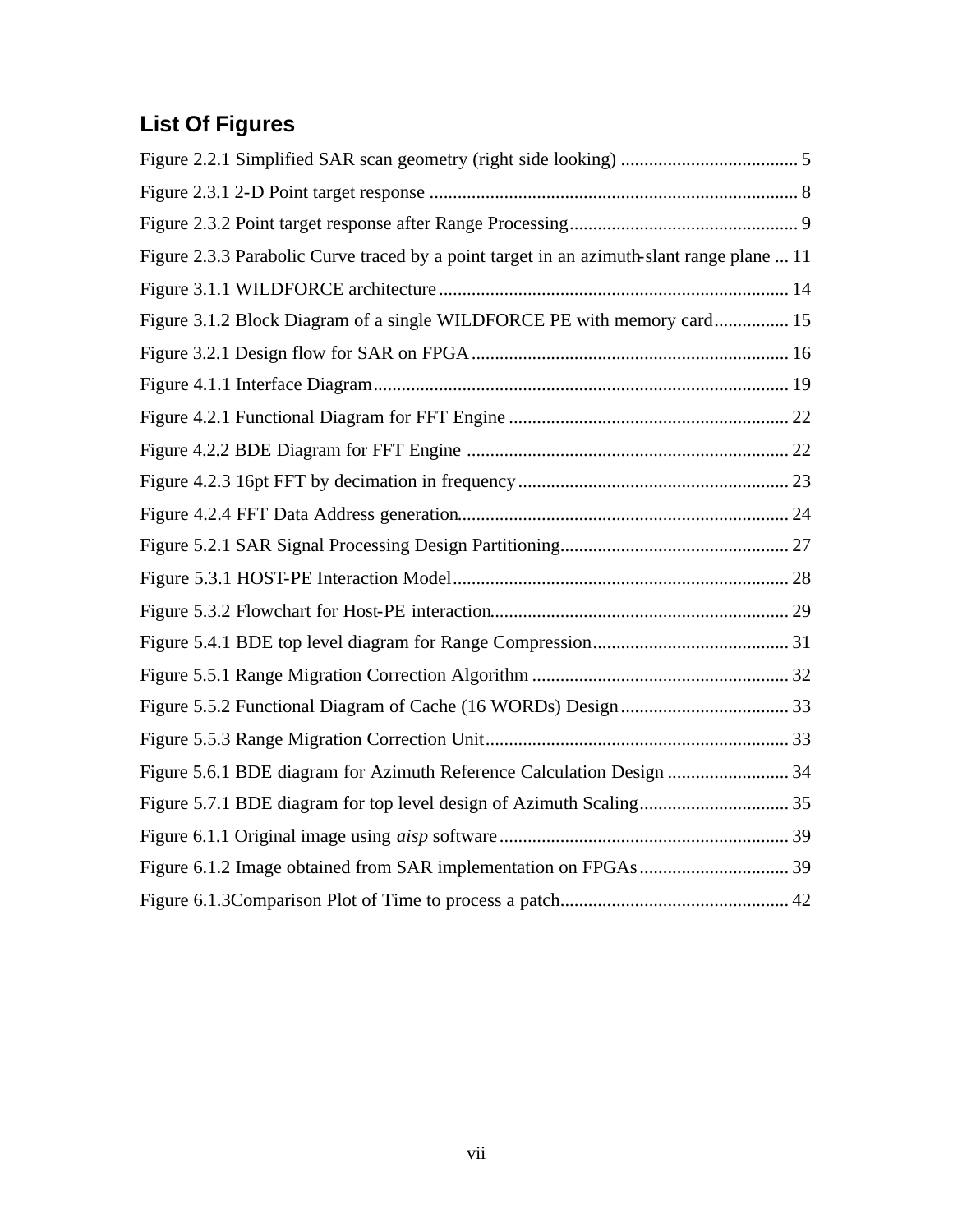# **List Of Tables**

| Table 5.4 Device Utilization summary for Azimuth Reference Generation 37 |  |
|--------------------------------------------------------------------------|--|
|                                                                          |  |
|                                                                          |  |
|                                                                          |  |
|                                                                          |  |
|                                                                          |  |
|                                                                          |  |
|                                                                          |  |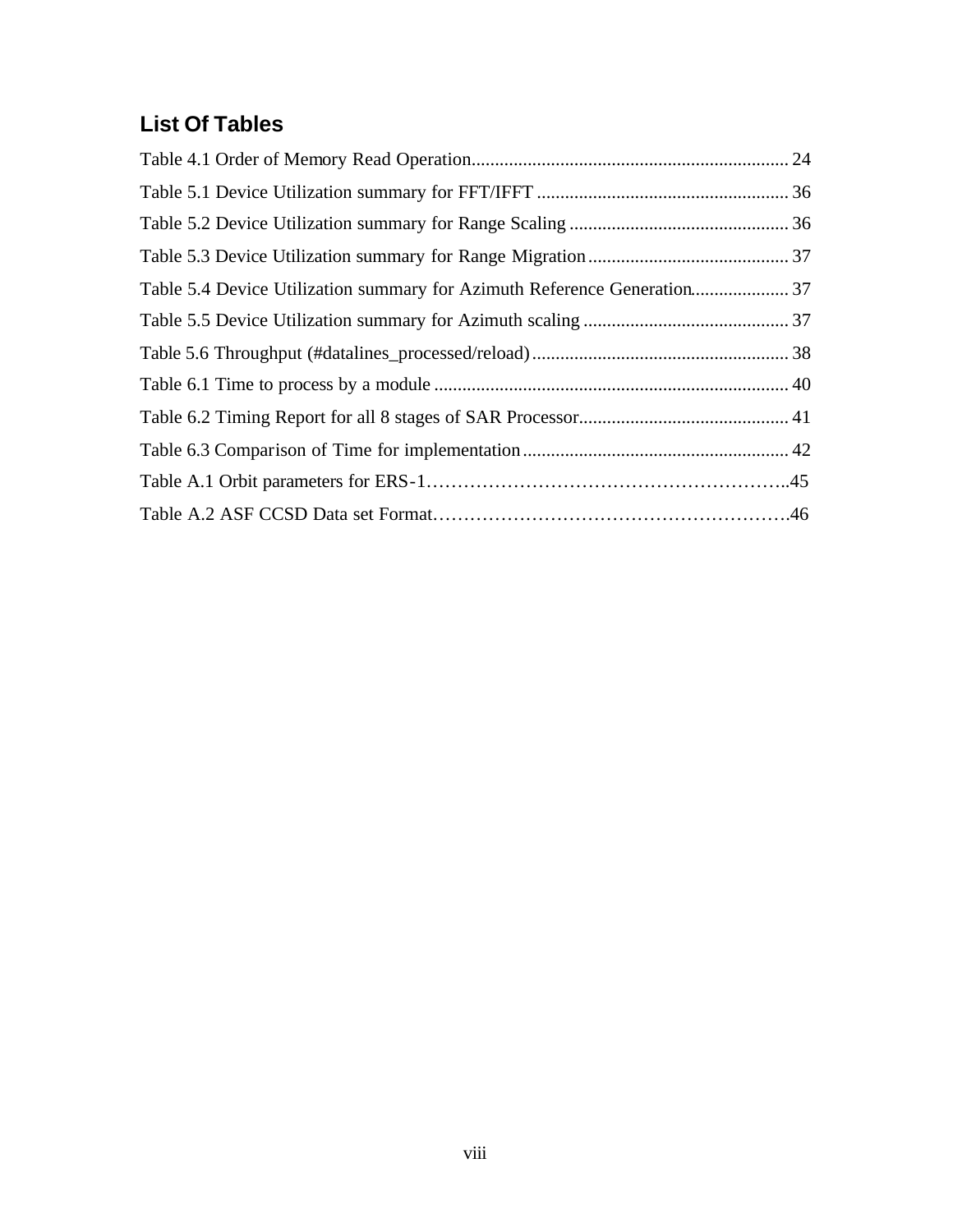# **1 Introduction**

#### *1.1 Motivation*

 $\overline{a}$ 

Synthetic Aperture Radar has been used ext ensively for various military, commercial as well as scientific purposes since it is instrumental in providing target detection and tracking, terrain imaging, ocean currents, sea ice motion, weather mapping, vegetation analysis, etc. It is obvious that such remote sensors designed for global coverage will generate an immensely large amount of data. Over and above that, to generate interpretable images from these data would require extensive signal processing. 15s of data from ERS-1 amount to some hundreds of MBs of data and to digitally process this large amount of data in real-time would require a computer to do computations of the order of GFLOPs. Presently various software implementations for processing stored data are available. [Pryde94] analyses the system requirements for a real-time signal processor for such SAR data.

Custom hardware solutions could offer the required real-time performance but it would not be a solution for such small production volumes and moreover it is not flexible enough for research applications. Field Programmable Gate Arrays (FPGAs) offers the much-needed flexibility while keeping the economics behind the research significantly low. Hence this work aims at demonstrating a reasonably flexible implementation of such SAR signal processor using the Functional Programming Environment (FPE) developed at the University of Kansas as part of the ACS project funded by  $DARPA<sup>1</sup>$ . This thesis, also a part of this initiative, aims at demonstrating the wide range of capabilities the FPE offers in terms of flexibility and ease of design.

Just as there are a variety of Synthetic Aperture Radars in the skies, by ESA, NASA, etc, there are also various ways to perform Synthetic Aperture Radar Signal Processing. The

<sup>&</sup>lt;sup>1</sup> DARPA contract number DABT63-97-C-0032 as part of the Adaptive Computing Systems initiative.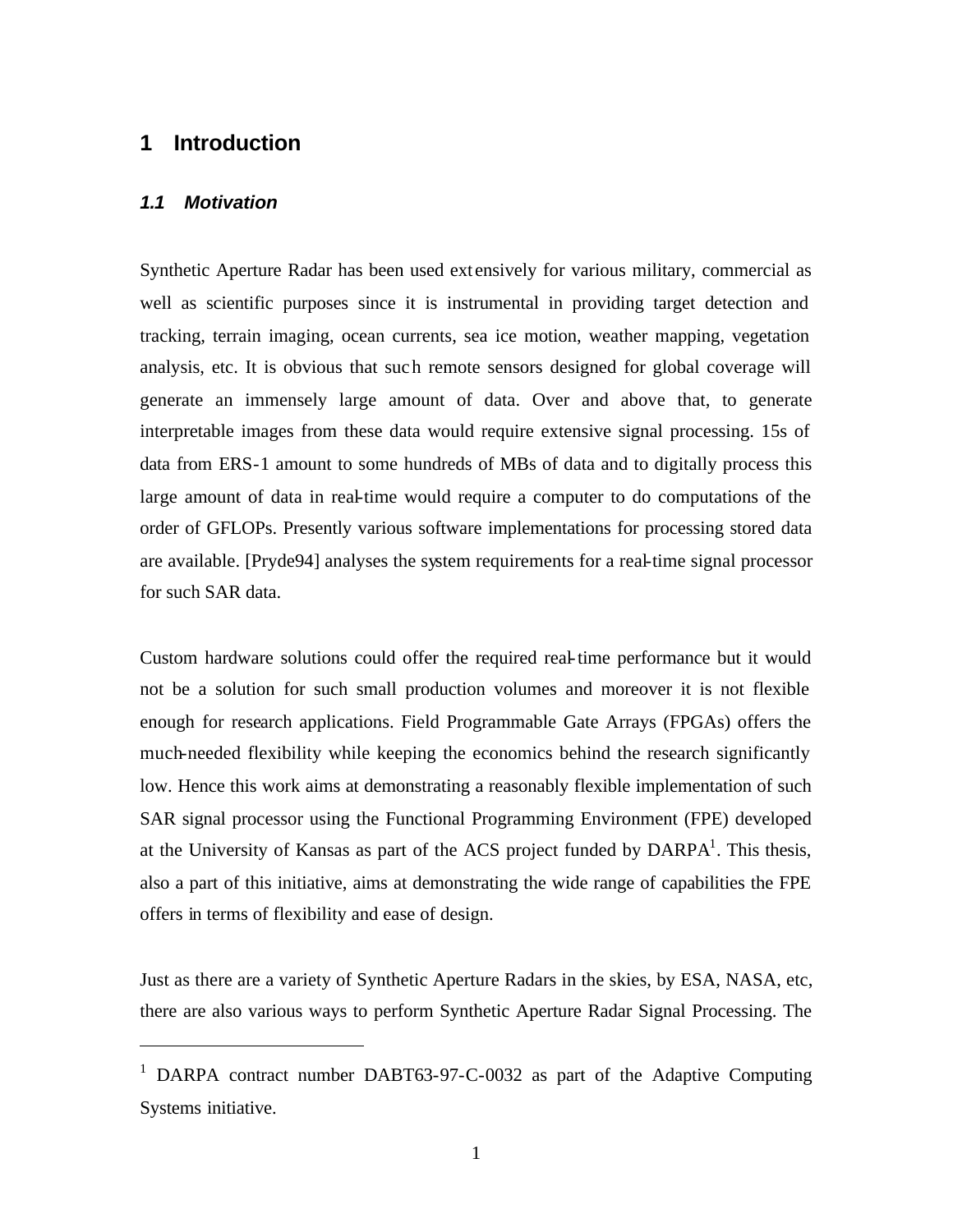algorithm used here is one that is being used at the Alaska SAR Facility, in their software implementation of the processor for ERS satellite. It is discussed in detail in Chapter 2. Throughout this report, the distinction between the *algorithm & software implementation* and the *hardware implementation* should be kept in mind. The implementation that will be described was developed at University of Kansas as part of the ACS project. It is a method used to realize the algorithm in hardware using the Functional Design Environment through FLASH and Block Description Editor (BDE).

#### *1.2 Thesis Layout*

This remaining part of this chapter discusses the merits of FPGA implementation for such memory intensive and computationally complex algorithms and looks into other such works being carried out by various researchers. Chapter 2 describes the concepts of Synthetic Aperture Radar Signal Processing. Chapter 3 discusses about the Target Architecture and the design flow adopted for this work. Chapter 4 elaborates on the FPGA implementation of FFT while Chapter 5 discusses design and implementation issues and discusses the various space-time utilization details of the implementation. Results are covered in Chapter 6, while in the concluding chapter some limitations to the algorithm are mentioned with possible explanations. The thesis ends with some suggestions for future work. The Host program for controlling the FPGA working and various BDE diagrams are available in the Project Technical Report [ACS\_Report2000]. Also this report includes the various BDE diagrams for generating bit files for SAR application.

#### *1.3 Field Programmable Gate Arrays*

FPGAs are arrays of gate, offering the elementary resources of storage, logic and wires in a standard part, which can be programmed at the time of use, to make an application specific circuit. Depending on the vendors the actual FPGA chip level architecture differs, but conceptually they are an array of static RAM which holds the controls, logic gates, storage elements to define a functional unit. FPGAs offers some great benefits like instantaneous implementation (since loading a design on FPGA is with a second),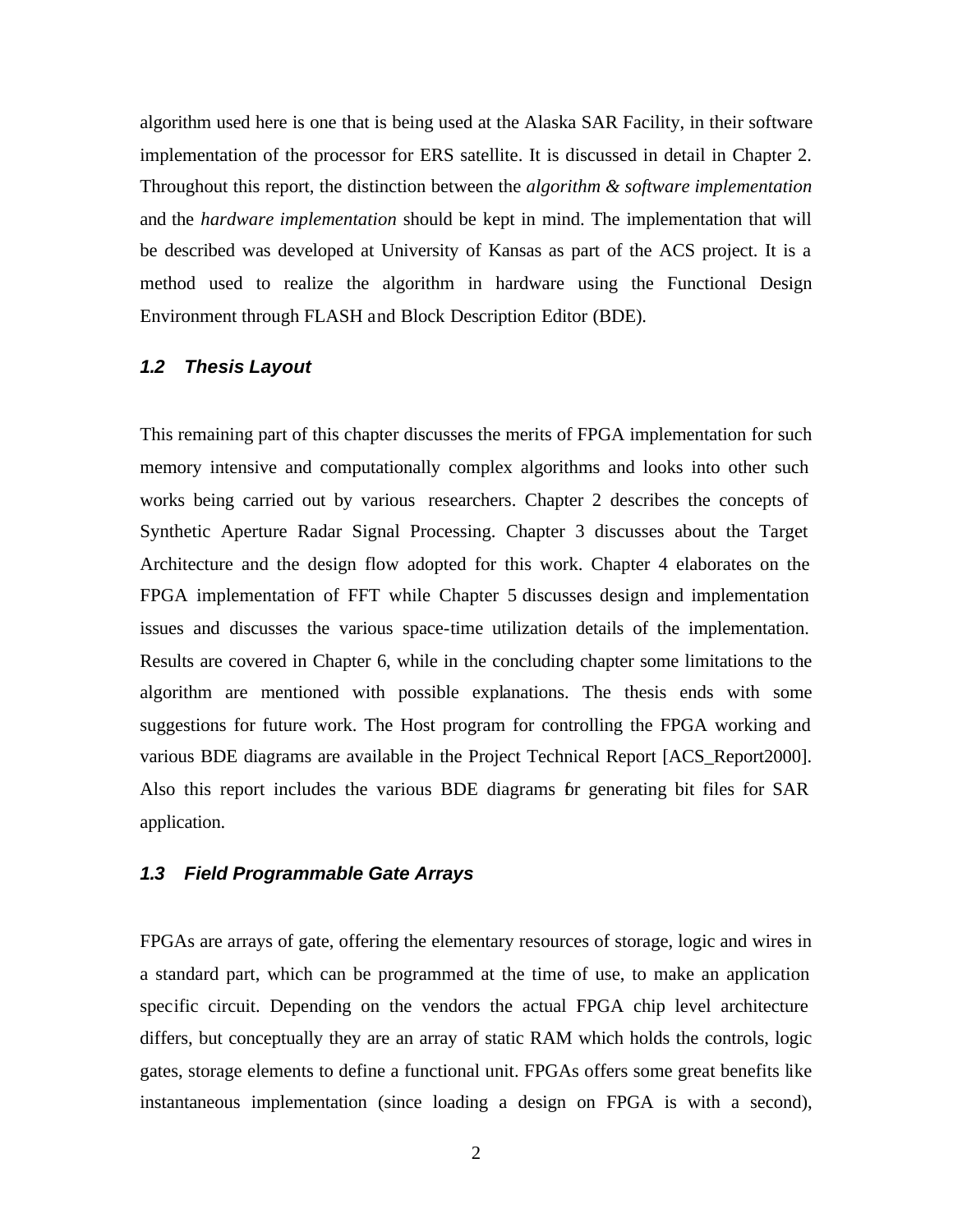dynamic reconfiguration (reprogramming a part of the FPGA at run-time), design security (on power down, FPGA configuration is lost) and field programmability. In case of Xilinx FPGAs, the smallest logic unit is Constraint Logic Block (CLB). By gluing such logic units together, larger applications can be structured and restructured on this same piece of silicon. This reconfigurability makes FPGAs a better solution over custom-made integrated circuits.

#### *1.4 Related Works*

There are some efforts made by researchers to model SAR processors on hardware, which uses FPGAs.

The RASSP architecture developed at Advanced Technologies Laboratories, Lockheed Martin [Pridgen95, Zuerndorfer94, RASSP\_SAR] was used for implementing a SAR signal processor for an airborne SAR. FPGAs were used for control signals and as a hot rod FPGA directly interfaced to HOT ROD fiber optic board, which gets the SAR video signal directly. However, the image dimensions were not as large as has been used by this thesis work. It is one of the earliest efforts using FPGAs as an important processing unit for SAR signal processing.

Another effort [Muehring97] uses Mercury Computer Systems RACE multicomputers. Though this effort does not directly relate to an implementation on FPGA type of hardware resource, it is worth mentioning, because of its design of an optimal configuration for SAR processing. This effort has provided insight to us on various optimization rules and methods to be followed and mapped for FPGAs.

A more recent effort [Andraka] by Ray Andraka, on Virtex XCV1000 FPGAs on WILDSTAR boards, a product by Annapolis Micro Systems, is really a good work, as it projects the feasibility of a real time SAR processor. It implements a Doppler weather radar processor on FPGA but does not involve large data complexity equivalent to what this work tries to achieve.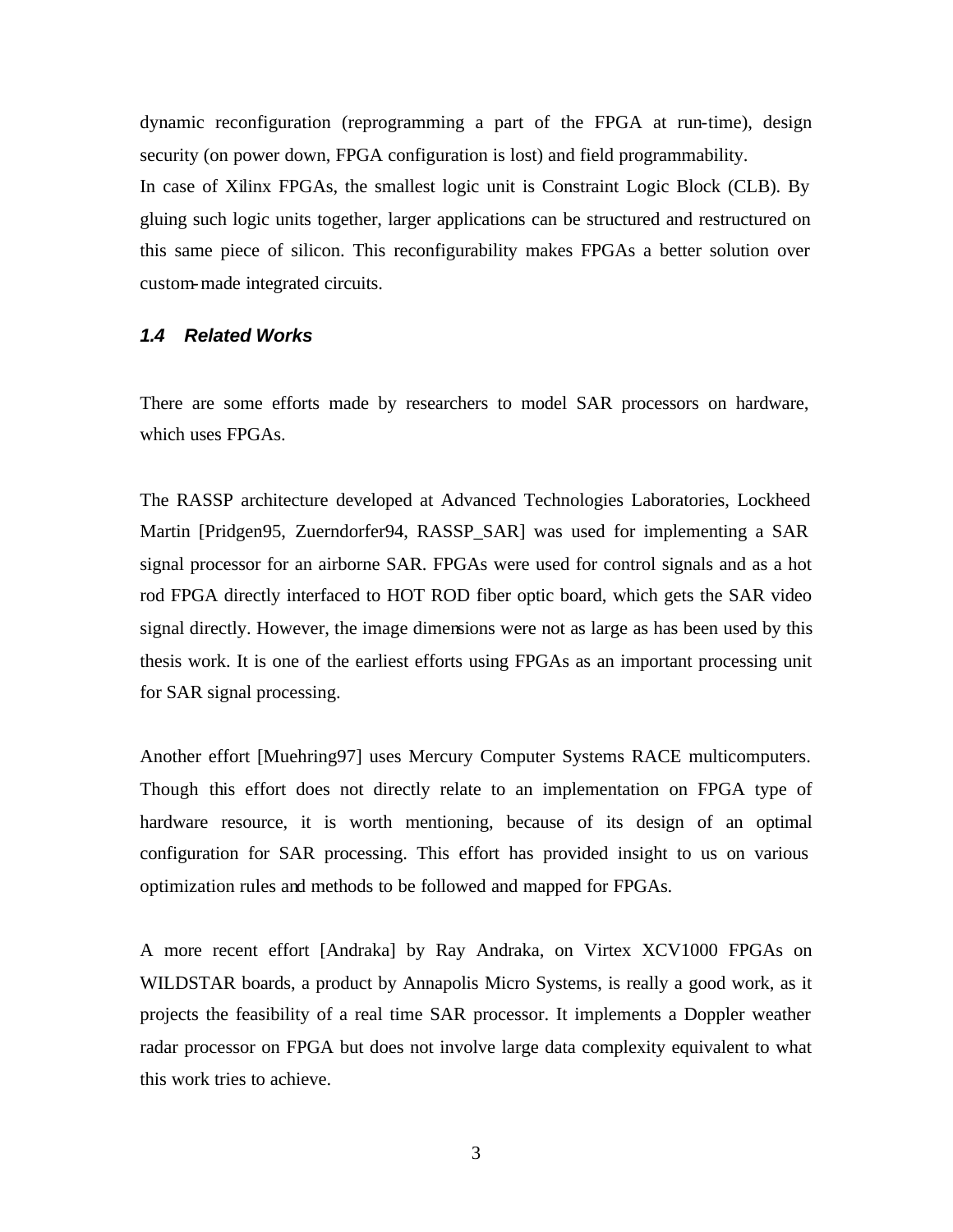# **2 Synthetic Aperture Radar Signal Processing**

Radar is an active system that transmits a beam of electromagnetic (EM) radiation in the microwave region of the EM spectrum. Consequently, this extends our ability to observe properties about the surface of the earth that previously were not detectable. As an active system, the SAR provides its own illumination and is not dependent on light from the sun, thus permitting continuous day/night operation. Furthermore, neither clouds, fog, nor precipitation have a significant effect on microwaves, thus permitting all-weather imaging. Thus, we have an instrument capable of continuously observing dynamic phenomena such as ocean currents, sea ice motion, or changing patterns of vegetation. To understand the operations of SAR let us first consider a conventional radar.

#### *2.1 Conventional Radar*

In traditional radar, sending a pulse of constant frequency with  $\tau_p$  duration will offer a range resolution  $\delta_R$  given by,

$$
\boldsymbol{d}_R = \frac{ct_p}{2} \qquad \qquad \Lambda \text{ (2.1)}
$$

where *c* is speed of light.

This shows that for improving range resolution,  $\delta_R$ ,  $\tau_p$  must be as small as possible. However to maintain a significant level of SNR in the received signal, a high total power in the transmitted signal becomes essential. Hence transmitting smaller  $\tau_p$  and large total power would result into high burs of energy, which is impractical for most systems. AN improvement in this is possible by sending a chirp signal instead of a single frequency pulse. The range resolution in this case becomes,

$$
\boldsymbol{d}_R = \frac{c}{2B} \tag{2.2}
$$

where B is Bandwidth of the chirp signal. Since chirp bandwidth in MHz are easily feasile, a fine range resolution is obtained.

On the other side, azimuth resolution  $\delta_a$  is dependent on the real antenna aperture A, mathematically,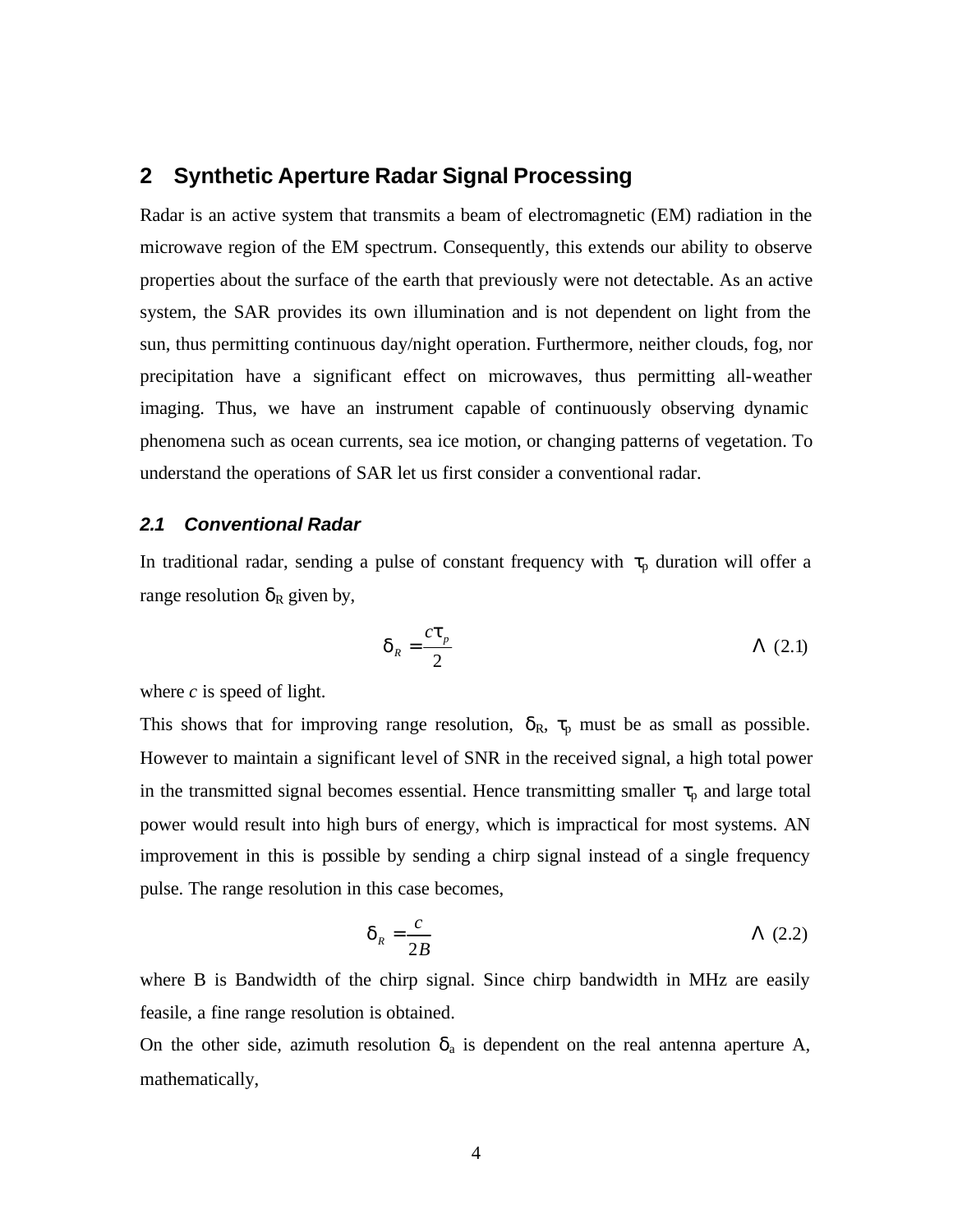$$
d_a = \frac{RI}{A} \tag{2.3}
$$

where R is the range of the radar, and  $\lambda$  is the wavelength. Since the real antenna size is limited by the payload size and weight limits on a spacecraft, there is a significant restriction on azimuth resolution in case of a conventional radar.

#### *2.2 Principles of Synthetic Aperture Radar*

As compared to a conventional radar, as first realized by Carl Wiley in 1951, in SAR, one can synthesize a much longer aperture by using Doppler spread of the echo signal. SAR provides the advantage of obtaining finer azimuth resolution even when using smaller antenna apertures, and it is even independent of the range R. Ideally its azimuth resolution  $\delta_a$  is equal to half the real antenna aperture length, L.

$$
\boldsymbol{d}_a = \frac{L}{2} \tag{2.4}
$$

Figure 2.2.1 shows the scanning geometry of a right side looking SAR antenna in a simplified format.



**Figure 2.2.1 Simplified SAR scan geometry (right side looking)**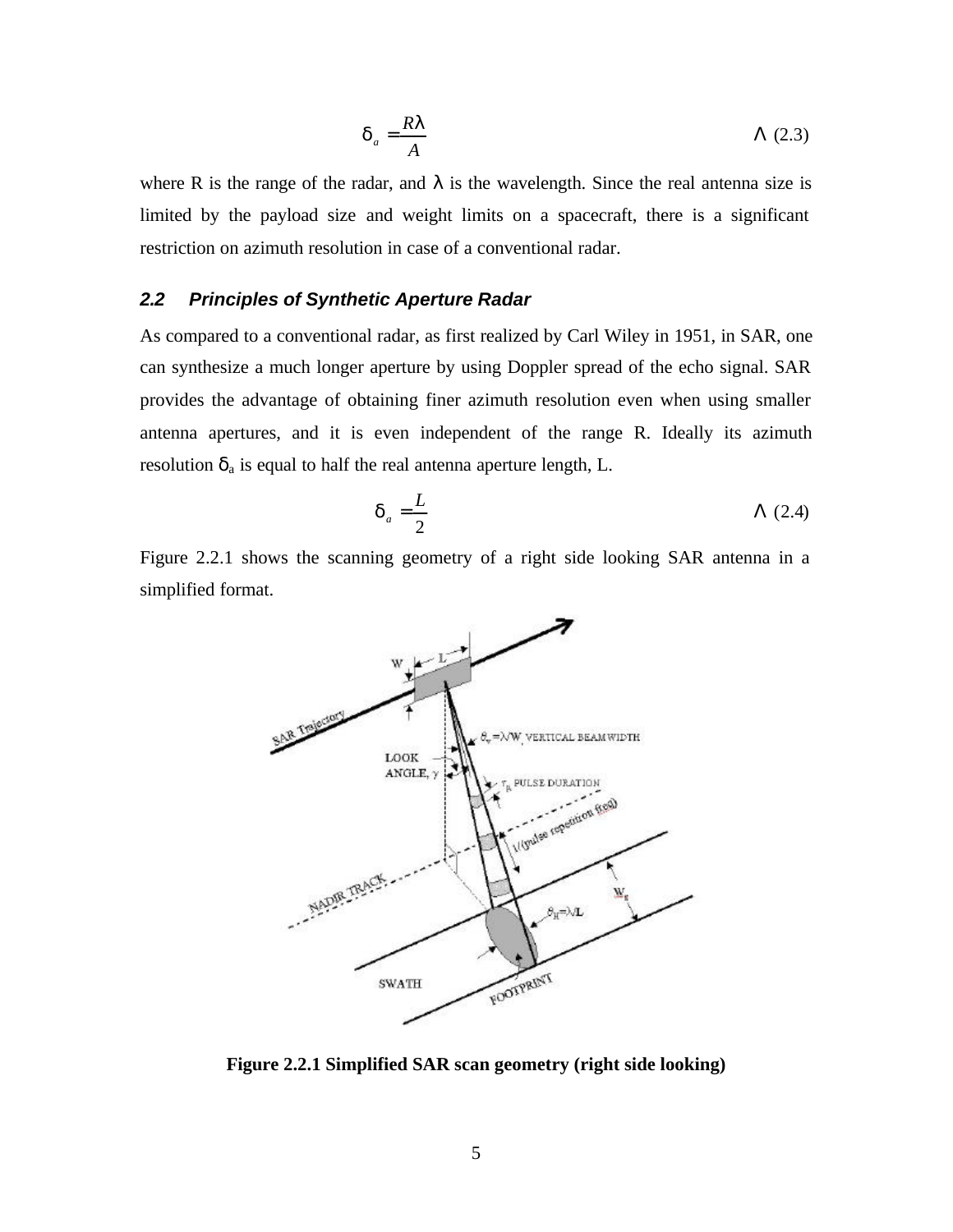However, approaching the ideal limit value of azimuth resolution is lower bounded by one fact. Since we need to measure range as well as along track position, the radar must be pulsed. When a pulse is transmitted, the radar then goes into a listening mode to detect the target echo. We then require that the time of reception of the earliest possible echo from any point in the swath, due to a particular pulse transmission be later than the time of reception of the last possible echo from any other point, due to the transmission of the previous pulse. Otherwise, we will attribute the trailing portion of the previous pulse echo to a nearby point illuminated by current pulse. This, effectively places a lower limit on the area of the antenna  $(A = WL)$ .

A SAR processing system which attains its along track resolution by simple frequency filtering of the Doppler waveform is called unfocused SAR. This processor is unable to accommodate the variable rate of change of phase from a single point target. Such an unfocused SAR does provide resolution better than conventional radar, but to attain high resolution images, it is necessary to process the SAR Doppler signals in some way that can account for the variation in Doppler frequency of a target as it passes through the footprint. The result would be a focussed SAR image that approached the along-track resolution limit of L/2.

Analyzing the echo signal taking into account non-linear phase behavior, it is shown in various SAR references [Curlander91, SSUG93, ASPA, Carrara95, Levanon88, Wegmuller97], that a replica correlation or matched filtering is the solution for attaining such high resolution SAR image.

Thus, matched filtering forms the heart of SAR signal processing. Now we shall discuss the signal-processing algorithm to generate SAR image. The algorithm is the one that ASF has implementated in C. There is lots of information on their implementation on their website at http://www.asf.alaska.edu and the references [SSUG93, ASPA] gives information about their algorithm and the theory supporting it. Much of the theory explained in the next few subtopics have been abstracted from [Curlander91, SSUG93, ASPA].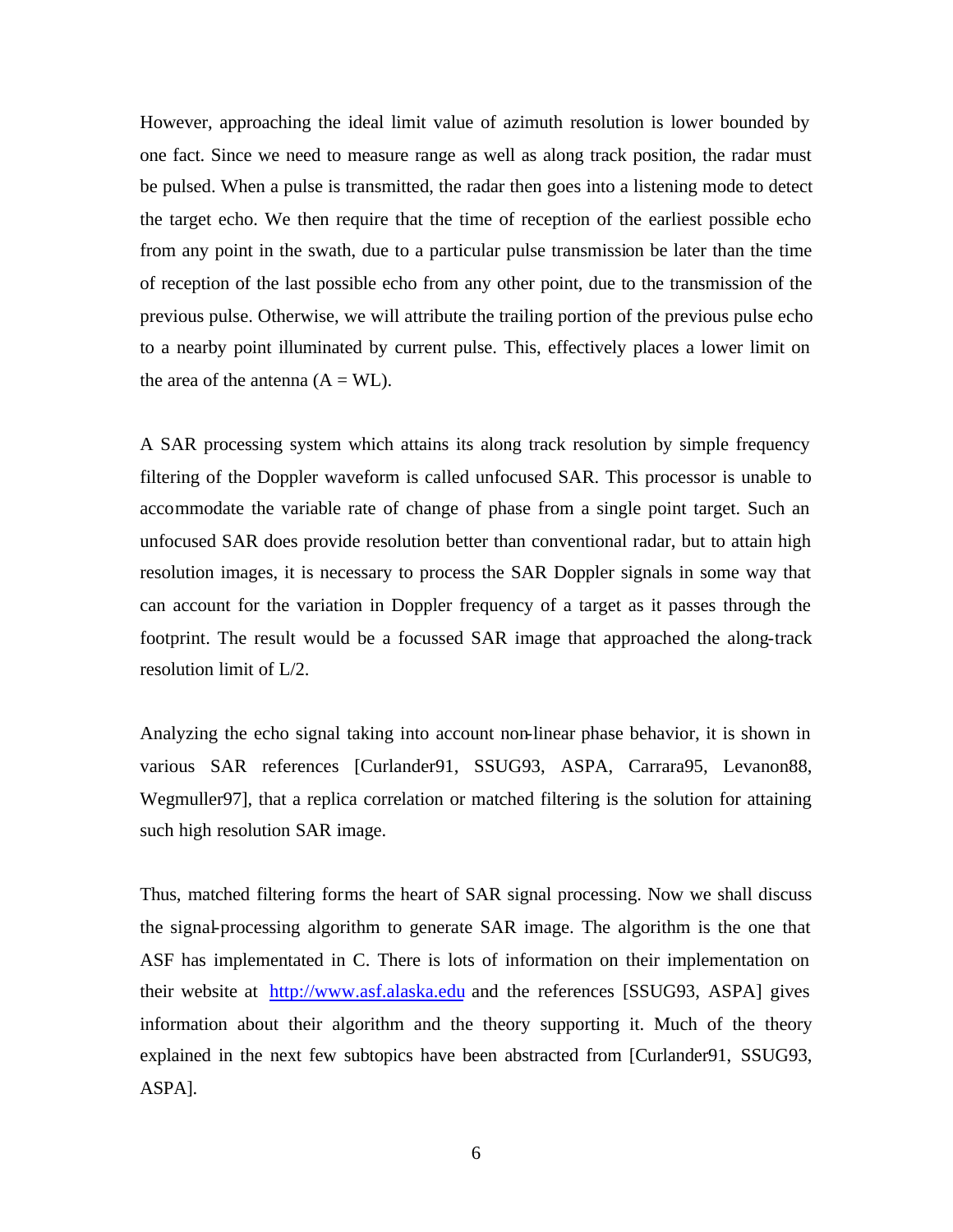#### *2.3 Signal Processing Algorithm*

#### **Matched Filter**

Although the returns from points at adjacent range intervals overlap in time, the distinctive shape of chirp pulse is sufficient for signal analysis to enable the components of the superimposed signals to be resolved. In effect, a matched filter for the emitted pulse will recognize the elements of the distinctive signal and delay them successively so that they are all compressed into a short spike with intensity proportional to that of the extended echo. Although a matched filter may seem to be the perfect solution it also needs to be considered that the resolving capability of the system is determined by the narrowness of the main lobe and its separation from, and amplitude ratio to, the sidelobes in the frequency response of the matched filter.

For ERS-1 range processing, the width is about 0.13 μsec, the separation of the first sidelobe is about 0.10 μsec, and its relative amplitude is about 0.21. Since the range sampling rate is 18.96 MHz, the sampling interval is about 0.053 μsec, which is about half the lobe separation. This implies that successive compressed pulses will have sidelobe overlap and a significant amount of the image intensity between a pixel and its neighbors will be ambiguous. To compensate for this sidelobe ambiguity, it becomes essential to weigh the returned signal over the integration time or perform windowing in the frequency domain over the reference function itself. For a fixed level of sidelobe reduction it has been shown in [Curlander91] that a Hamming window with  $\alpha$ =0.54 serves the purpose.

Thus, matched filtering technique would "compress" the system response to a point target back into a point. However, an ideal point target has infinite bandwidth and since radar has finite bandwidth, by linear processing of received echo signal, we can produce only a finite BW (smeared image) approximation to the observed point target.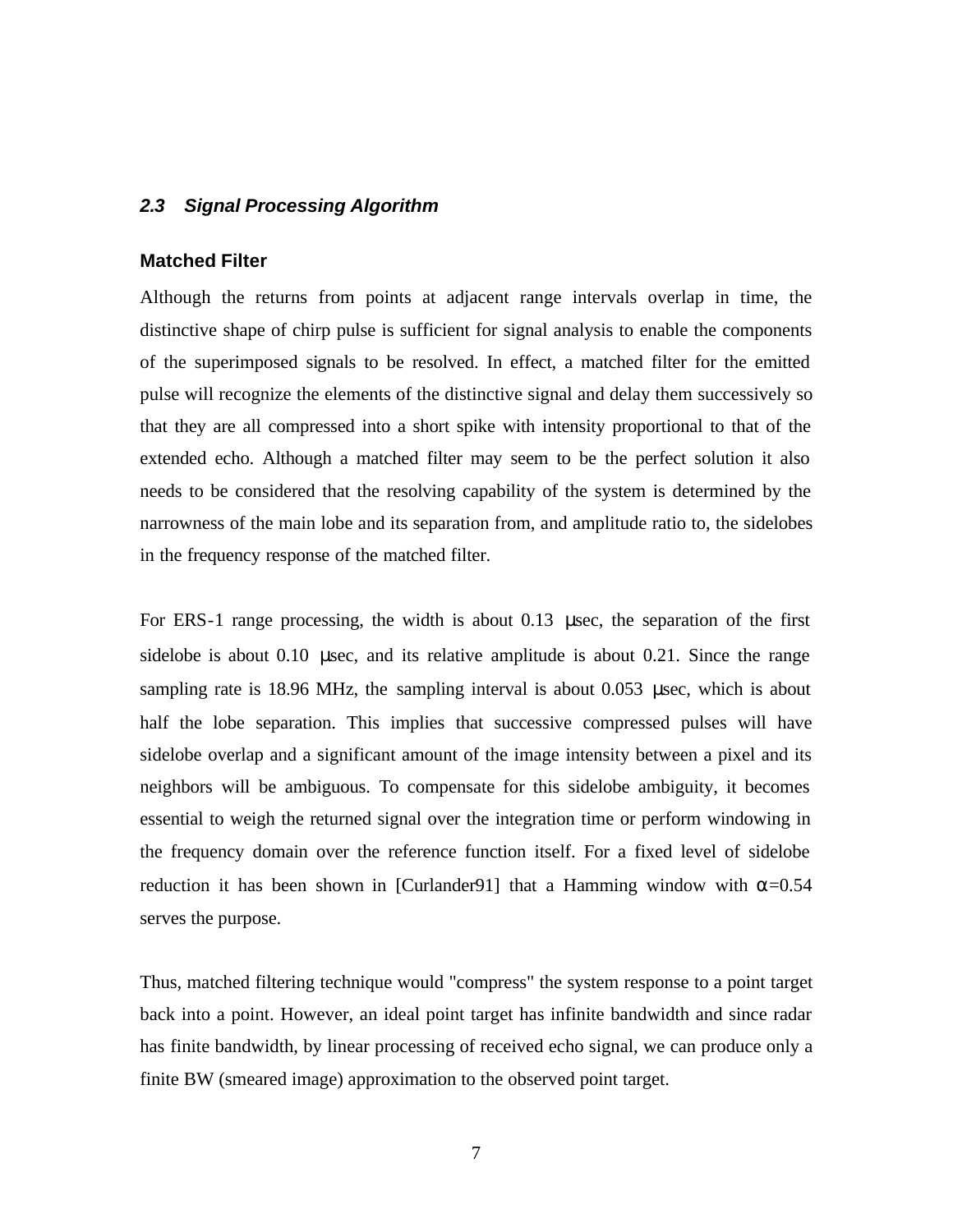A point target response, within interpulse period (of transmitted pulse), is dispersed by the structure of the transmitted pulse and by the multiple pulses which reach the target as the radar travels past it.



**Figure 2.3.1 2-D Point target response**

Since the range to a target could be considered constant during the time of one pulse width, a general 2 dimensional compression process, to obtain a point from the (see Figure 2.3.1) point target response, can be decoupled into two 1-D compression operation, one in fast time (response within pulse width) and other in slow time (response over period of time as satellite moves along). Since nominally, these two times map to coordinates that are orthogonal to each other, a rectangular algorithm can be applied. Range Processing to perform compression of fast time response and Azimuth Processing to perform compression of slow time response.

#### **Range Processing**

The received signal from each pulse is correlated with the linear FM pulse replica. This procedure is repeated for each pulse for which the target was effectively in view of the radar. Consequently, the point target response becomes as shown in the Figure 2.3.2 below.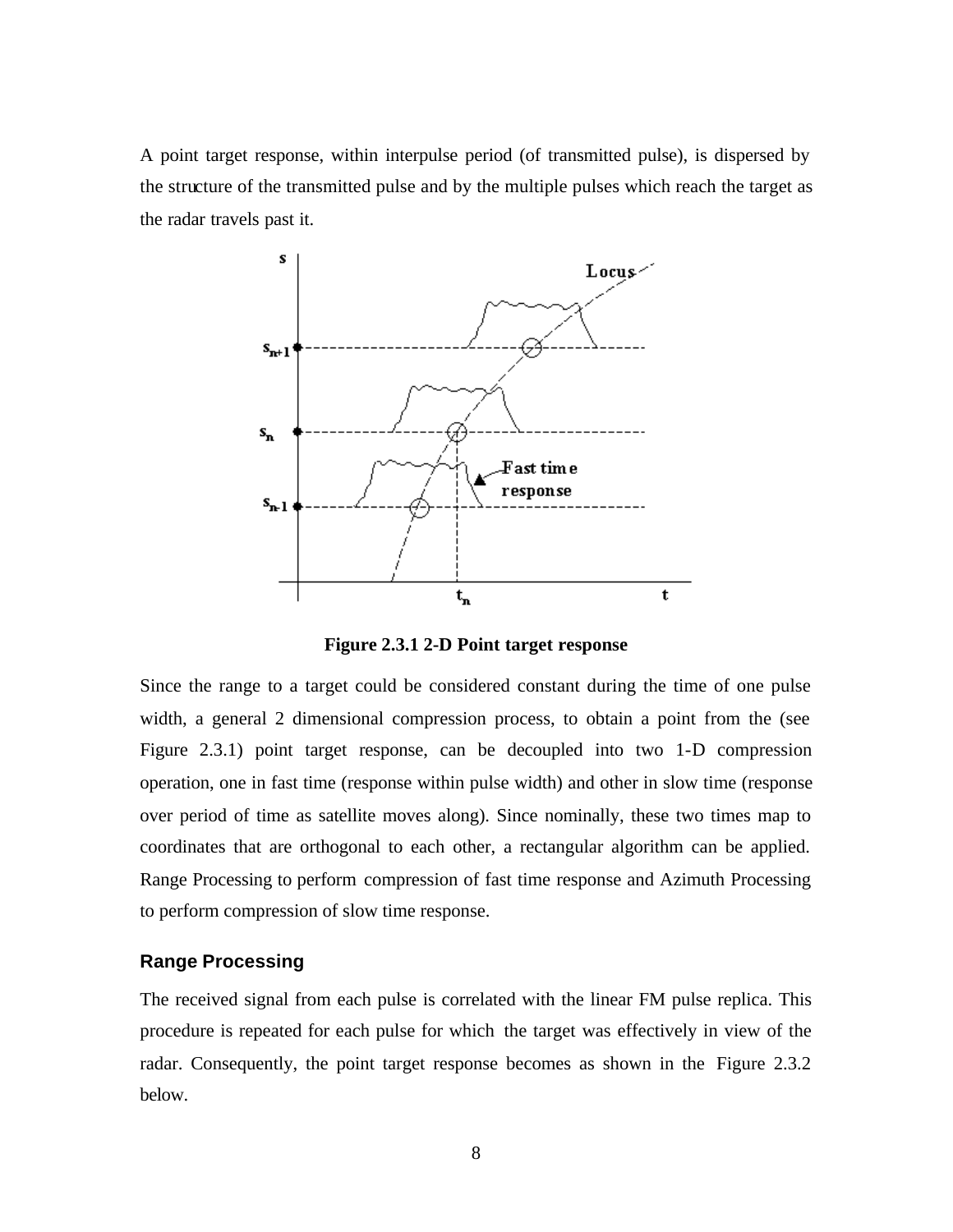

**Figure 2.3.2 Point target response after Range Processing**

Thus, the radar returns originally dispersed in 2D have now been compressed to a 1D space.

#### **Azimuth Processing**

The signal after range compression is in fact the Doppler signal received from the point target as the radar moves by. This is called Doppler compression or azimuth compression.

The waveform is a function of various factors like orbit location, velocity of the spacecraft and most importantly it is dependent on the range of the target. Therefore, for point target at different range, we have different waveforms. So though the basic compression is of the correlator type, correlator waveform for each range needs to be calculated separately. This correlator can be implemented as a matched filter, if the parameters Doppler frequency,  $f_D$  and rate of change of Doppler frequency,  $f_R$  are independent of radar location over a period till the point target is visible to the radar. However, in practical cases, these change leading to range migration effect, and so a correction of range migration becomes essential.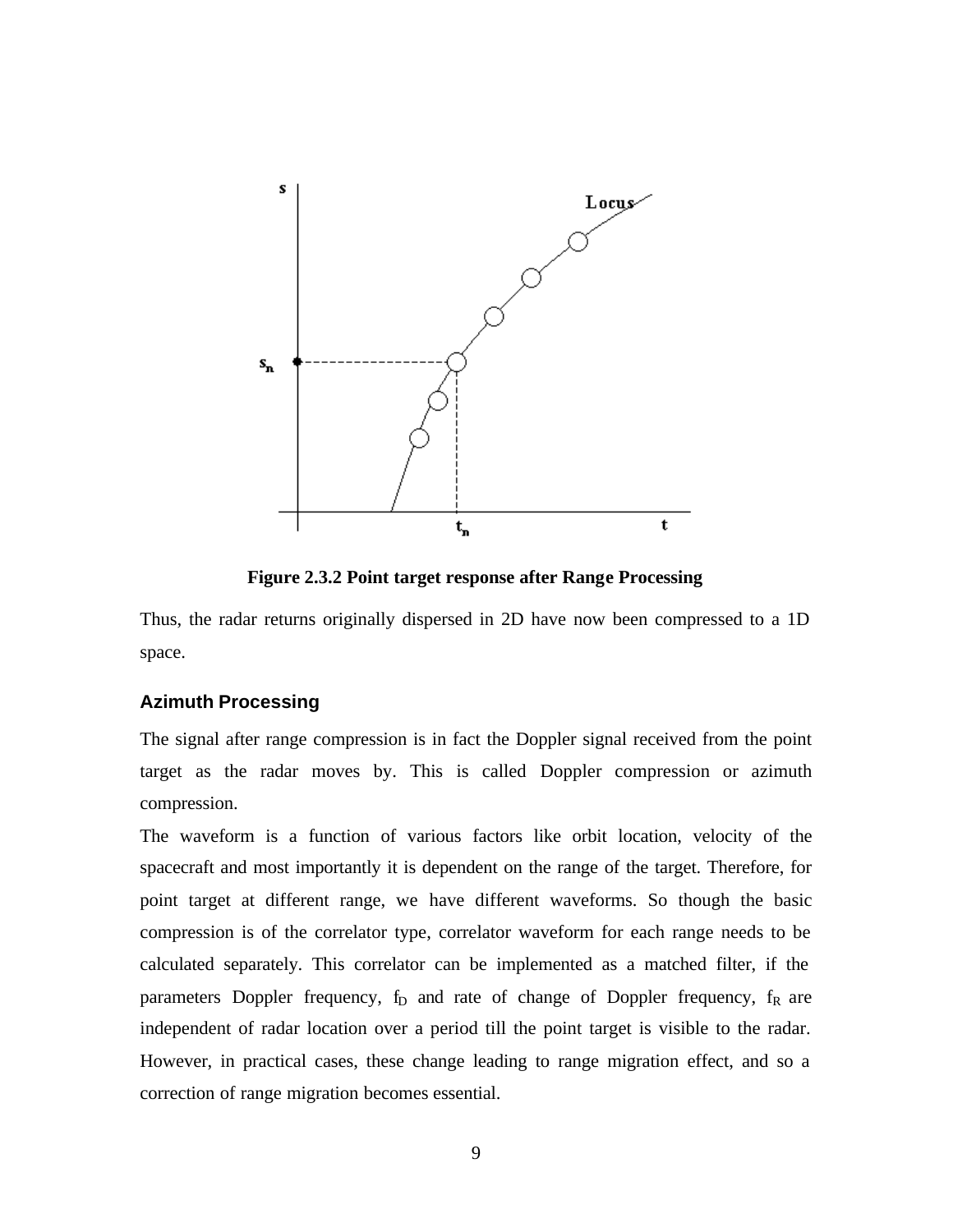#### • Range Migration

In some code signals (e.g. linear FM) Doppler shift is coupled to an additional delay. If not accounted for, inputs from a given range bin (line), can appear at the output of the matched filter, delayed, and associated with the next range bin. As long as the delay error is significantly less that pulse width after compression, the Doppler-induced range bin error is insignificant. However, in case of a SAR where the spacecraft is also moving along the observation section of its path, this delay error is inevitable. This problem is called *Range Migration.* In order to generate Doppler shift, the range shift has to be larger than the wavelength  $\lambda$  and in order to remain in the same range bin, range change has to be smaller than range resolution  $\Delta x$ . ([Levanon88])

$$
I < \Delta R < \Delta x \tag{3.4}
$$

For ERS-1, the footprint being 5 km and minimum slant range,  $R_0$  being 845 km the maximum difference in the slant range with respect to slant range at mid swath,  $R_0$ , equals to 15m. (see derivation in [SSUG93]) This is assuming a constant signal wavelength (no chirp!). This is called range curvature.

Additionally, because of the rotation of the earth, there is one more range shift, which depends on the trajectory of the satellite. This earth component adds to the swath velocity, causing added shift in the relative motion between the SAR and the target. This displacement is called range walk. This range migration path looks like a section of parabola and in fact, it is described by a quadratic equation.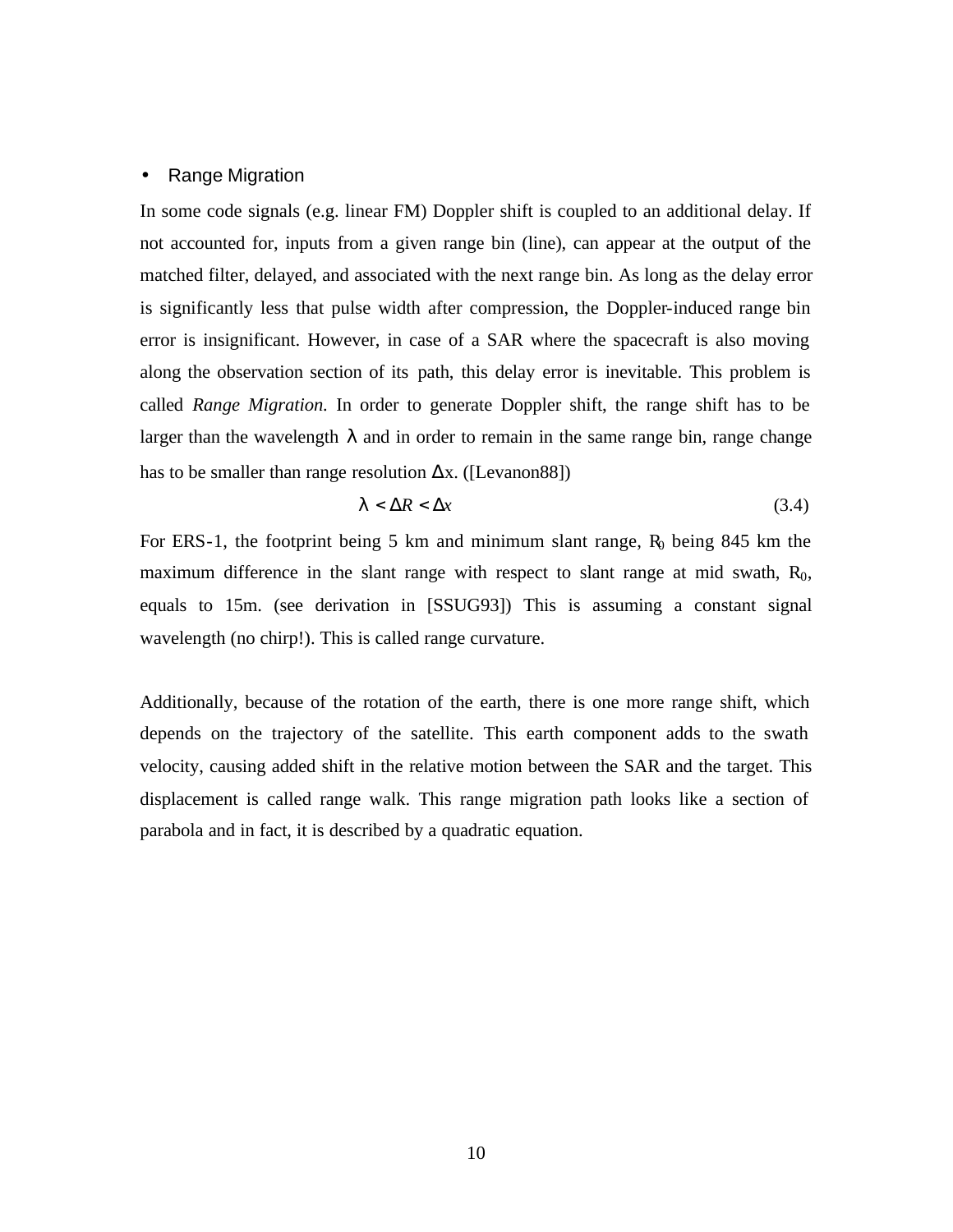

**Figure 2.3.3 Parabolic Curve traced by a point target in an azimuth-slant range plane**

The preprocessing determines the Doppler history and so the range distortions are known. This information is then used by the processor to perform range migration correction.

ASF software implementation, *aisp,* takes cares of this by providing deskewing option in the signal processing. However the current work on FPGA ignores the range walk for the sample dataset and compares the results with the software implementation by running *aisp* without setting the deskew option. The standard range-Doppler (RD) algorithm is based on the idea that all points at a particular Doppler frequency will have to be migrated by the same amount at a particular range. This is why in the RD algorithm, the migration is done after an azimuth FFT of the data is carried out. An 8-point sinc interpolation kernel is used by *aisp* to perform the interpolation.

#### • Azimuth Compression

After Range Migration correction, the image is now straightened out. Now the echo from a point target is scattered along the pixels along the single range bin. Thus, it seems that, an identical matched filtering as carried out in Range Compression would suffice the need. The only difference is the Doppler history along each range bin is different, so the reference function for azimuth compression will have to be different for each range bin. Since matched filtering in time domain is just a multiplication with a complex conjugate,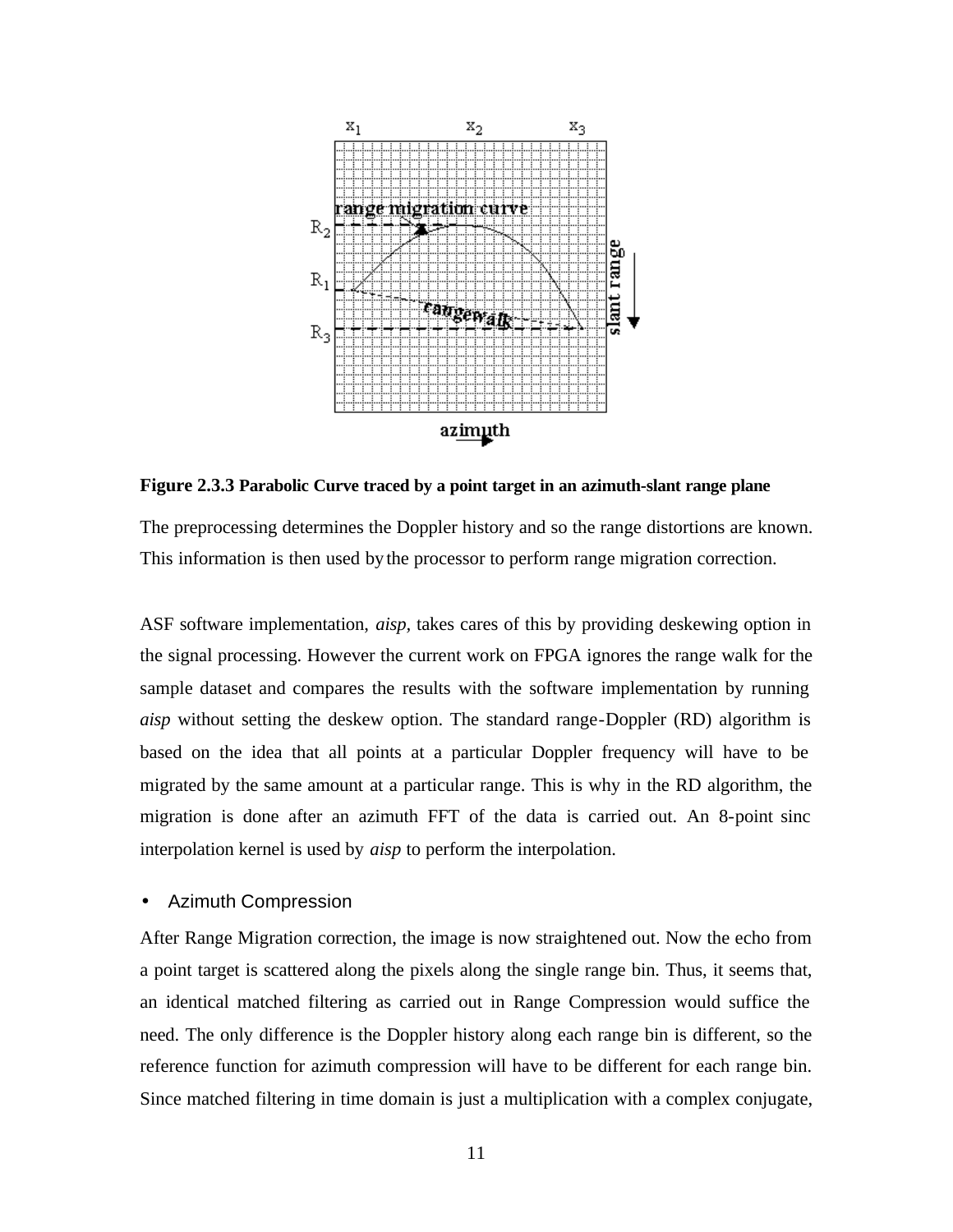the azimuth reference function generated in the time domain needs to be Fourier transformed.

This azimuth reference function in the frequency domain is then weighed using an azimuth weighing function to suppress sidelobes and normalize the look energies for a multilook image. Now the azimuth scaling of the range migration corrected data is performed with the conjugate of the FFT of the azimuth reference function. The inverse Fourier transform will bring back the image to time domain.

Thus, all the above analysis shows that FFT forms a core of the algorithm, and an excellent implementation of FFT is essential to the performance of SAR processor.

As stated before Doppler Centroid estimation and Doppler Ambiguity Resolution needs to be carried out. These values are considered as available through preprocessing and directly fed to the SAR signal processor on FPGA, for this work. Some further detail about these values is provided below.

#### **Preprocessing**

#### • Doppler Centroid Estimation

For the range processing, the reference function is computed from the base transmission frequency and chirp rate, while for azimuth processing, they must be determined from the Doppler shift  $f<sub>D</sub>$  and its rate of change  $f<sub>R</sub>$ , together called Doppler history. Doppler Centroid is the Doppler shift at the moment the beam center crosses the target, and hence is very much dependent on the accurate measurement of the relative spacecraft to target velocity. If prior knowledge of Doppler parameters is not available, the values can be estimated from the image data itself, using *clutterlock* or *autofocus* method. ASF's *aisp* uses *clutterlock* method to estimate Doppler Centroid for the image scene. Details about these methods can be found in various references [Curlander91, Ca rrara95]. This FPGA implementation considers that the processing has the prior knowledge of the Doppler Centroid,  $f_D$  and  $f_R$  and hence further details are not provided here.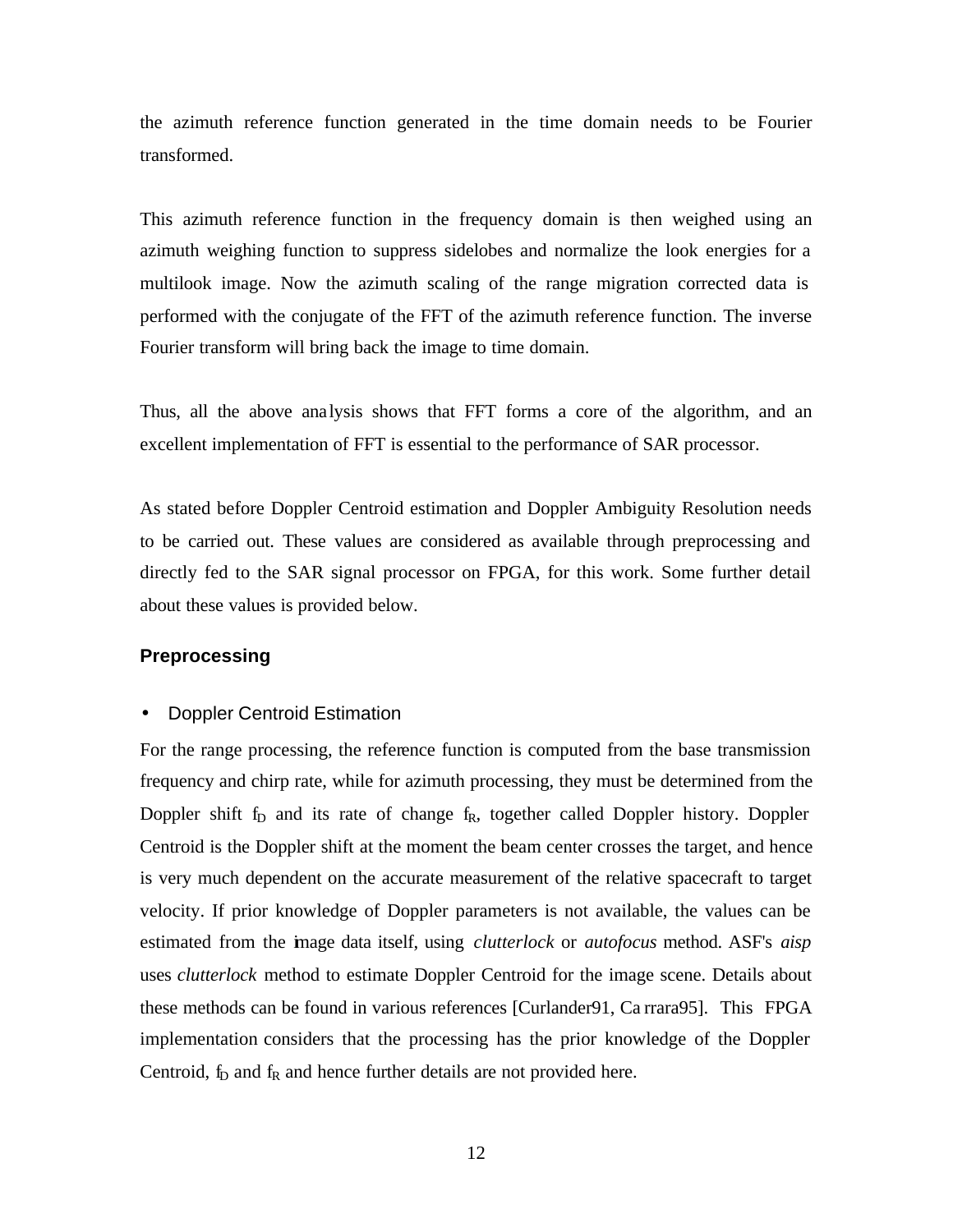#### • Doppler Ambiguity Resolution

ERS-1 SAR platforms employ yaw steering of the radar in order to maintain the Doppler Centroid of the data within 1/2 of the pulse repetition frequency of the SAR. Hence the estimation of Doppler Centroid is unambiguous, Nyquist criteria being satisfied. Since the SAR processing uses discrete signal analysis, the extent of the Doppler spectrum is limited by the sampling rate, and this may lead to repetition of bright parts of the image at diminished intensity (ghosts) in the azimuth direction at intervals corresponding to multiples of the PRF.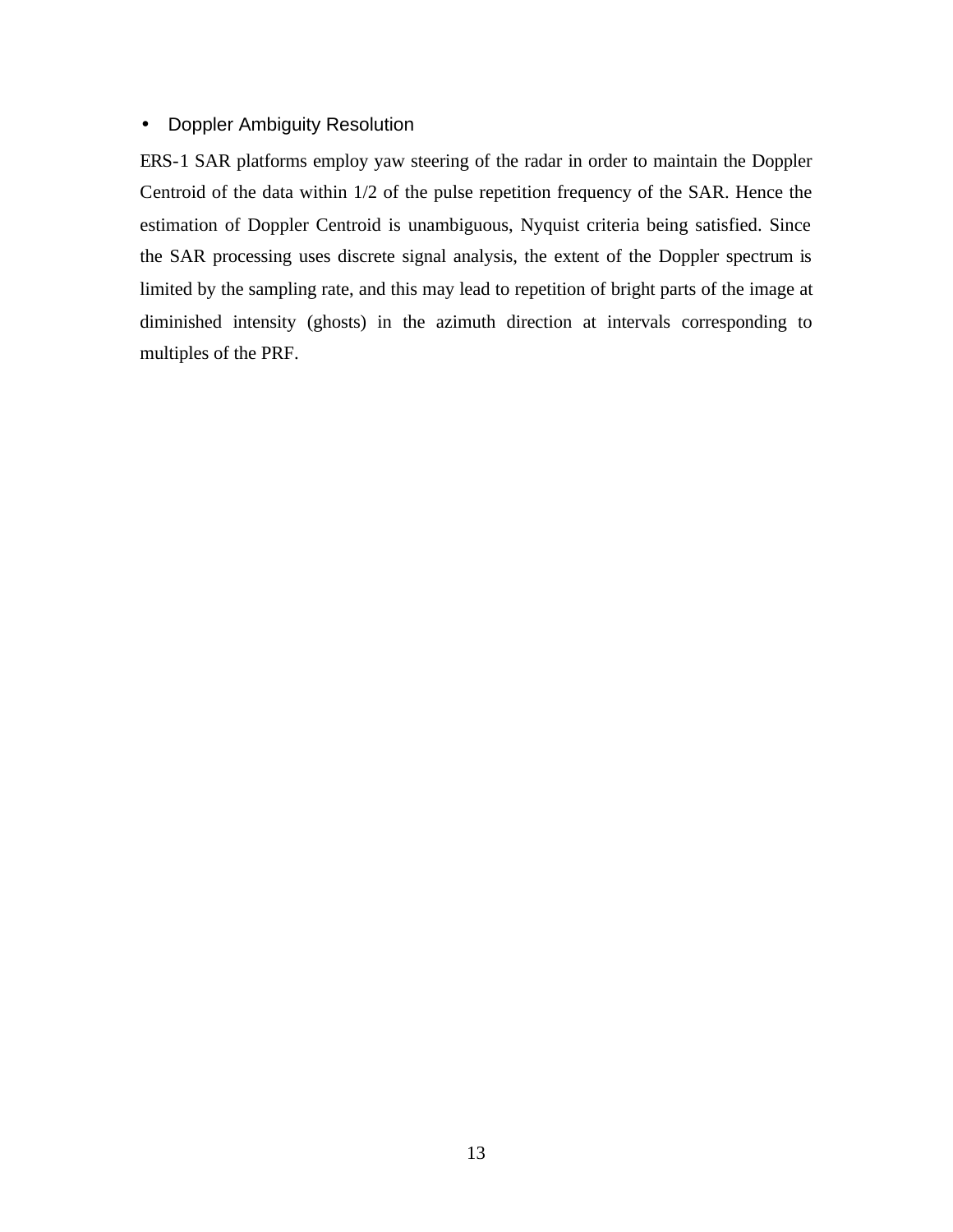# **3 Target Architecture and Design Flow**

In this chapter, a brief description of the target hardware architecture (WILDFORCE board) and the design flow maintained during the implementation of the algorithm on FPGA is presented next.

### *3.1 WILDFORCE Board*

The WILDFORCE reconfigurable computing engine is a COTS product from Annapolis Micro Systems, Inc. It has Xilinx 4000 series of FPGAs as Processing Elements (PEs). It is a PCI-plugin board.



Figure 3.1.1 WILDFORCE architecture<sup>2</sup>

 $\overline{a}$ 

<sup>&</sup>lt;sup>2</sup> Redrawn from WILDFORCE Manual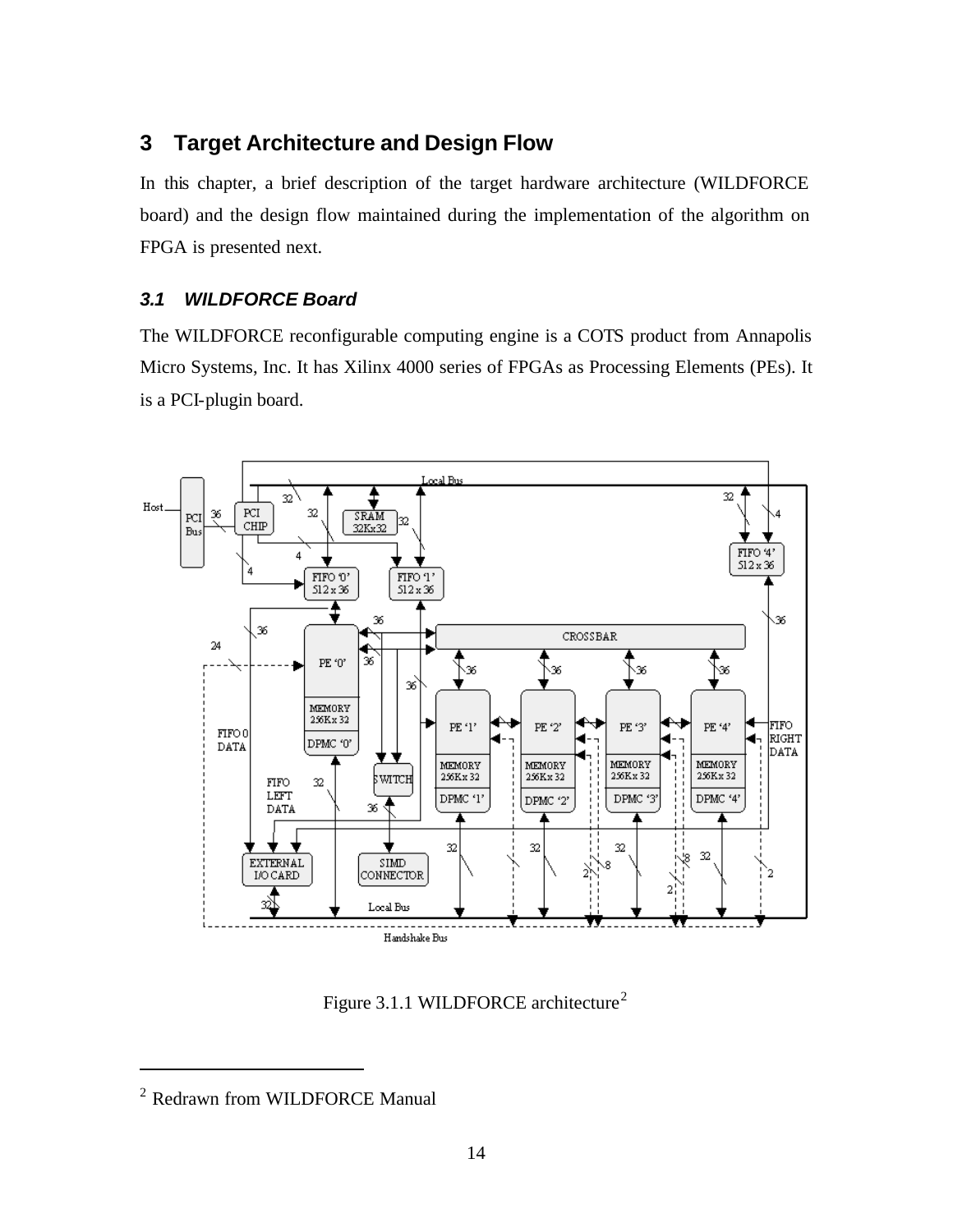The board that we have at University of Kansas has 5 Xilinx 4085XLA FPGAs on them. Each of these PEs is equipped with a dual port 256Kx32 SRAM. These RAMs are individually accessible by the host too. The PEs can communicate with the host through the PCI bus interface, and using the interrupt API handling, various forms of data exchange can be managed. SAR application mainly uses the memory interface and interrupts are used to control the loading and reloading of the memory contents. The interface to the memory or the other mezzanine cards is implemented on the Processing Elements and the user is provided with an instantiated entity called "Logic Core" for each of the PEs.

#### **Memory Interface**

A single WILDFORCE processing element (PE) configured with a simple memory mezzanine card uses the dual-ported memory controller (DPMC) to arbitrate accesses to memory between the host and the PE. In this way, a single ported memory may be used by both elements. Figure 3.1.2 shows a high-level block diagram of such a processing element.



**Figure 3.1.2 Block Diagram of a single WILDFORCE PE with memory card**

#### • Read/Write to Memory

There are two types of APIs available for reading and writing to the WILDFORCE onboard memory. One is a regular memory read and write, and the other is for faster read/writes using DMA, by using contiguous memory locations for variables to read from and write to. This thesis compares the results with both kinds for memory access.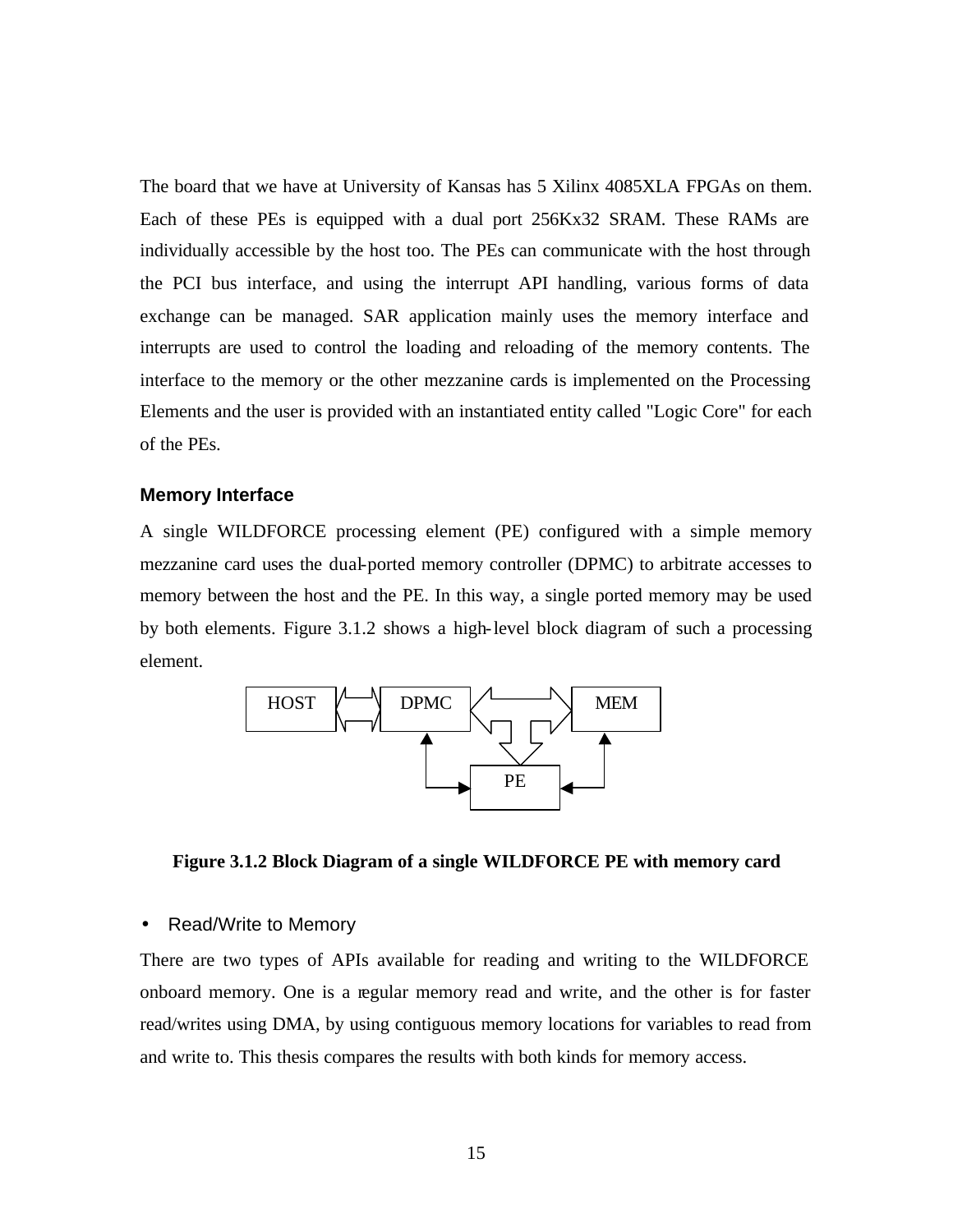

**Figure 3.2.1 Design flow for SAR on FPGA**

The design cycle starts with an analysis of the ASF software implementation of the SAR signal processor-*aisp*, simulation of matched filters in MATLAB®, study of raw data format, and parameters from metadata files and header files. At this stage, various implementation constraints are analyzed and accordingly design parameters are derived. The next stage is design partitioning. Manual partitioning is done, which is later optimized based on actual space (CLB count) and timing values from synthesized Netlist as well as place and route Netlist. The Block Diagram Editor (BDE) developed for the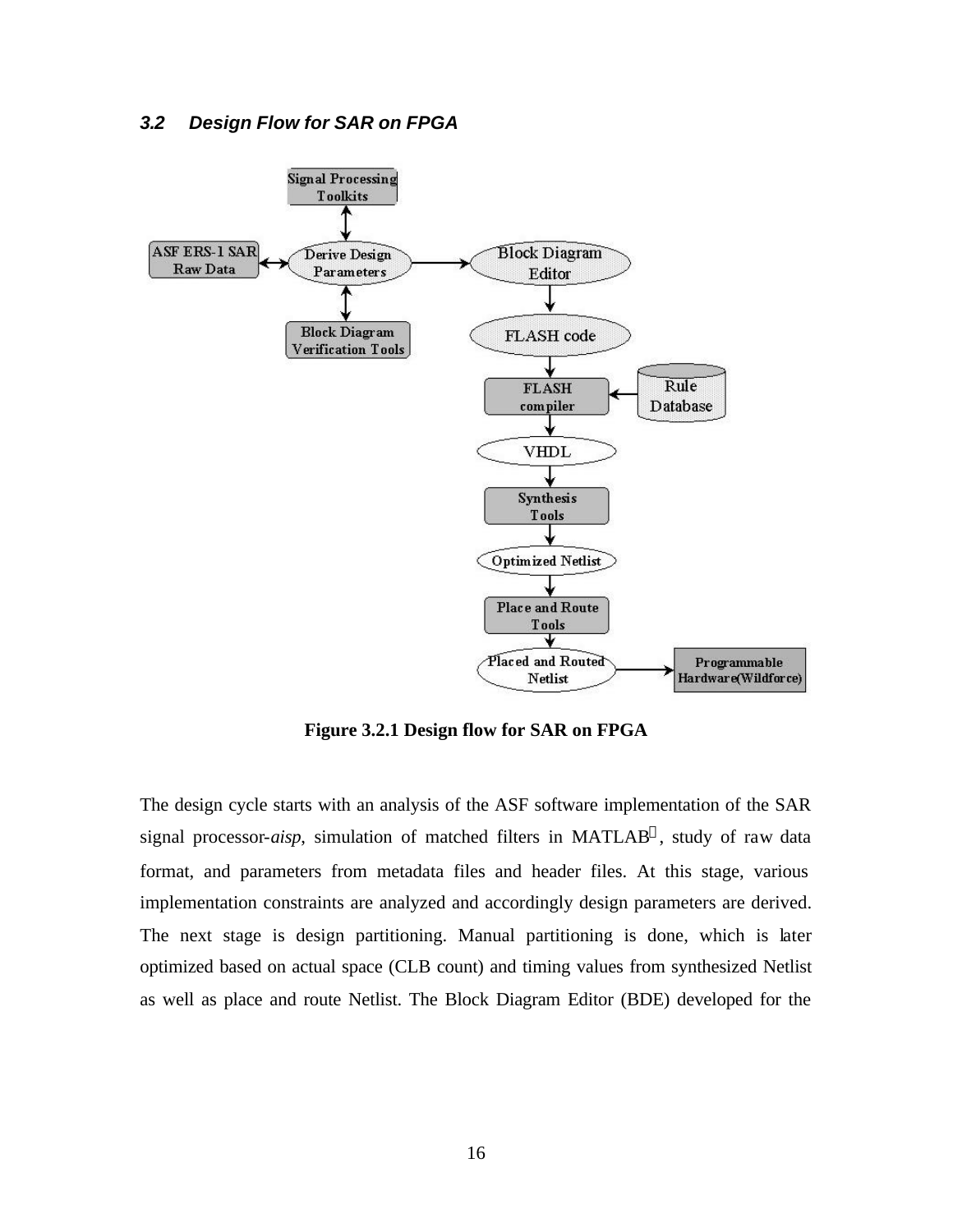$ACS-FPE<sup>3</sup>$  project at the University of Kansas is used to describe the hardware implementation of the algorithms. The  $FLASH<sup>4</sup>$  code is generated from BDE. This code is then compiled to obtain a flattened VHDL which is then passed through conventional synthesis, place and route tools to get the final FPGA configuration bit file.

Various iterations are performed to meet space and timing constraints and correspondingly, design partitions are varied and design parameters are optimized. Figure 3.2.1 explains this flow graphically.

Some further details about BDE and FLASH is provided below.

#### **Block Diagram Editor (BDE)**

BDE allows users to draw blocks to represent application modules, for synthesis on Xilinx FPGAs. Its basic feature is that it allows parameters to be carried to the top-level block. Parameters can be any constants to be used in the algorithm, number representation, bitwidth, etc. This allows a very general design to be made with relative ease. So one can easily design a general N point FFT, with varying bitwidths at any stage of the butterfly. Thus it allows user with the flexibility to key in parameters at the topmost level before generating FLASH and synthesizing the VHDL code generated by FLASH compiler. BDE also permits user to instantiate hand-coded VHDL as a block.

#### **FLASH**

 $\overline{a}$ 

FLASH is a rule based language designed at University of Kansas. This higher level language allows user to generalize hardware designs. Currently FLASH compiler emits flattened VHDL. Consider the case of a multiplication. For a user to multiply two numbers one of which is a constant and the other is a signal, then FLASH compiler generates a KCM implementation of the multiplication. Moreover, the type of KCM is also dependent on the constant being used. For a constant like 7, it is economical to have

 $3$  A Functional Programming Environment of Design and Implementation of High Performance Radio and Synthetic Aperture Radar Processing Functions

<sup>&</sup>lt;sup>4</sup> A Rule Based Language developed at University of Kansas for the ACS-FPE project.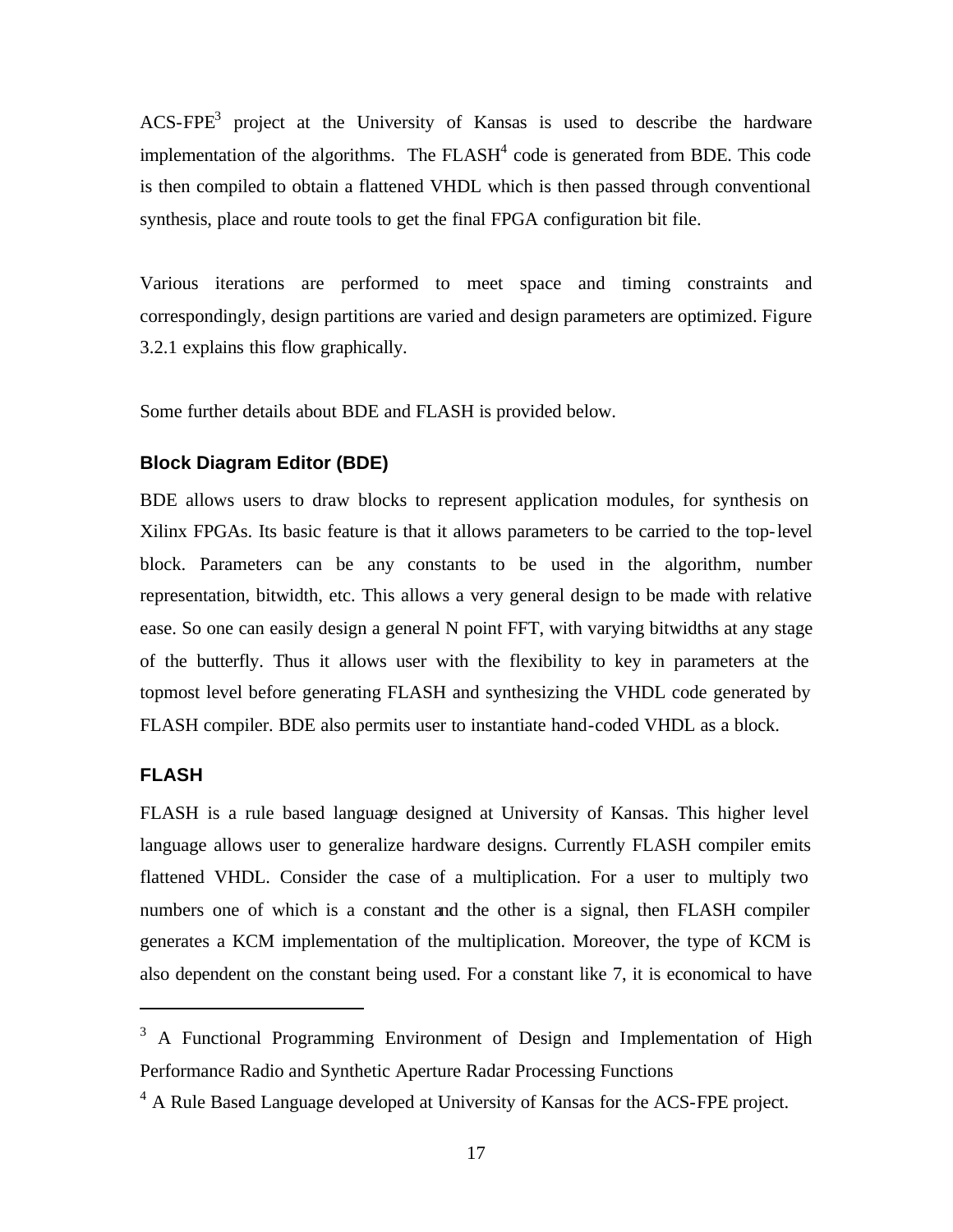multiplication with 8 ( $2<sup>nd</sup>$  input-signal shifted by 4) followed by subtraction of the input signal. ( $X^*7 = X^*8 - X \implies 1$  subtractor, 1shift). A regular KCM would do 3 additions.  $(X^*4+X^*2+X)$ . All this is based on rules which identifies the inputs to the operation, and decides which implementation is advantageous for the current case.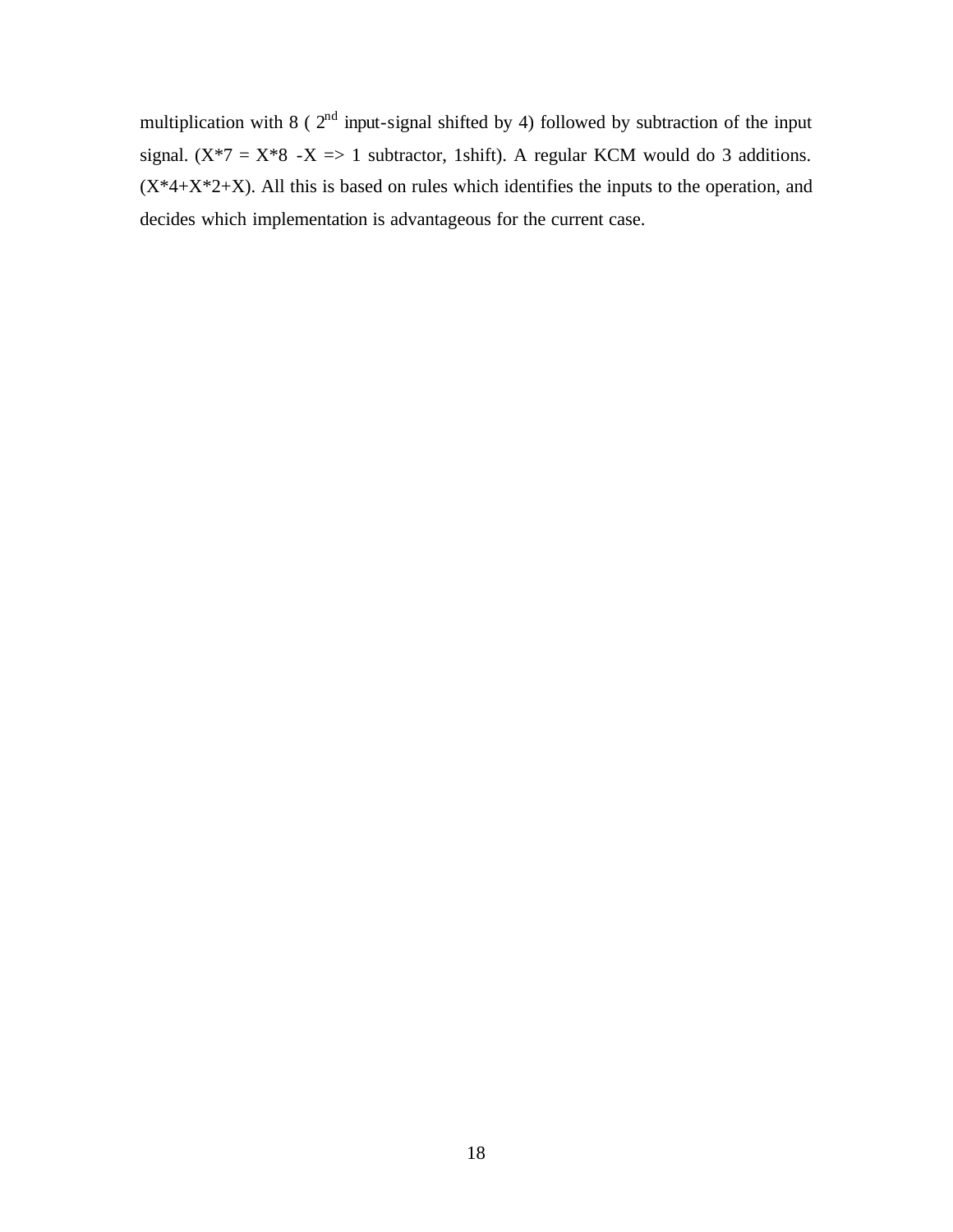# **4 FPGA Implementation of Fast Fourier Transform**

### *4.1 Fast Fourier Transform*

As already pointed out, SAR signal processing requires a large amount of matched filtering operation, which can be performed much faster in the frequency domain. The significant speed improvement is because of the FFT implementation of Fourier Transforms, which require only  $(N/2)log_2N$  multiplications as compared to  $N^2$ multiplications (for a radix-2 FFT). The SAR algorithm requires a continuous computation of the FFT of the range lines stored in the memory. The memory interface on WILDFORCE board is 32 bit wide. The resultant FFT Engine's interface is shown in the Figure 4.1.1 below. To maintain the generality with respect to all other modules in the SAR signal processing, only 60 lines each of 4096 values are Fourier transformed at a time. The next batch of 60 lines are requested and acknowledged by the host through the interrupt signals.



**Figure 4.1.1 Interface Diagram**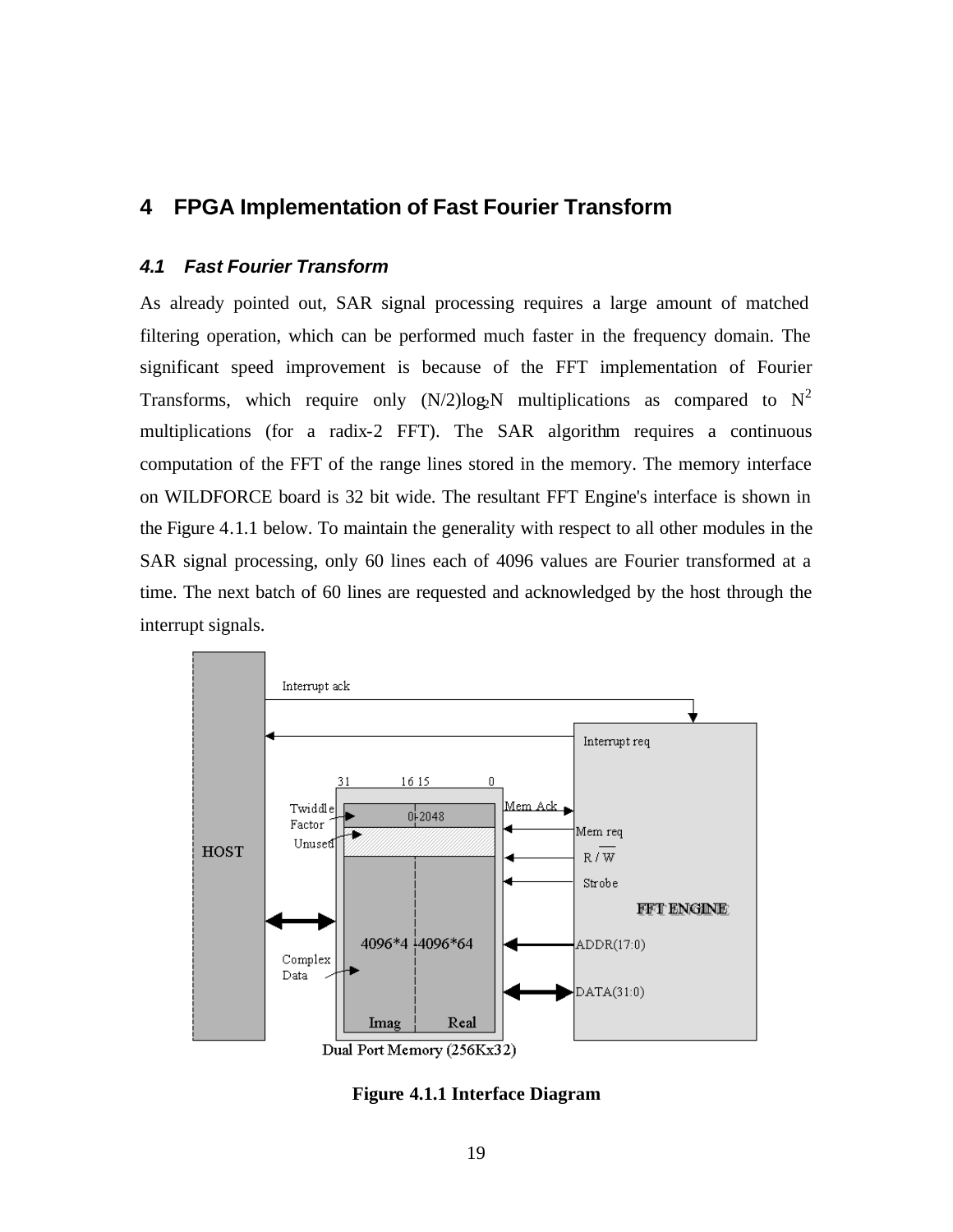There are two basic algorithms for FFT.

- 1. Cooley-Tukey FFT, decimation-in-time algorithm and
- 2. Sande-Tukey FFT, decimation-in-frequency algorithm.

Both the methods require the same amount of computation and both can be performed as an in-place computation, using up the input memory location for output storage at each stage.

Safe-scaled FFT is also required to limit the bitwidth requirements and prevent overflows within butterflies. So before each stage of FFT, the input is scaled by 0.5.

The inverse FFT can be computed by a simple modification of the input read process. The IFFT can be obtained by computing the FFT of the following sequence:

$$
X'(n) = \begin{cases} \frac{X(0)}{N} & \text{for } n = 0\\ \frac{X(N-n)}{N} & \text{for } n = 1,2, K, N-1 \end{cases}
$$
(4.1)

Thus, the first value is stored at address 0 while the rest are stored in reverse order. This operation can easily be implemented in hardware by changing the address lines to the memory or by using an up-down counter that is properly initiated.

Another method to compute the IFFT is to first interchange the real and imaginary parts, then perform the FFT, and finally, interchange the real and imaginary parts of the output. This method is implemented for the IFFT and hence the bit file for loading the FPGA is still the same FFT bit file. Only while loading the data, the real and imaginary parts of the data values are reversed at the input and output.

#### **Selecting Data Word Length**

The word length, with the case of SAR process in mind, was chosen to be 16 bit Imaginary and 16 bit Real. However we still need to determine the tolerable word length which we can use within the butterfly and still have good results. [Wanhammar99] discusses the noise sensitivity of safe-scaled FFT for fixed-point implementation. The variance of the output signal relates to the input signal variance according to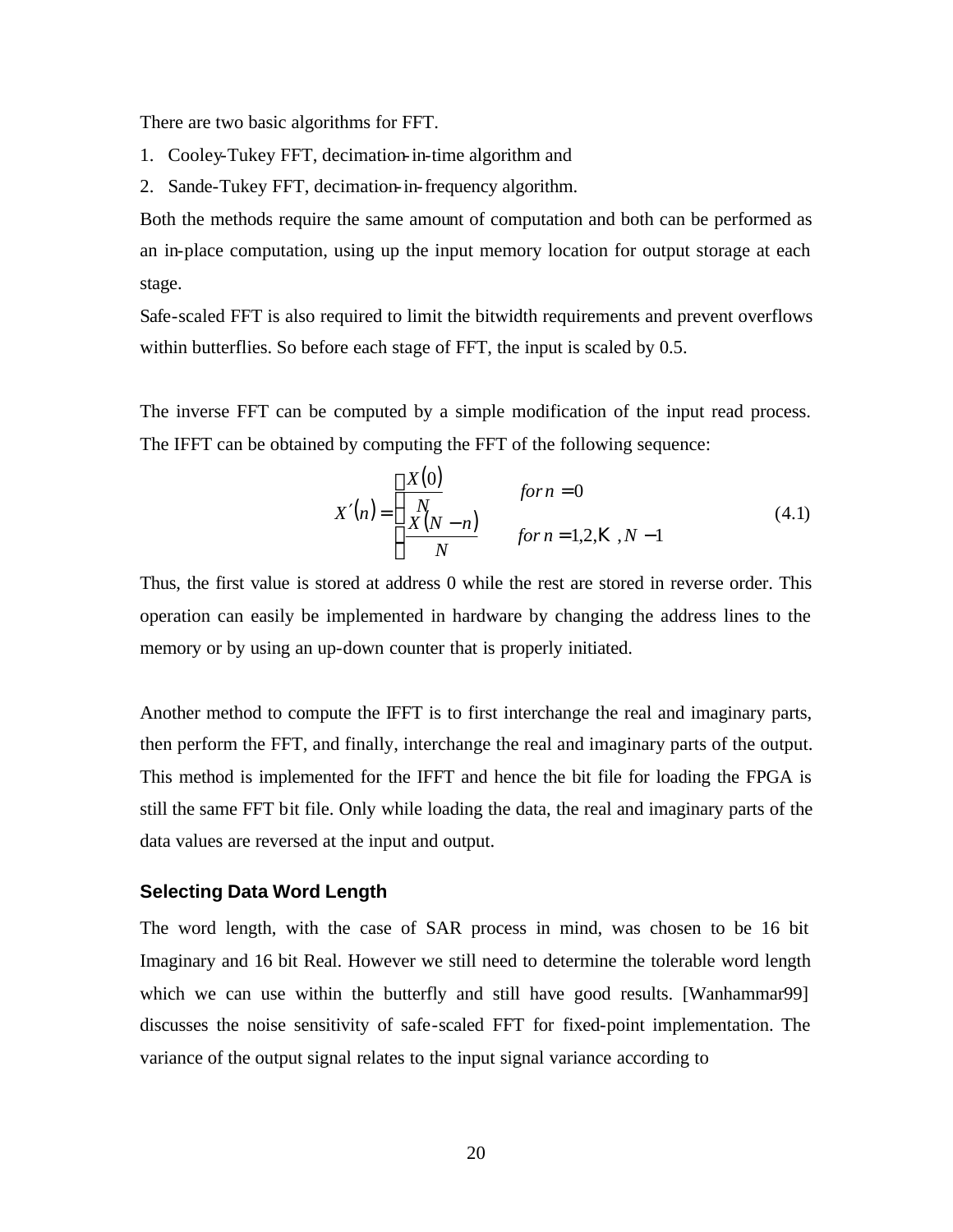$$
\mathbf{S}_x^2 = \frac{1}{N} \mathbf{S}_x^2 \quad \text{where} \quad N = FFT \text{ point} \text{ (for this case it is 4096)} \tag{4.2}
$$

For large FFTs we have noise variance approximately given by,

$$
\mathbf{S}_e^2 \approx 8\mathbf{S}_B^2 \tag{4.3}
$$

where *B* corresponds to butterfly and *e* for noise error.

Hence the signal-to-noise ratio is

$$
\frac{\mathbf{s}_x^2}{\mathbf{s}_e^2} = \frac{1}{8N} \frac{\mathbf{s}_x^2}{\mathbf{s}_B^2}
$$
(4.4)

Hence the SNR will be about the same at the input and output of the FFT if we use a  $0.5\log_2(8N) = 7.5$  bits longer word length inside the FFT than for the input signal. We selected 25 bits for data word length

#### *4.2 Implementation Details*

In place decimation in frequency Radix-2 FFT, the implementation is carried out using fixed-point arithmetic. The functional diagram is shown below along with the BDE diagram. The data format employed is 2's complement fixed point representation using 16 bits. MSB is the sign bit while the other15 bits are assumed integer bits. The WORD serial memory is used to store the 16 bit imaginary part and the 16 bit real part of the data in the upper and lower nibble of a memory location. The internal butterfly computation bus is 31 bits wide but the results are truncated to 16-bit 2's complement fixed point format. There is facility in the module to switch between scaling of the output of each stage by 0.5 to avoid overflow or to allow a normal FFT. A single butterfly takes 7 clock periods. Hence the throughput of FFT is 4096 values after 7 cycles/butterfly  $*$  log<sub>2</sub>(4096) stages/FFT  $*(4096/2)$  butterfly/stage  $\approx 172050$  cycles approximately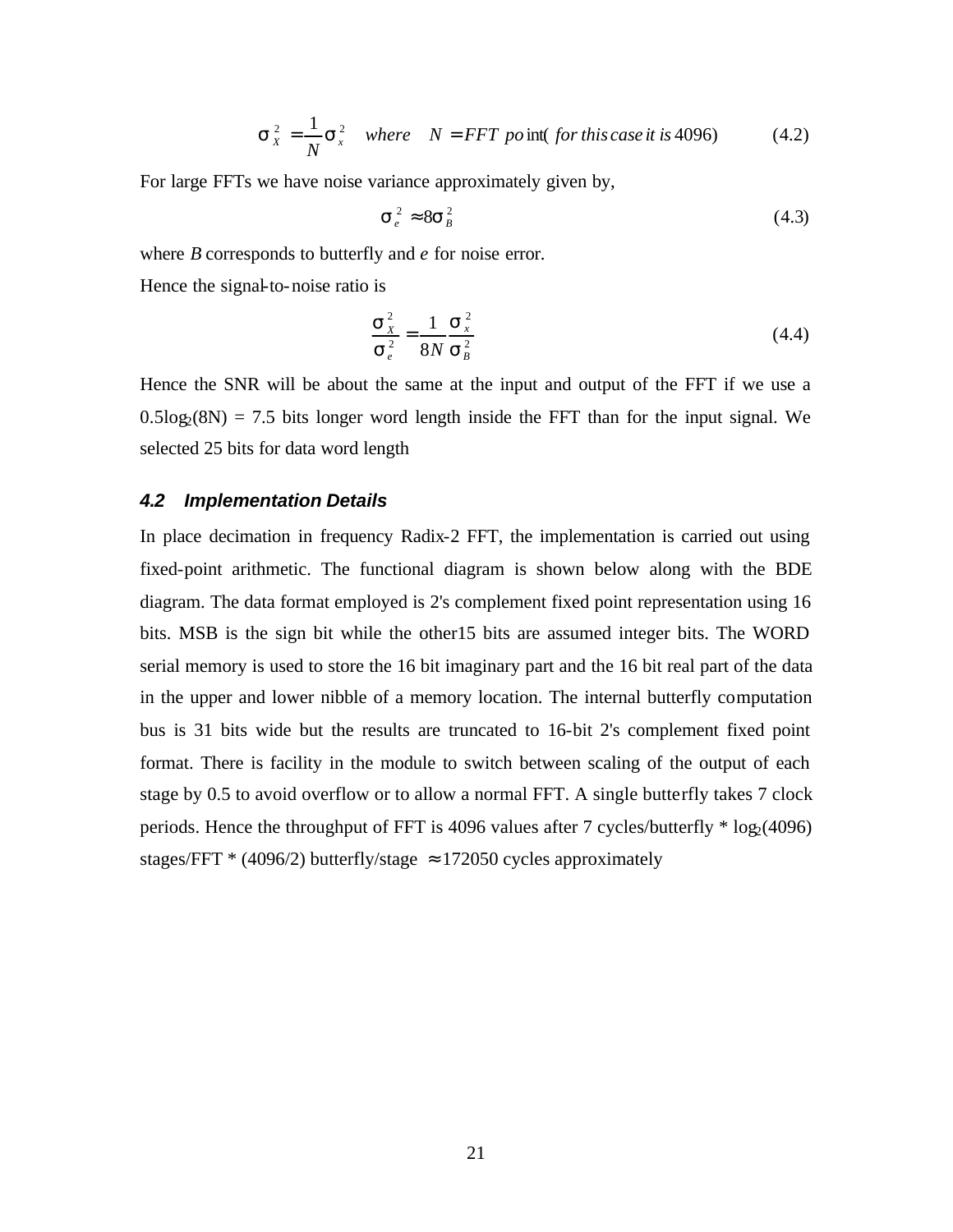

**Figure 4.2.1 Functional Diagram for FFT Engine**



**Figure 4.2.2 BDE Diagram for FFT Engine**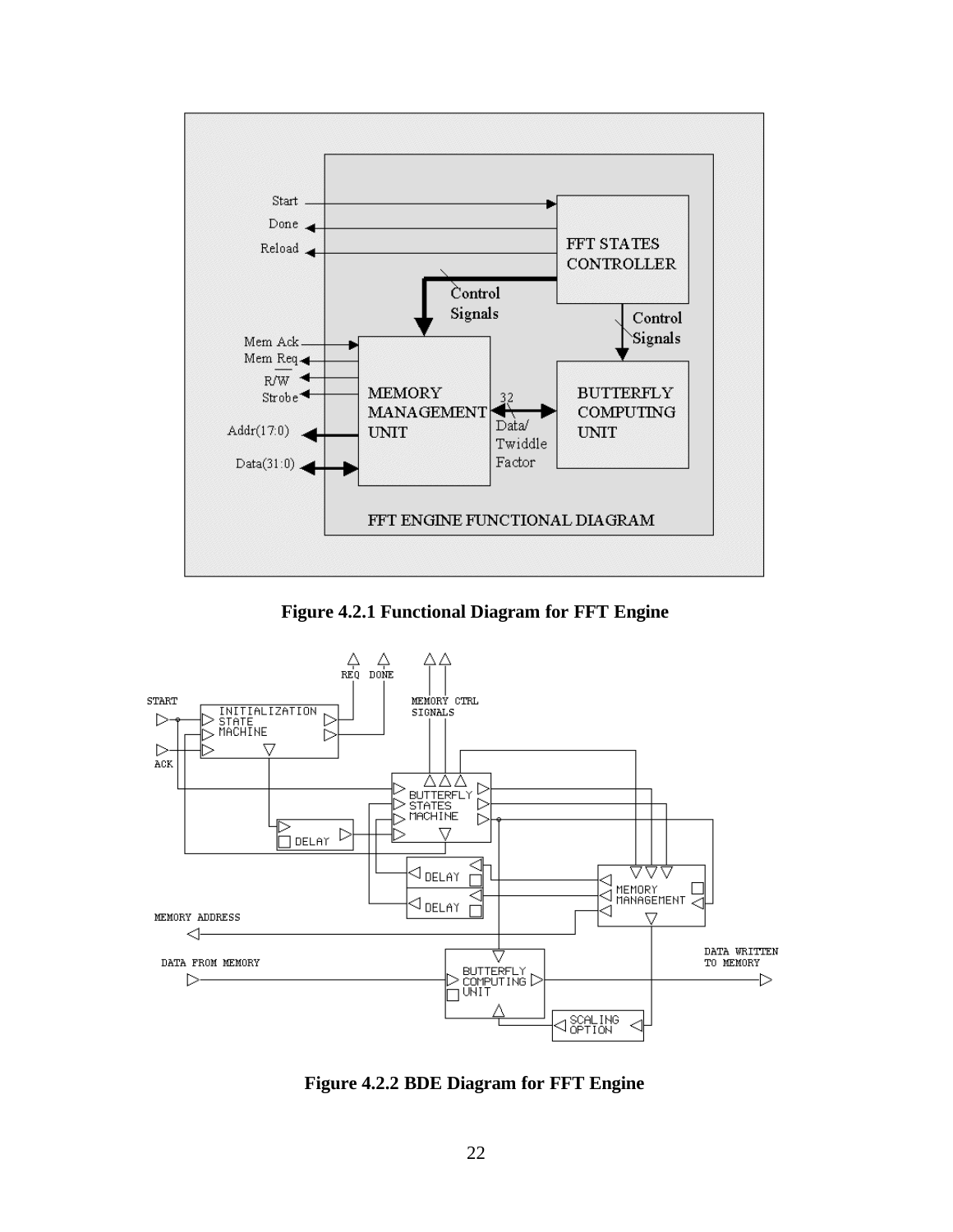### **FFT Address Generation**

Consider the following 16 pt FFT done by Decimation in frequency.



**Figure 4.2.3 16pt FFT by decimation in frequency**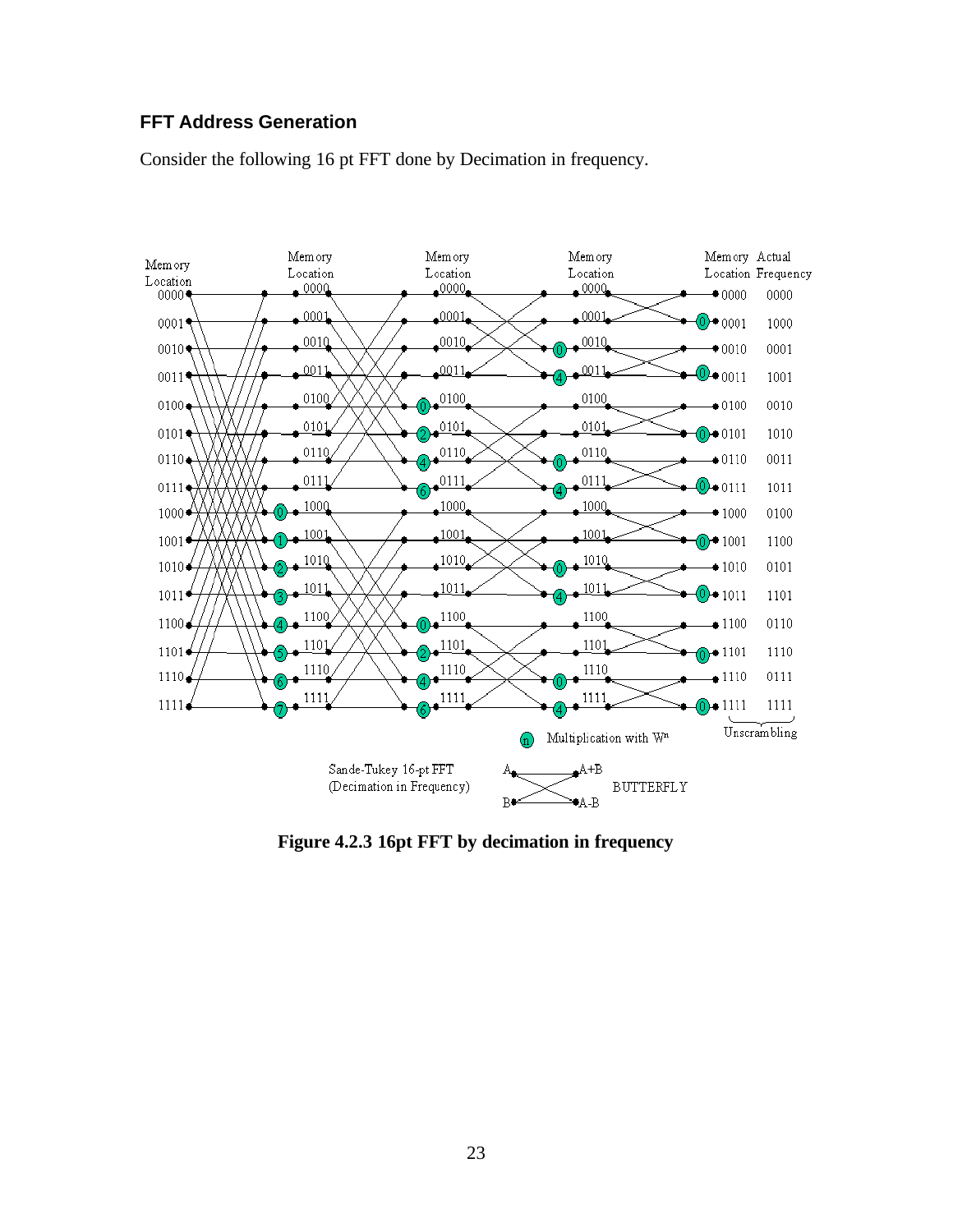Note that the memory read operations would be in the order as shown in the following Table 4.1:

| Stage 0 | $\vert$ 0000, 1000, 0001, 1001, 0010, 1010, , 0111, 1111                           |
|---------|------------------------------------------------------------------------------------|
|         | Stage 1   0000, 0100, 0001, 0101, 0010, 0110, 0011, 0111, 1000, 1100, , 1011, 1111 |
|         | Stage 2   0000, 0010, 0001, 0011, 0100, 0110, 0101, 0111, 1000, 1010, , 1101, 1111 |
| Stage 3 | $\vert$ 0000, 0001, 0010, 0011, 0100, , 1110, 1111                                 |

#### **Table 4.1 Order of Memory Read Operation**

Comparing with the regular 4 bit counter output, it can be seen that the address bit 3 (using convention 3:0 -> MSB:LSB), is identical to the LSB of the counter for stage 0, address bit 2 is identical to the LSB of the counter for stage 1, address bit 1 is identical to LSB of the counter for stage 2, and address bit 0 is identical to the LSB of the counter for stage 3. This trend makes it an easy solution for hardware designing, since this just maps to reordering of the lines of a regular up counter, depending on the stage. The above statements can be rephrased as: LSB of the counter output is inserted into the (M-2) MSBs of the counter output at the  $(M - stage)^{th}$  bit location, to get the read address (For the N=16 pt FFT case,  $M = log_2(N) = 4$ , stage runs from 0 to 3). This can be generalized in BDE, by exporting the value of N and making the bitwidth of the counter to be log2(N). The block diagram of address generation is shown in the Figure 4.2.4 below.



**Figure 4.2.4 FFT Data Address generation**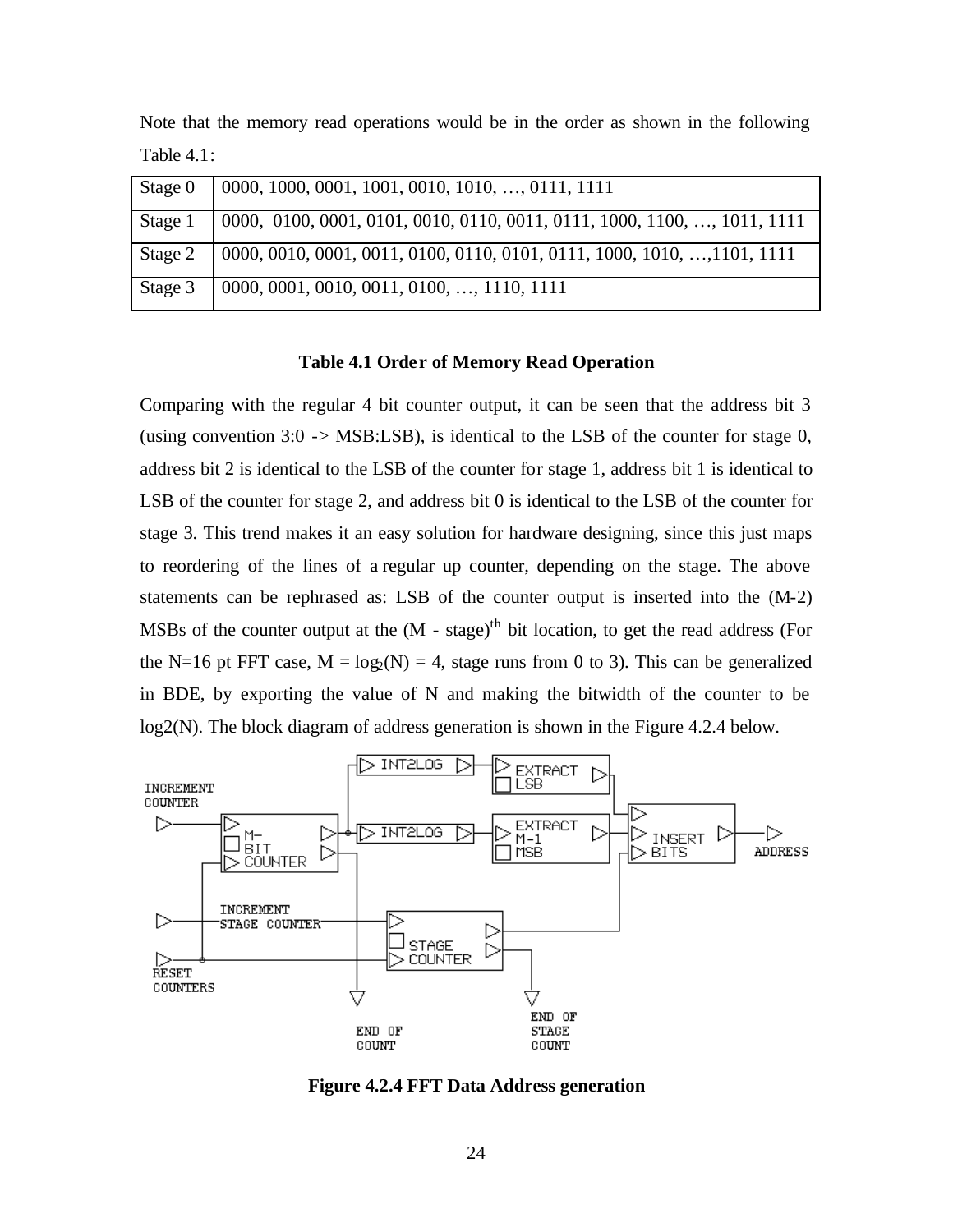# **5 Design and FPGA Implementation of SAR Signal Processor**

This chapter describes the design and implementation of SAR Signal Processor on FPGA. It describes, in brief, certain target-architecture specific optimizations done to enhance the overall performance of the Processor.

#### *5.1 Analysis of SAR Raw Data*

The SAR raw data used for the design and implementation is CEOS level 1 data (see Appendix D) with minimum processing done on it. The data is raw in the sense that it is only downconverted and compared to the inphase reference and reference shifted by  $90^\circ$ . This work aims at processing this I and Q data, to get an image.

One data set file has one scene (100 km x 100 km), i.e. 8 patches, but this thesis work is targeted to only one patch, 4096x4096 data pixels. The data is 5-bit real and 5-bit imaginary padded with 3 '0' bits to make each real and imaginary part, a full byte data. The raw data requires computation of Doppler frequency at each sample. This forms a part of preprocessing of the raw data, which is assumed available to the actual signal processor (which is range compression, range migration and azimuth compression).

#### *5.2 Design Partitioning*

The rectangular algorithm atleast implies that the order of processing would be Range Compression, Range Migration and last Azimuth Compression. To perform Compression in frequency domain is advantageous, and so FFT forms an important stage too. Range Compression is carried out in frequency domain by first carrying out FFT of the data, followed by range scaling the result and finally carrying out IFFT. One can consider pipelining the above 3 parts -FFT, scaling and IFFT across PEs to gain continuous output after initial setup latency. However, the success of this method is dependent on the next stage to follow. Since the next stage is Range Migration in azimuth frequency domain, one has to wait till the whole patch is range compressed, to perform a corner turn on the range compressed results, and then perform an FFT on the data along the other direction.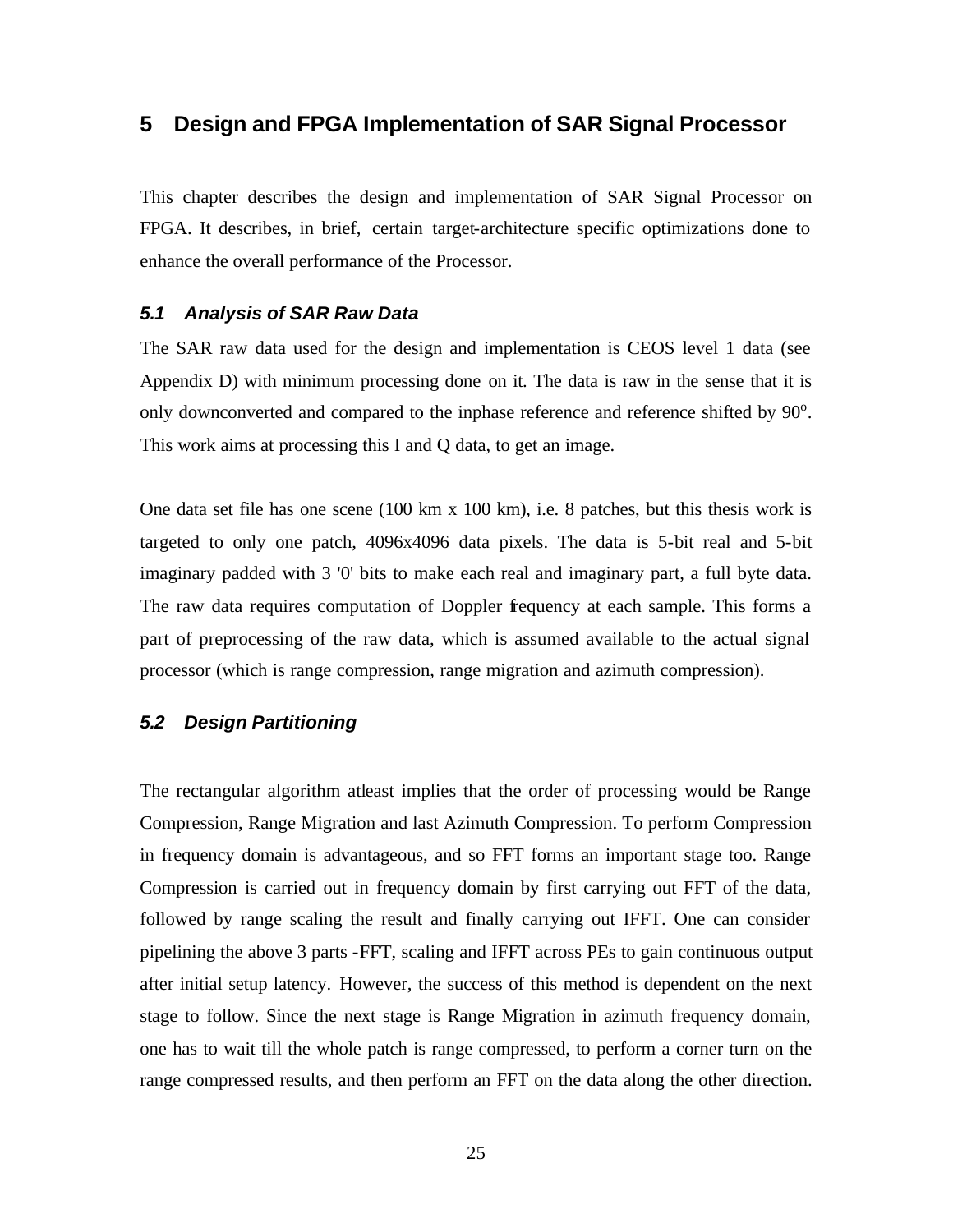Thus, this now leaves us with evaluating any possible gains in pipelining the stages of Range Processing viz. FFT, Range Scaling in frequency domain and IFFT. Now in terms of throughput, FFT/IFFT will not provide any continuous output until its processing reaches the last stage of butterfly. For such large 4096 samples' line, latching all the values on FPGA is also not a feasible solution. (If number of samples in a line are, say, 128 then they could possibly be stored on FPGA until all processes involving these samples are not complete, for e.g. a complete Range processing for this line of 128 samples.)

Thus the best implementation for the WILDFORCE board architecture would be a data parallel approach, where same stage of SAR signal processor is loaded on the FPGAs and they all process the data until all 4096 lines are not processed.

Timing Issues: Partitioning of design should also take into consideration the % usage of FPGAs to implement the signal processor stage, since the place and route may not be able to provide a good clock speed for densely used FPGAs.

The logical partitioning which was implemented is shown in the Figure 5.2.1 below. The blocks shown in the bounding box, labeled "Processes on FPGA" are all designed as separate units and loaded on FPGAs as and when required.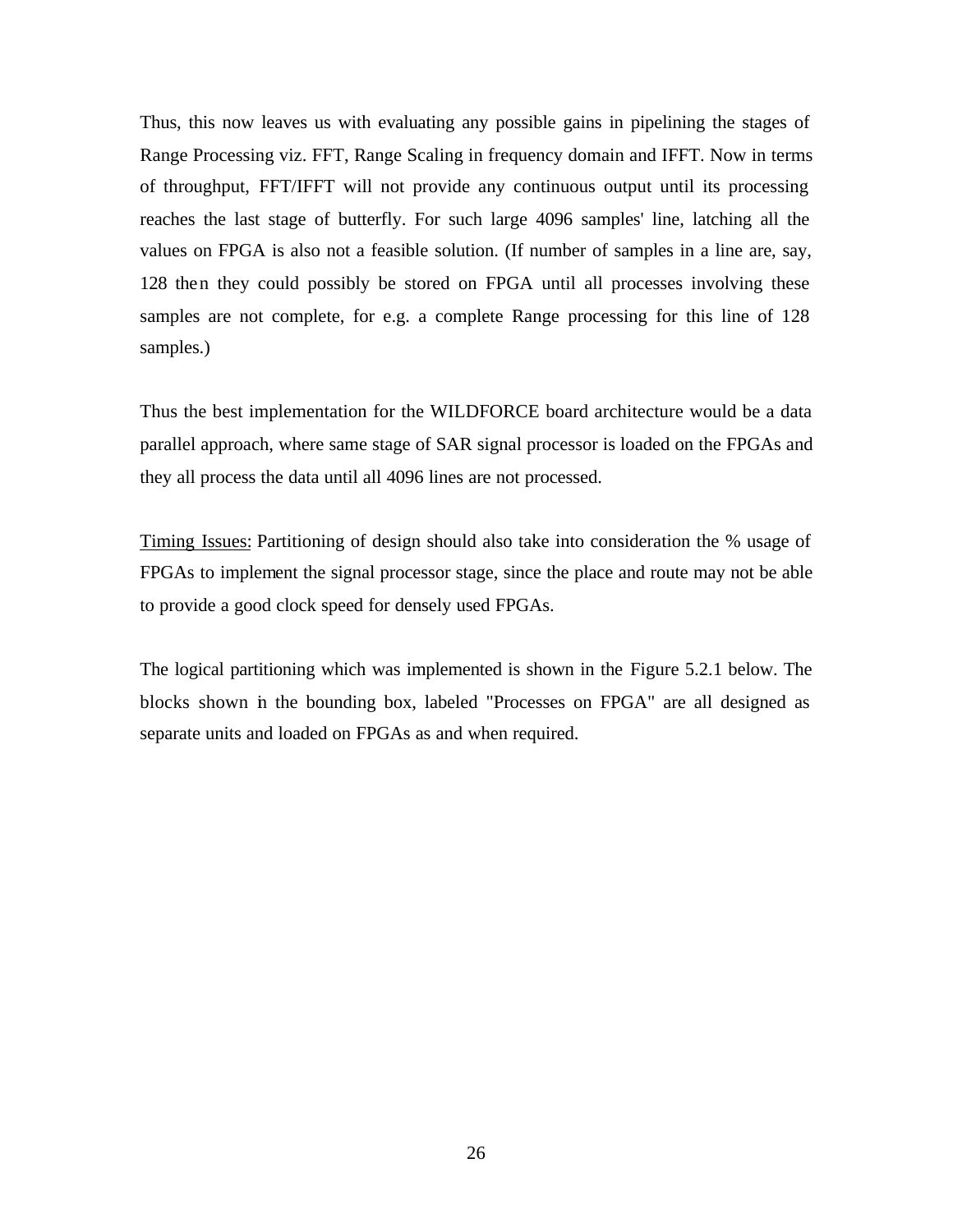

**Figure 5.2.1 SAR Signal Processing Design Partitioning**

Having now decided tentatively upon the design modules to be processed, one need to determine how would the interaction between host and PE be managed.

#### *5.3 HOST-PE INTERACTION MODEL*

The host can communicate with the WILDFORCE board using 'C' API interface. Using these APIs it can reconfigure FPGAs, read/write to memory/FIFO and acknowledge interrupts.

For the SAR signal processor, after having designed each individual module, formed after deciding upon the way the design shall be partitioned, an effective and efficient interaction model between the PE(s) and Host needs to be designed. Considering the WILDFORCE architecture and its available 'C' APIs, the following model was thought of and designed.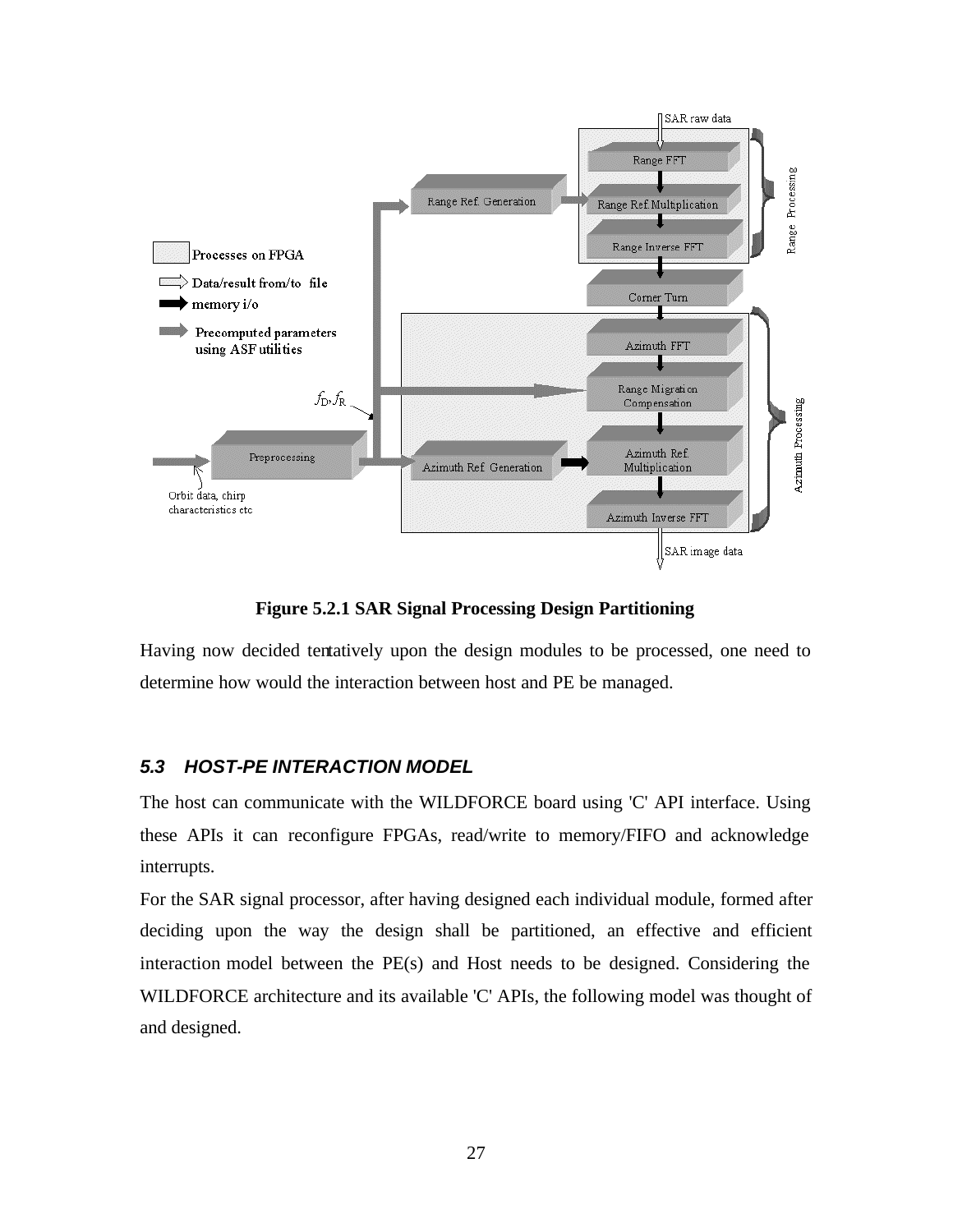

**Figure 5.3.1 HOST-PE Interaction Model**

The exchange of state information between the host and PE is carried by the pair of interrupts and interrupt acknowledgements. The number of interrupts is indicative of how many lines have been processed in a particular stage of SAR signal processing. Some further detailed information about this interaction is shown in the form of a flowchart in Figure 5.3.2 below.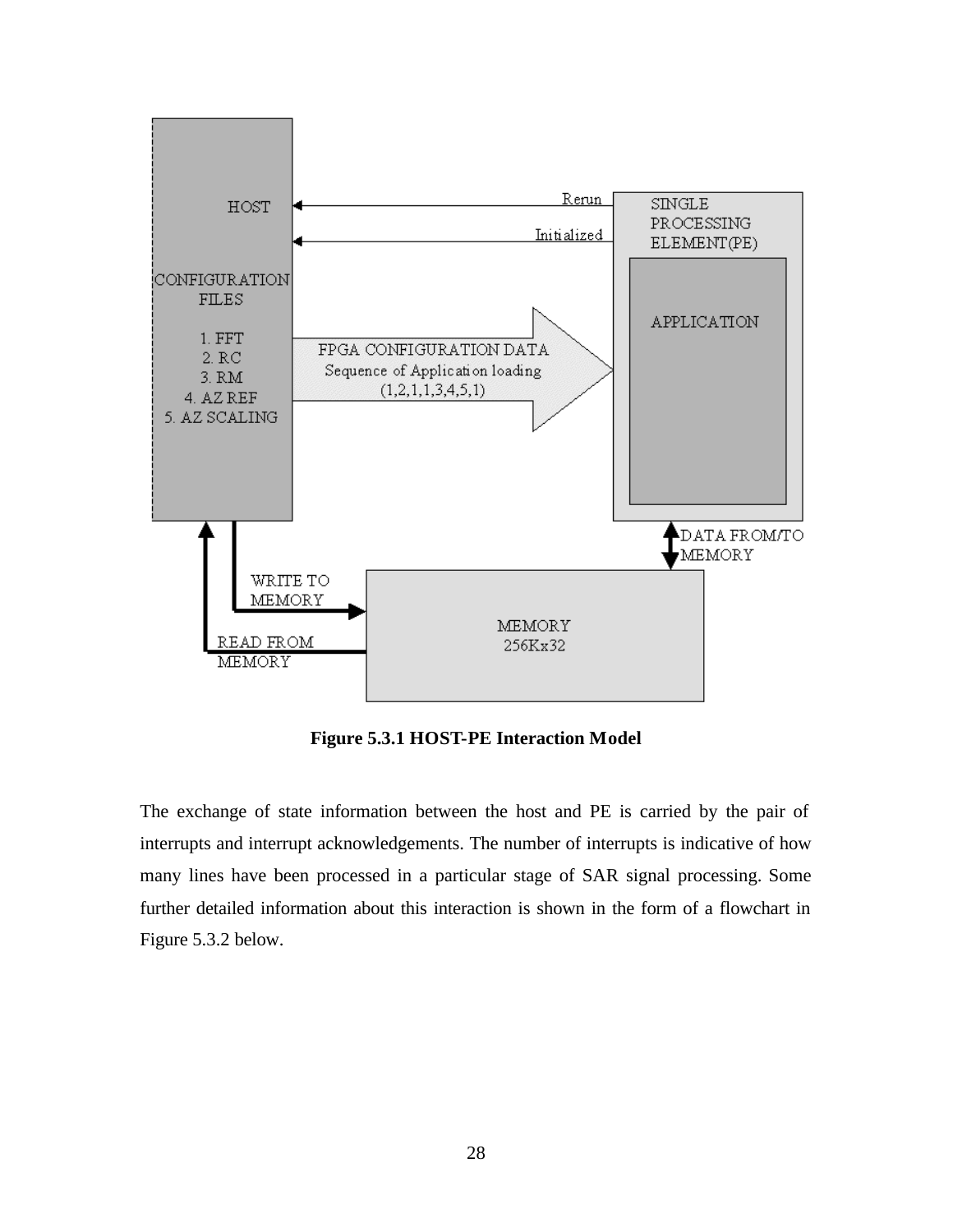

**Figure 5.3.2 Flowchart for Host-PE interaction**

The host loads the first application and waits for PE to interrupt, which would mean to the host that the PE is properly initialized. The host now writes the first set of data and parameters and acknowledges the interrupt it had received.

Host now waits for another interrupt from the PE to indicate completion of processing of first set of data. On receipt of this interrupt, host reads the results from the memory,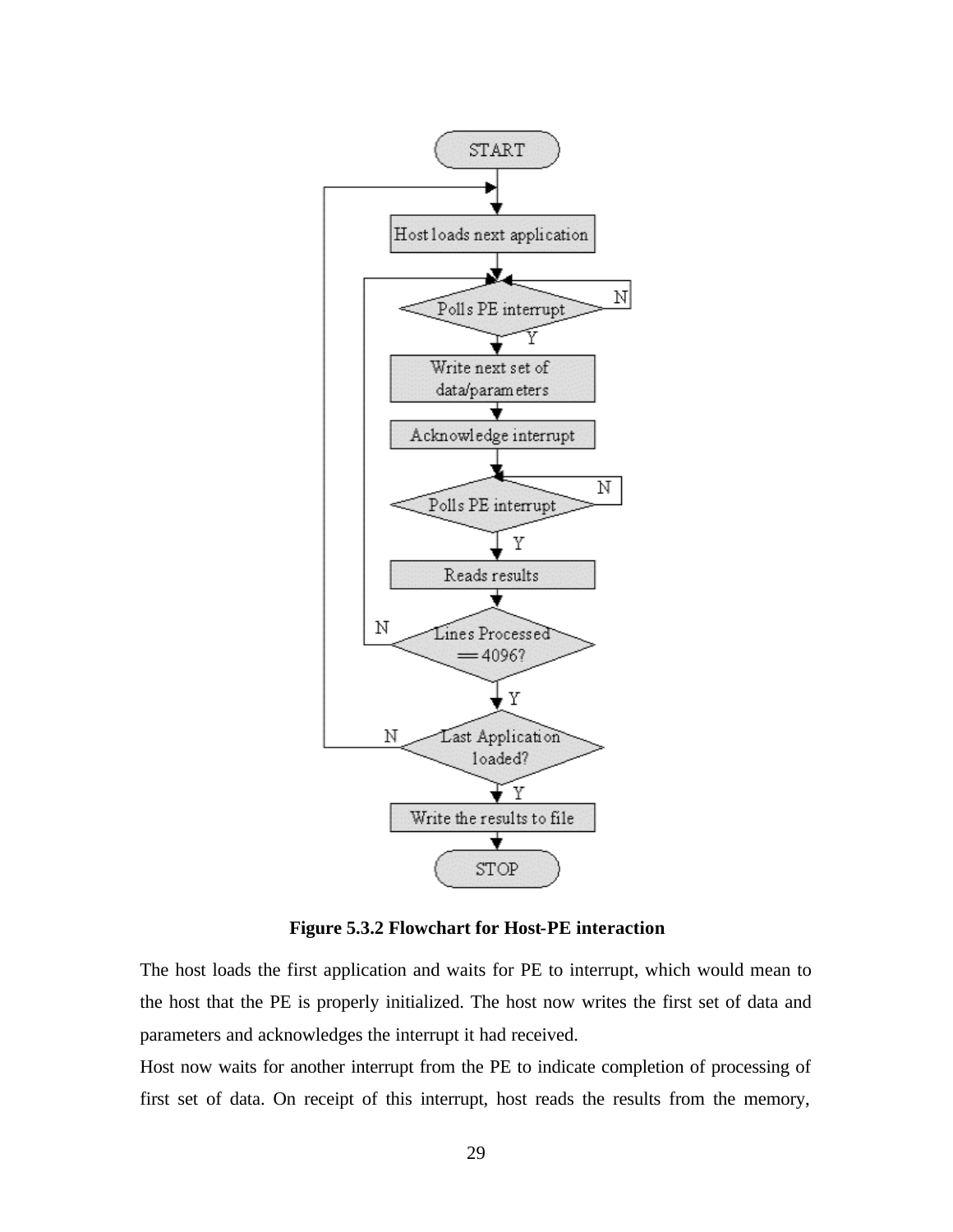checks to see if all lines have been processed for the concerned application and if not then next batch of data/parameters is written on the memory. The host also acknowledges the interrupt. This process continues until the last batch of data/parameters is processed.

After the last batch of data is processed, the host checks if there are any more applications to be loaded on the PEs. If so then it loads the application, waits for the  $1<sup>st</sup>$ interrupt indicating initialization-complete by the PE, writes  $1<sup>st</sup>$  set of data/parameters onto the memory and acknowledge the interrupt.

At the end of the last interrupt, the results are written back to a file.

The implementation of various modules is discussed in detail. Since FFT is an important DSP algorithm, its implementation has already been dealt in a separate chapter 4.

#### *5.4 Range Scaling*

Range Compression Stage is carried out in frequency domain. So the data is first Fourier transformed along each azimuth line. The range reference function is basically the linear FM pulse replica. Therefore, the number of non-zero values in the reference function in the time domain is equal to the number of samples in a chirp signal. This is equal to 703 for the case of ERS-1 satellite (reference Length  $=$  pulse duration  $*$  sampling rate  $=$ 37.1 μs  $*$  18.96 MHz =  $\sim$ 703). Then the 4096 pt FFT is performed on this reference function to get a reference function in the frequency domain. A windowing function (Hamming Window) is applied to arrive at a more practical matched filter implementation to perform the sidelobe reduction. The Memory model for this range compression is similar to the memory model for FFT. The  $1<sup>st</sup>$  4096 location stores the range reference function (in the frequency domain) and the 60 lines of data are stored from the  $5<sup>th</sup>$  to  $64<sup>th</sup>$  line location in memory. The  $2<sup>nd</sup>$  through  $4<sup>th</sup>$  line location in memory are unused.

The Range Compression scaling is performed as a separate module. It is a complex multiplication of the signal with the reference function. The top-level design unit in BDE for Range Compression is shown in Figure 5.4.1 below.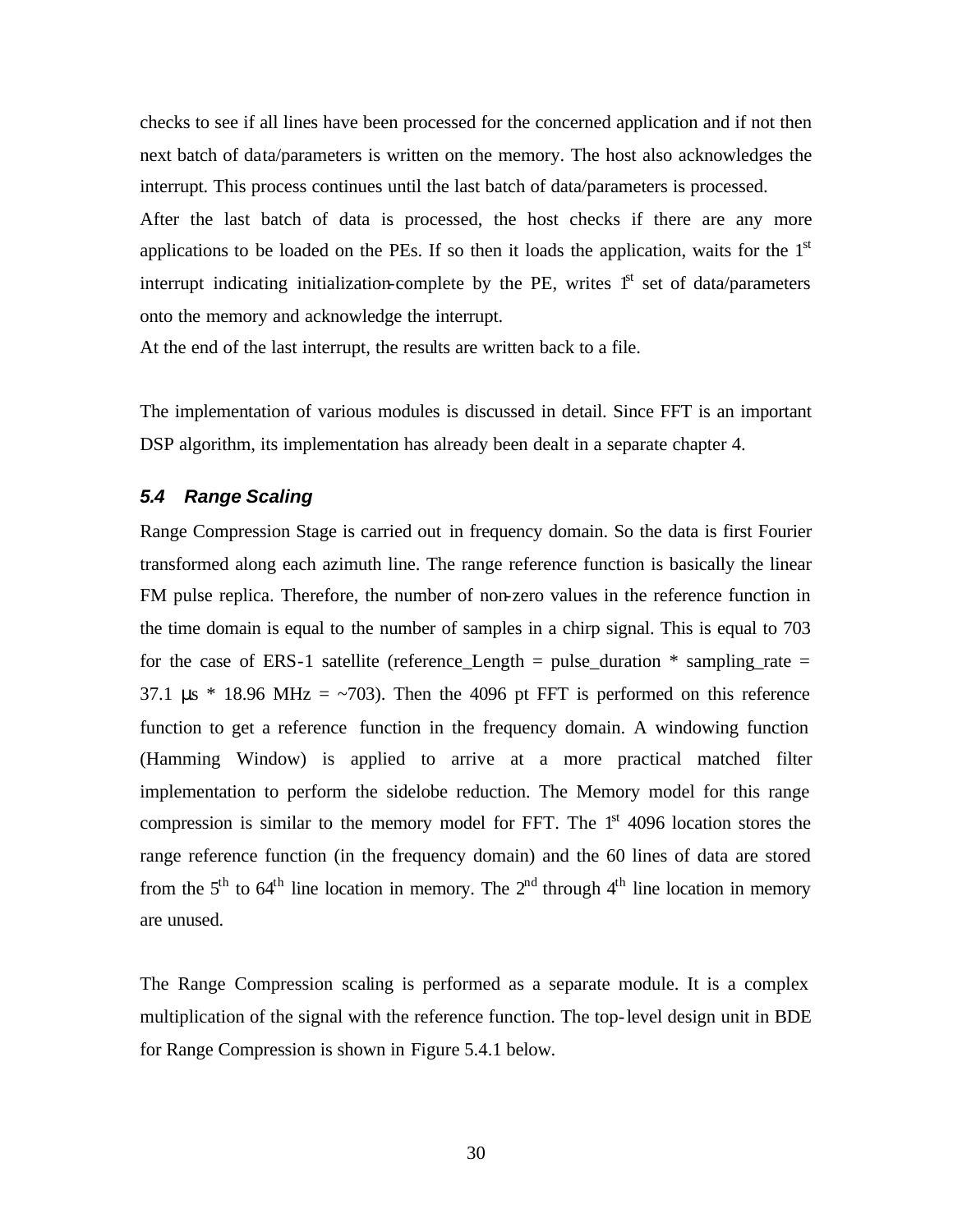

**Figure 5.4.1 BDE top level diagram for Range Compression**

After this scaling is performed, the scaled signal data is inverse Fourier transformed using IFFT, to get the data back into the time domain.

The Corner Turn process is carried out on the host computer, because of the limitation of the onboard memory on WILDFORCE. The azimuth FFT is carried out on the transposed data and the resultant data is then corrected for range migration followed by azimuth compression.

#### *5.5 Range Migration*

As discussed before, for correcting the Range Migration, the parabolic trajectory of range shifts needs to be calculated. This implies that to calculate actual echo for a particular sample, the offset (range shift) is obtained by evaluating the parabolic trajectory for that range bin.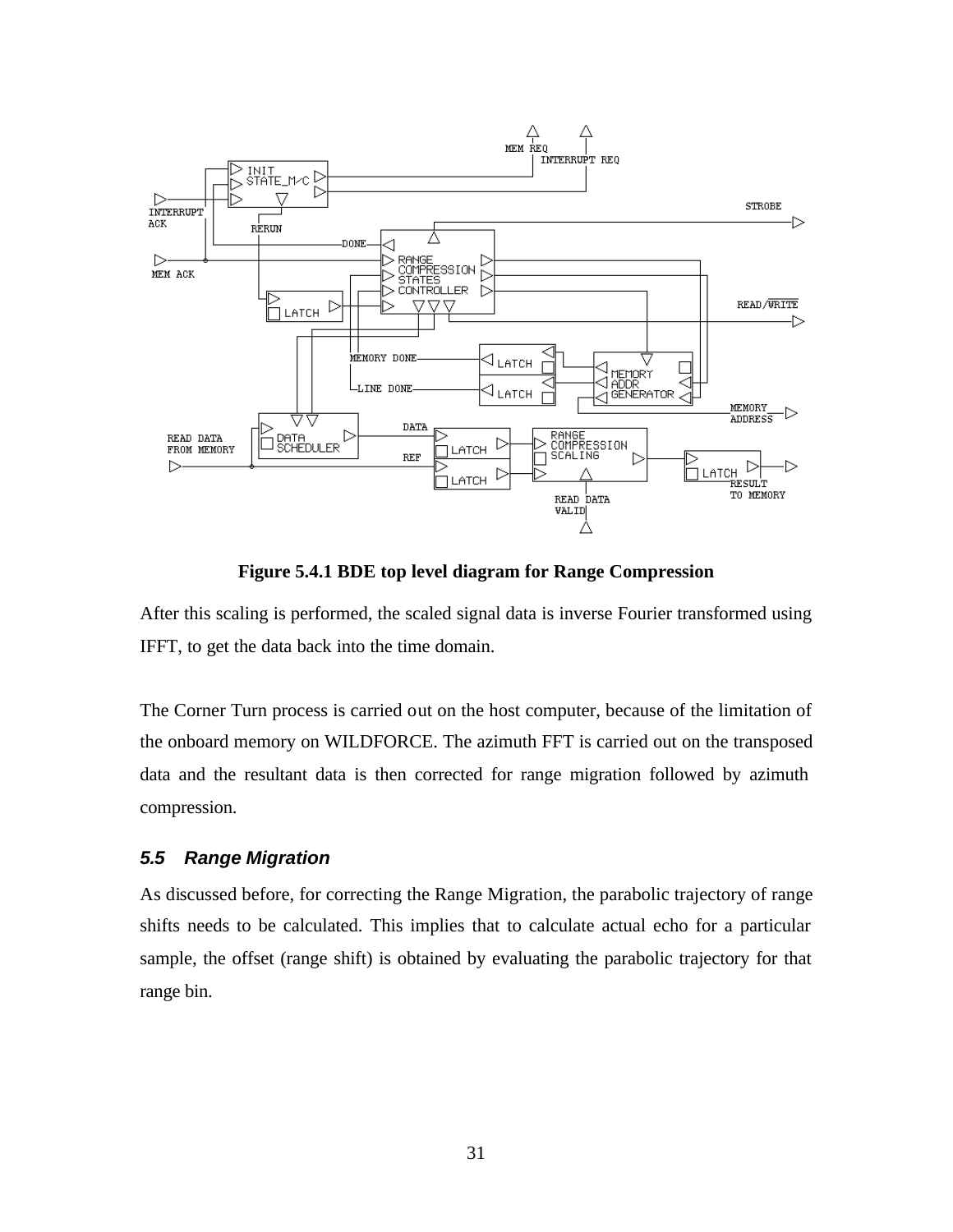

**Figure 5.5.1 Range Migration Correction Algorithm**

The Range Migration problem may require correction in both time and frequency domains. However, for small range migration, with beam squint angle at most a fraction of a degree, it may not be necessary to do any time domain range migration correction and all the correction can be carried out in the Doppler frequency domain. [Curlander et. al.] In fact, for C band system like ERS-1 radar, the time domain correction is not needed. The Doppler history gives the information about the offset to the range bin carrying the information for the particular Doppler frequency. The offset, which is obtained, will not usually be an integral number and so a simple polynomial interpolation using 8 values is performed. This interpolation and Doppler Domain Range Migration Correction is shown in the above Figure 5.5.1.

#### **Implementation Details**

According to the analysis and deriva tion in [Levanon88] the offset for satellites like ERS-1 would not be more than a few range bins. Hence, a special cache is designed to hold the most probable data values, which the offset will point.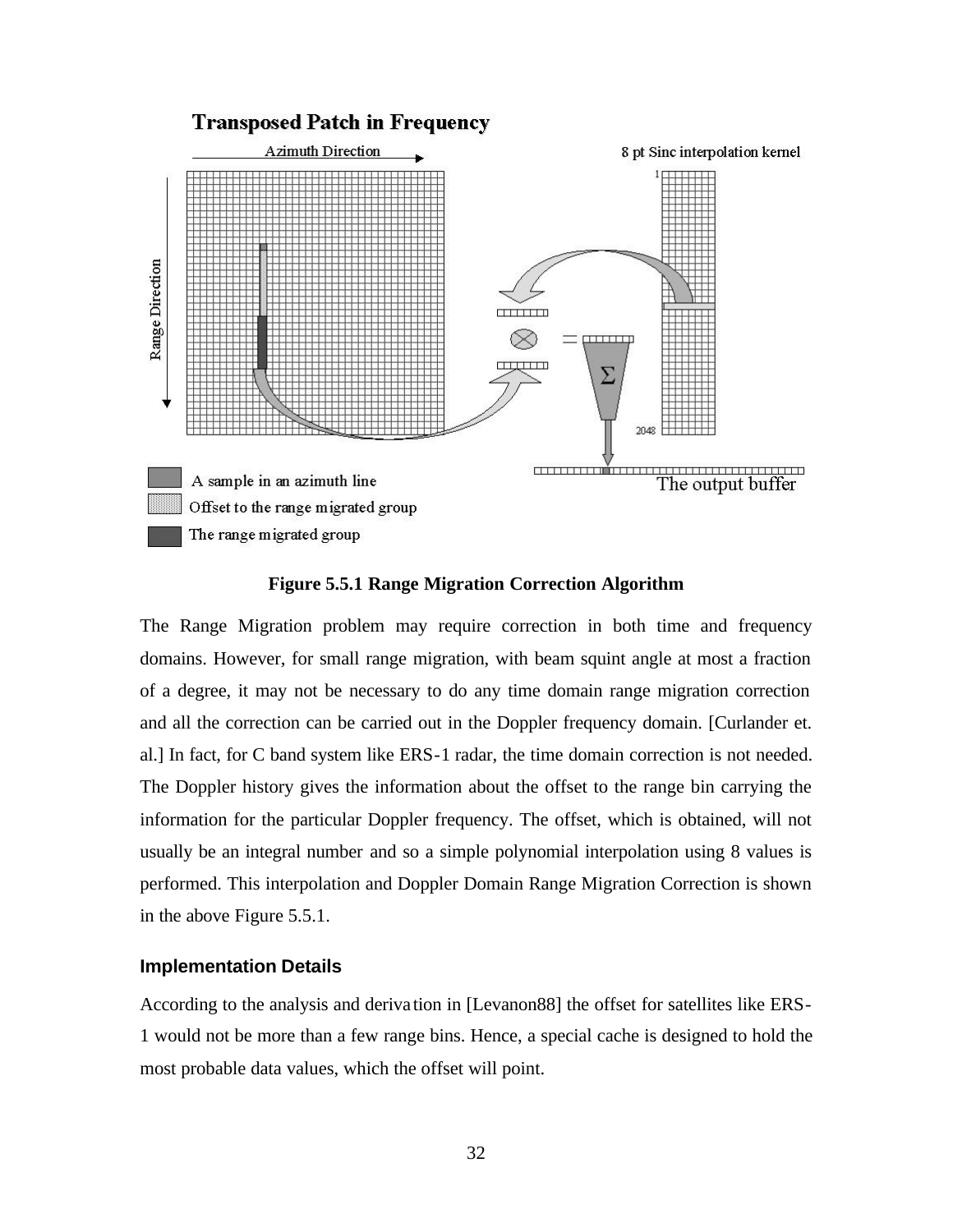#### • Cache Design

To accommodate an 8-point interpolation kernel scaling of the data and to allow for possible range migration to some 8 pixels, a cache with atleast 16 location (32 bit wide) was required. The functional diagram for the designed cache is shown in the Figure 5.5.2 shown below.



**Figure 5.5.2 Functional Diagram of Cache (16 WORDs) Design**

The implemented Range Migration Correction unit in BDE is shown in the Figure 5.5.3 below.



**Figure 5.5.3 Range Migration Correction Unit**

The calculated offset is saved through enabled latch to perform 8-pt sinc interpolation scaling for this sample. Appropriate integer and fractional bits are converted into addresses for CACHE, and sinc, which is in memory. The sinc values read from memory are used to compute corrected value of Range Migration sample. This is performed in "ACTUAL RANGE MIG SCALING" block.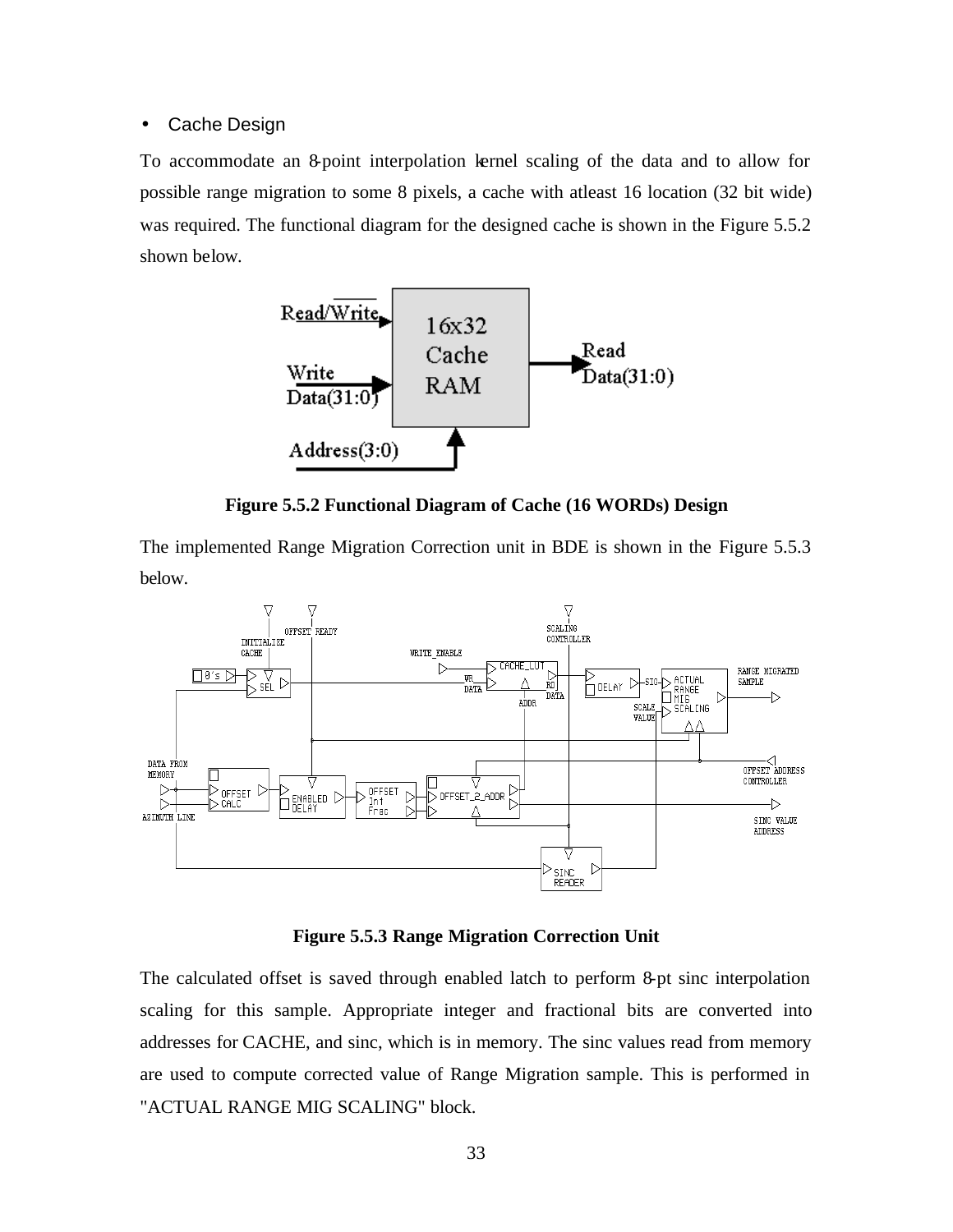#### *5.6 Azimuth Reference Function Generation*

The Doppler Centroid,  $f<sub>D</sub>$ , and Doppler rate,  $f<sub>R</sub>$ , are assumed to be available either from the preprocessing of the image file or it is already available along with the raw data. In either case, the Doppler frequency for each range bin is just a value of a polynomial using  $f<sub>D</sub>$  and  $f<sub>R</sub>$ . Now azimuth reference function is just a particular way of reading a sine cosine table, and hence the FFT module is merged with this module to get the reference function directly in the frequency domain. This would avoid the full extra cycle of loading the memory for a separate FFT. The Doppler frequency, normalized with respect to pulse repetition frequency is read in as a parameter. This normalization saves a large number of hardware expensive multiplications. Similarly scaling by  $2*\pi$  is also performed in order to save all sorts of extra computations and work around with bit shifts is carried out.



**Figure 5.6.1 BDE diagram for Azimuth Reference Calculation Design**

#### *5.7 Azimuth Compression*

Azimuth Compression would be a frequency domain implementation of the matched filter. So the range migrated data samples are multiplied with the complex conjugate of the azimuth reference function, calculated in previous stage. The output is further weighed with azimuth weighting function to suppress sidelobes.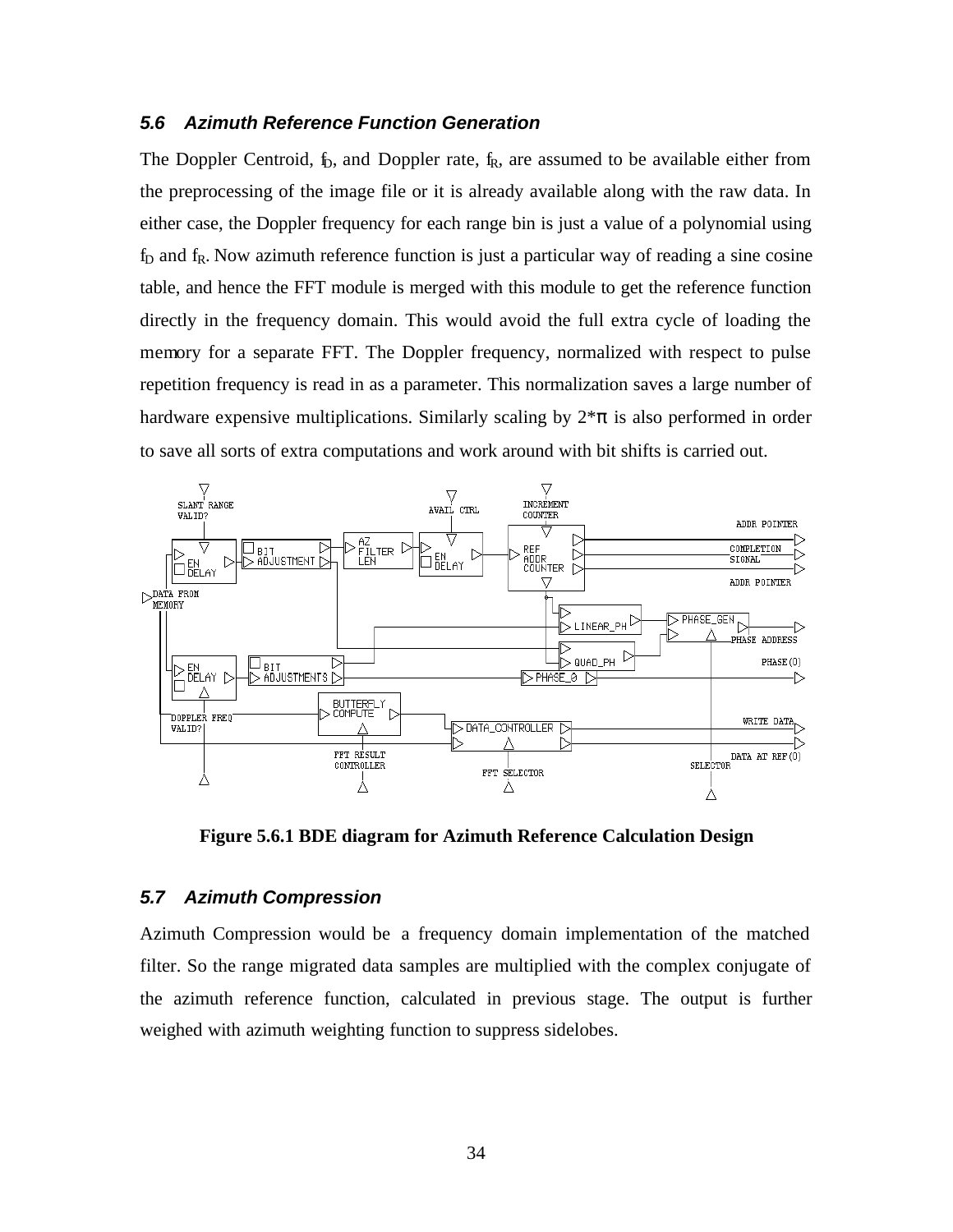#### **Implementation Details**

Since the azimuth reference function is different for each range bin, there is one reference value to be read for each data value. This leads to half the throughput. The memory can now be used to process only 30 data lines instead of 60 data lines as done with other modules. The other 30 data lines are used by the azimuth reference function. The Figure 5.7.1 shows the top-level design in BDE for this stage.



**Figure 5.7.1 BDE diagram for top level design of Azimuth Scaling**

The "AZ\_STATES CONTROLLER" is a finite state machine (FSM) generating block, which emits appropriate control signals for all other blocks. The memory address generation toggles the address lines from data storing location, azimuth reference storing location, azimuth weighing value storing location and result write location. The data controller schedules the numbers to be fed into the "AZIMUTH SCALING", which has at its core a complex multiplication block.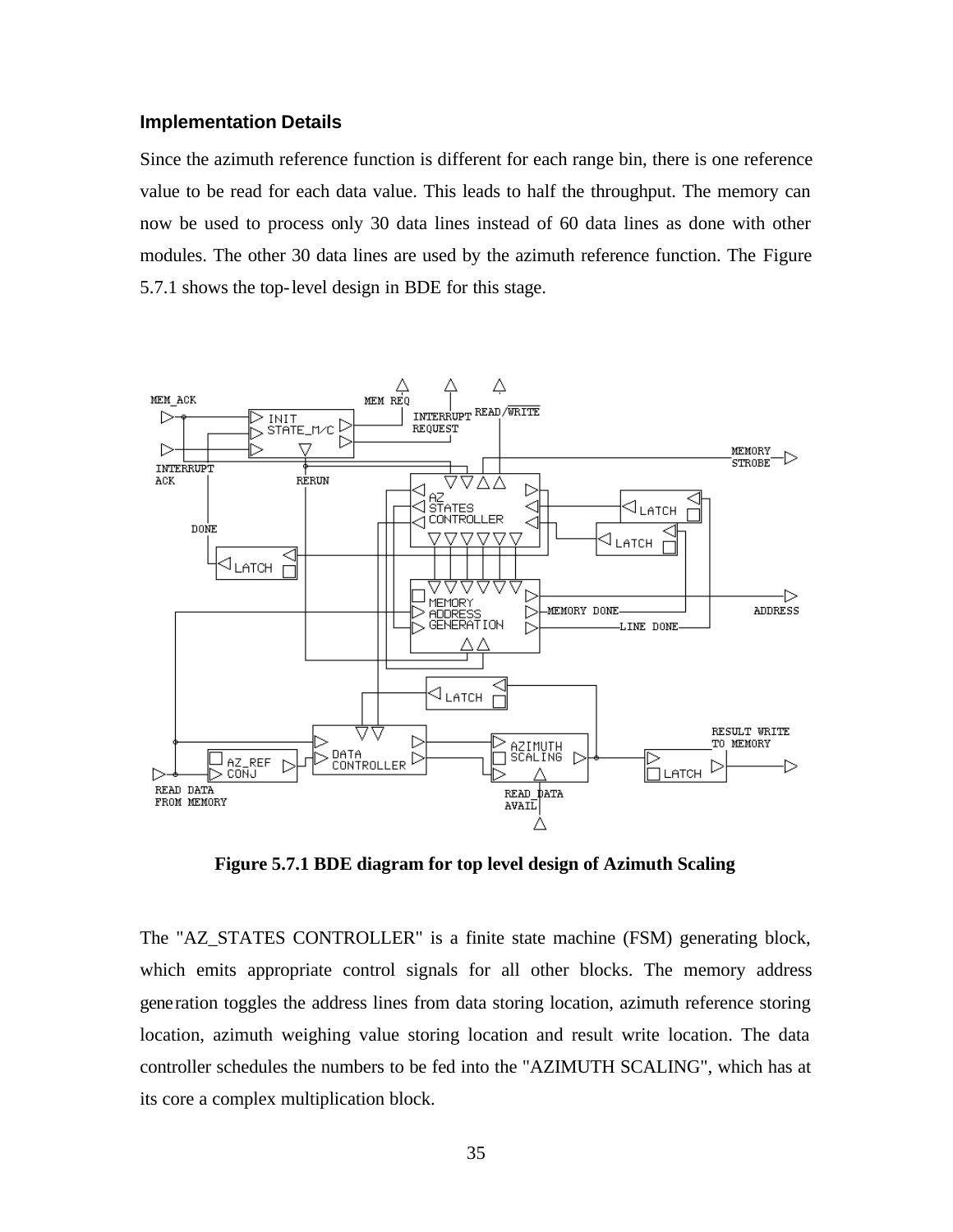After azimuth compression is performed, the image so obtained is inverse FFT'ed to bring back to the time domain, and then corner turned to rearrange the samples. To compare with the ASF image, which is multilooked, the complex image obtained through FPGA is then multilooked using ASF's utility.

Thus having designed all the modules through BDE/FLASH and optimized for speed, their device utilization summary is provided next.

#### *5.8 Figures of Implementation*

Table 5.1 to Table 5.5 gives the FPGA place and route tools results for the various modules of SAR signal Processor.

| <b>FET/IEFT</b> | PE <sub>0</sub> | PE <sub>1</sub> | PE <sub>2</sub> | PE <sub>3</sub> | PE <sub>4</sub> |
|-----------------|-----------------|-----------------|-----------------|-----------------|-----------------|
| <b>CLBs</b>     | 1279 (40%)      | 1258 (40%)      | 1278 (40%)      | 1278 (40%)      | 1258 (40%)      |
| $4 i/p$ LUT     | 2228 (35%)      | 2182 (34%)      | 226 (35%)       | 226 (35%)       | 2182 (34%)      |
| $3$ i/p LUT     | 96(3%)          | 68 (2%)         | 91(2%)          | 91(2%)          | 68 (2%)         |
| Max. Clk        | 13.82           | 16.430          | 13.06           | 13.52           | 16.430          |
| (MHz)           |                 |                 |                 |                 |                 |

**Table 5.1 Device Utilization summary for FFT/IFFT**

| <b>RC-scaling</b> | PE <sub>0</sub> | PE1        | PE <sub>2</sub> | PE <sub>3</sub> | PE <sub>4</sub> |
|-------------------|-----------------|------------|-----------------|-----------------|-----------------|
| <b>CLBs</b>       | 1175 (37%)      | 1188 (37%) | 1176 (37%)      | 1176 (37%)      | 1188 (37%)      |
| $4$ i/p LUT       | 1952 (31%)      | 1976 (31%) | 1952 (31%)      | 1952 (31%)      | 1976 (31%)      |
| $3$ i/p LUT       | 173 (5%)        | 172(5%)    | 175 (5%)        | 175 (5%)        | 172 (5%)        |
| Max. Clk          | 14.3            | 14.44      | 14.32           | 14.32           | 14.11           |
| (MHz)             |                 |            |                 |                 |                 |

**Table 5.2 Device Utilization summary for Range Scaling**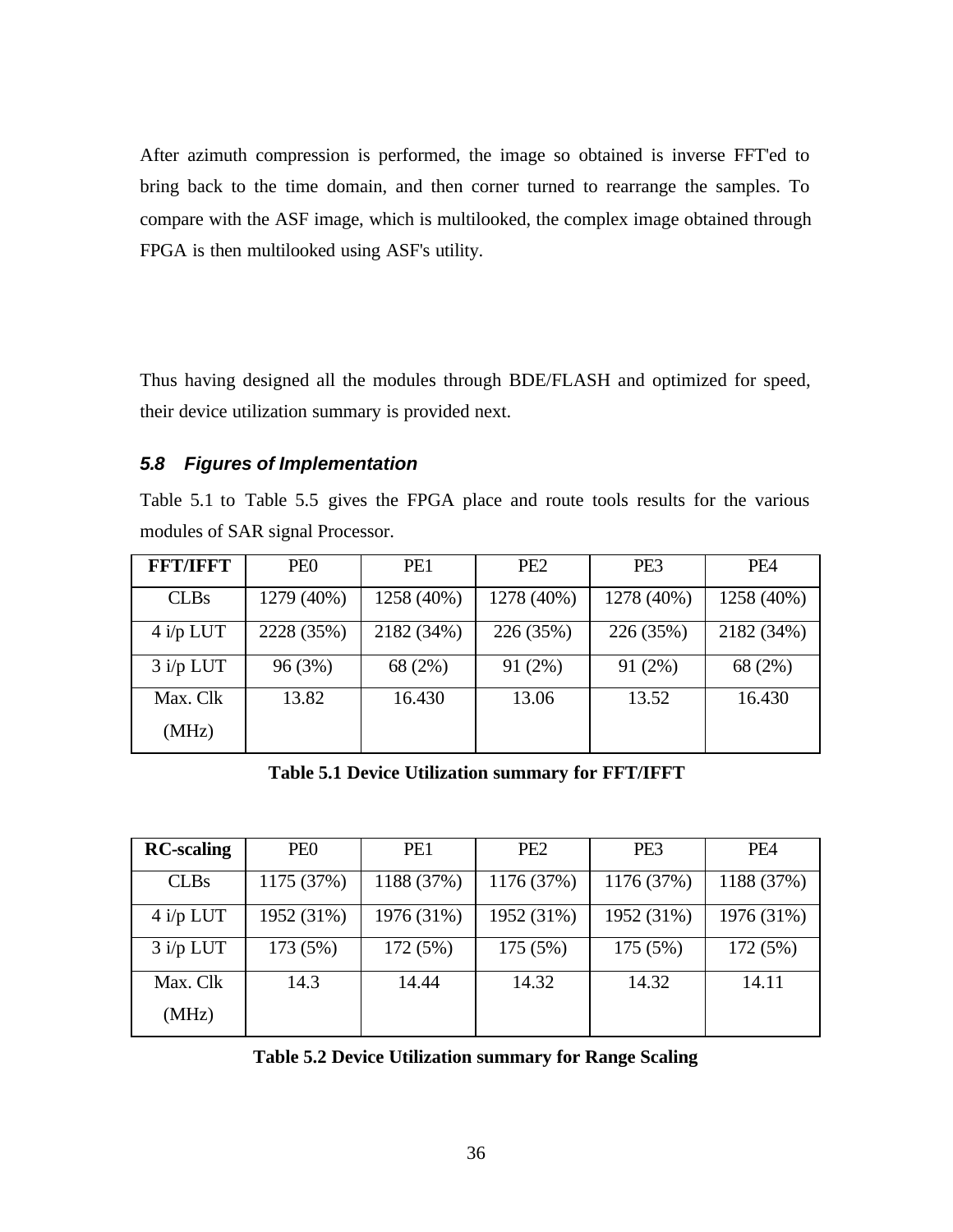| RM          | PE <sub>0</sub> | PE1        | PE <sub>2</sub> | PE <sub>3</sub> | PE <sub>4</sub> |
|-------------|-----------------|------------|-----------------|-----------------|-----------------|
| <b>CLBs</b> | 1920 (61%)      | 1941 (61%) | 1920 (61%)      | 1920 (61%)      | 1941 (61%)      |
| $4$ i/p LUT | 3050 (48%)      | 3085 (49%) | 3045 (48%)      | 3045 (48%)      | 3085 (49%)      |
| $3$ i/p LUT | 431 (13%)       | 446 (14%)  | 431 (13%)       | 431 (13%)       | 446 (14%)       |
| Max. Clk    | 9.1             | 10.623     | 9.713           | 9.713           | 10.623          |
| (MHz)       |                 |            |                 |                 |                 |

**Table 5.3 Device Utilization summary for Range Migration**

| AZ ref      | PE <sub>0</sub> | PE1        | PE <sub>2</sub> | PE <sub>3</sub> | PE4        |
|-------------|-----------------|------------|-----------------|-----------------|------------|
| <b>CLBs</b> | 2014 (64%)      | 1953 (62%) | 2025 (64%)      | 2025 (64%)      | 1953 (62%) |
| $4$ i/p LUT | 3456 (55%)      | 3326 (53%) | 3453 (55%)      | 3453 (55%)      | 3326 (53%) |
| $3$ i/p LUT | 157(5%)         | 159 (5%)   | 172(5%)         | 172 (5%)        | 159 (5%)   |
| Max. Clk    | 10.223          | 10.262     | 8.953           | 10.262          | 8.953      |
| (MHz)       |                 |            |                 |                 |            |

**Table 5.4 Device Utilization summary for Azimuth Reference Generation**

| AZ_Scaling  | PE <sub>0</sub> | PE1        | PE <sub>2</sub> | PE <sub>3</sub> | PE <sub>4</sub> |
|-------------|-----------------|------------|-----------------|-----------------|-----------------|
| <b>CLBs</b> | 1590(50%)       | 1602 (51%) | 1591 (50%)      | 1591 (50%)      | 1602 (51%)      |
| $4$ i/p LUT | 2656(42%)       | 2665 (42%) | 2656 (42%)      | 2656 (42%)      | 2665 (42%)      |
| $3$ i/p LUT | 145(4%)         | 138 (4%)   | 145 (4%)        | 145 (4%)        | 138 (4%)        |
| Max. Clk    | 14.35           | 13.41      | 13.177          | 13.177          | 13.41           |
| (MHz)       |                 |            |                 |                 |                 |

**Table 5.5 Device Utilization summary for Azimuth scaling**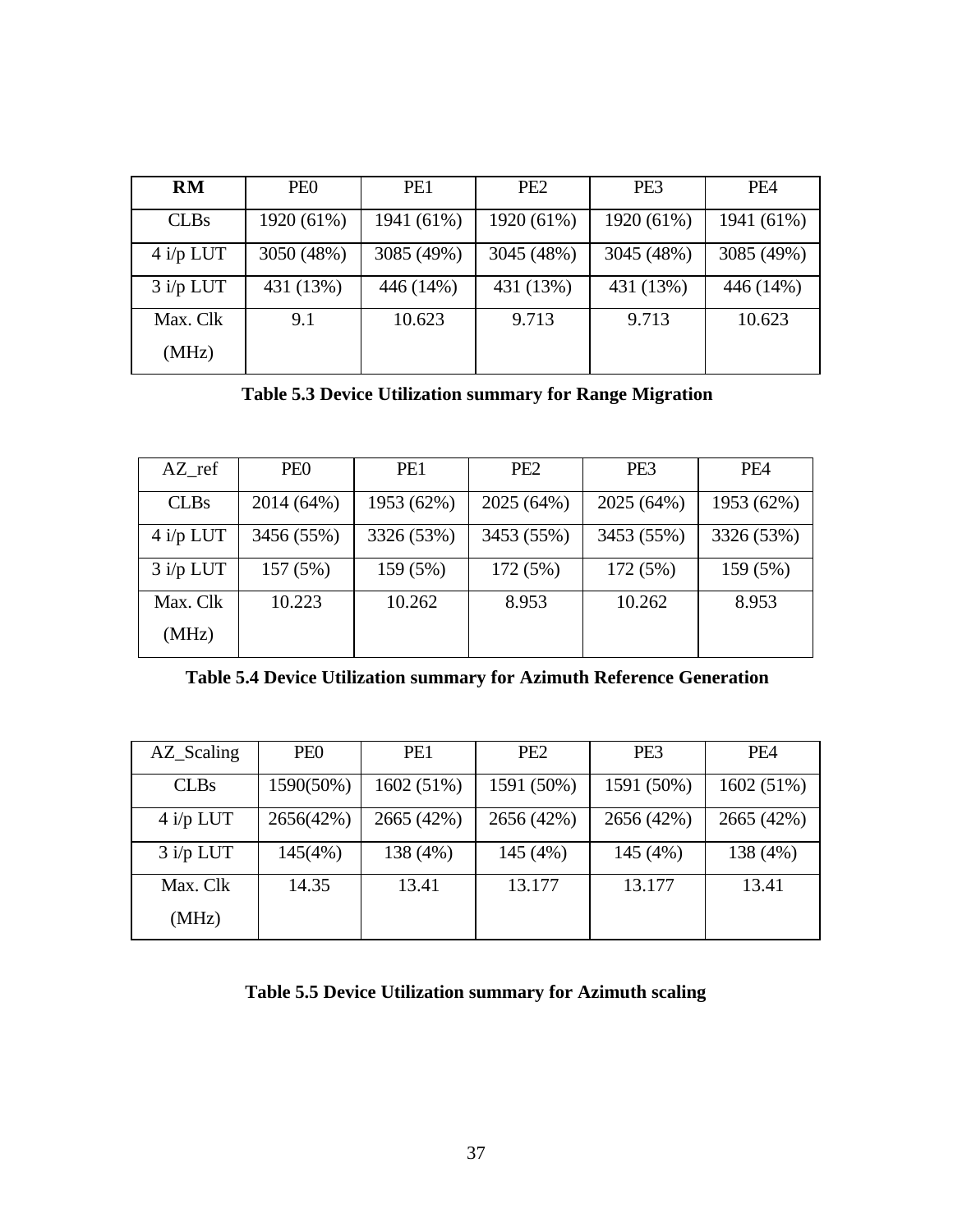Table 5.6 gives the information about the number of lines that could be processed with one full load of memory. This is directly proportional to the memory size and the numbers in the table are corresponding to 256K WORD memory. (4 lines of 4096 memory location are used in all modules to store various precomputed parameters.)

| <b>Modules</b> | <b>FFT</b> |    | RM | AZ REF |    |
|----------------|------------|----|----|--------|----|
| #lines/reload  | 60         | 60 | 60 | 60     | 30 |

**Table 5.6 Throughput (#datalines\_processed/reload)**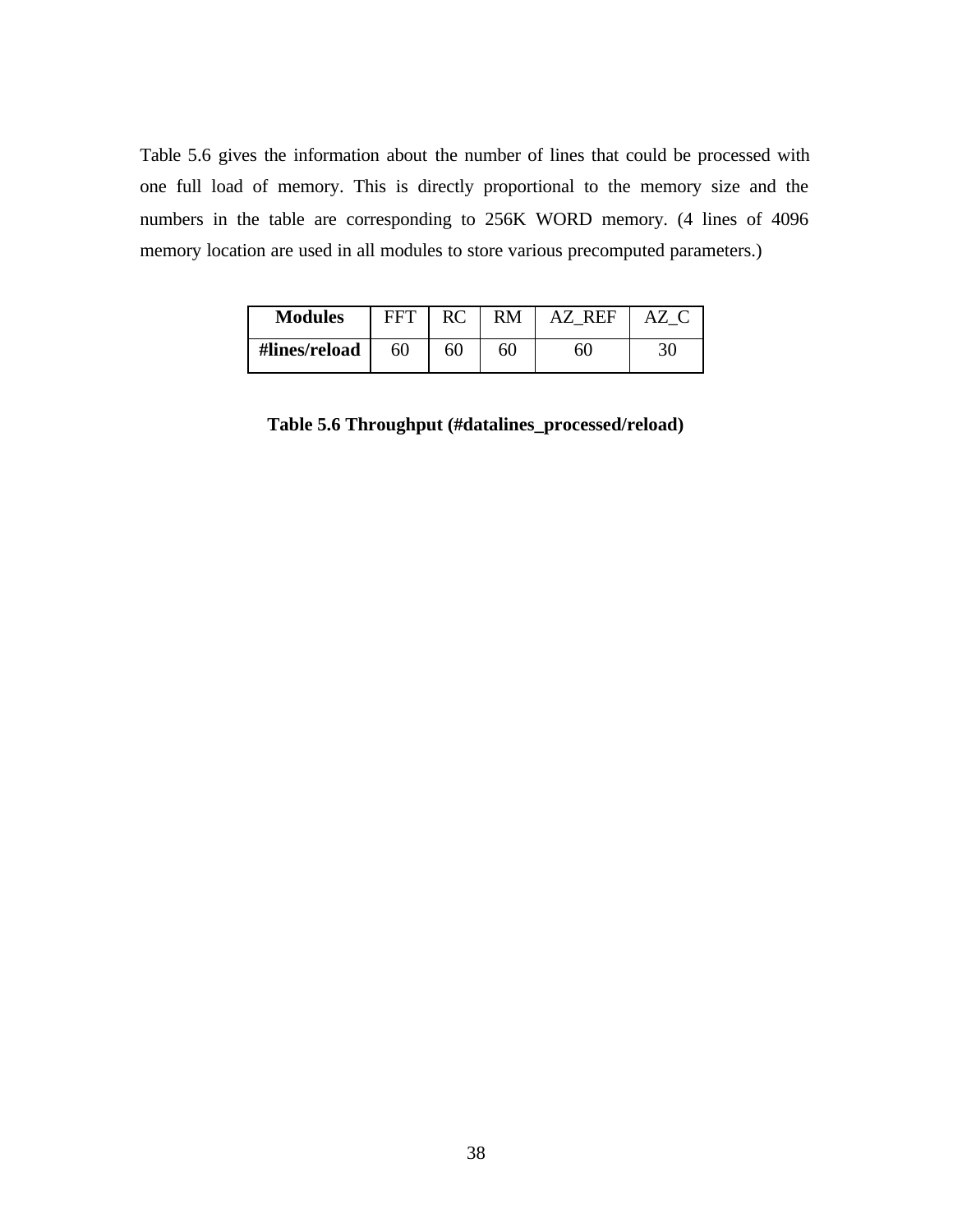# **6 Results and Performance Evaluation**

The SAR signal processor on FPGA design was tested directly on actual data obtained from ASF. The data is obtained on  $24<sup>th</sup>$  October 1995. The data consists of the scene indicated by scene indicator(see Appendix E) E122361290S0C014 and the scene center's latitude and longitude are  $63.9282^{\circ}$  and  $-145.60558^{\circ}$  respectively. This information is also available in the Dataset Summary record present in the metadata file.

# *6.1 Images*

Following is the image obtained from running the *aisp* software from ASF on a Linux machine, 350 MHz Pentium II, 256 MB RAM.



**Figure 6.1.1 Original image using** *aisp* **software**

The following image is generated through the FPGA processing of SAR signal processor. Note that the result does not have the same amount of resolution and hence contrast as the above image. This can be attributed to loss of accuracy in a fixed-point implementation.



**Figure 6.1.2 Image obtained from SAR implementation on FPGAs**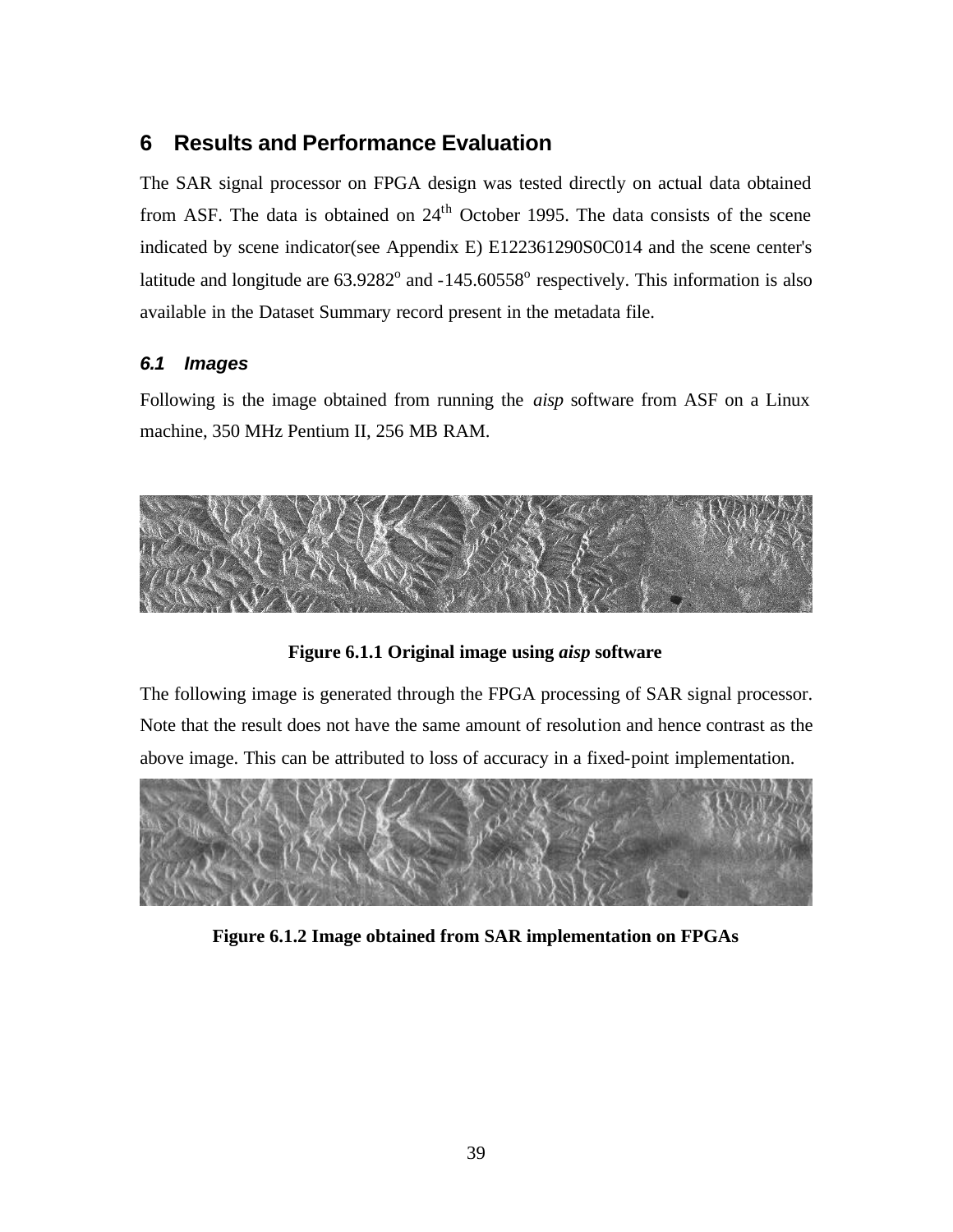The following table, Table 6.1 gives the number of cycles required to process one batch of memory load. The number of cycles is based on the finite state machine being used. Note that these values are rounded off to the nearest hundred, since the exact time in interrupt exchange between PEs and host is not a fixed value. For the maximum clock speed available, it also gives the time to process one batch of memory.

| <b>Modules</b>                | FFT      | <b>RC</b> | <b>RM</b> | <b>AZ REF</b> | AZ C    |
|-------------------------------|----------|-----------|-----------|---------------|---------|
| <b>Cycles/memory</b>          | 10322000 | 921700    | 4671200   | 10679000      | 1843300 |
| Max Clk (MHz)                 | ~13      | $\sim$ 14 | $\sim$ 10 | $\sim$ 10     | ~13     |
| Time (sec)/memory             | 0.794    | 0.066     | 0.467     | 1.068         | 0.142   |
| Time (sec)/patch <sup>3</sup> | 11.12    | 0.924     | 6.538     | 14.95         | 3.976   |

#### **Table 6.1 Time to process by a module**

To calculate the Time/patch the following procedure is used:

Total lines: 4096

#lines/reload: from Table 5.6

#reloads = (Total lines)/( #lines/reload) =  $4096/60 = -69...$  for FFT, RC, RM, AZREF

$$
= 4096/30 = -137...
$$
 for AC

#PEs in parallel: 5

#reloads/PE = (#reloads) / (#PE) =  $69/5 = -14$  for FFT, RC, RM, AZREF

 $= 137/5 = -28$  for AC

 $Time/patch = (Time/memory) * (Hreloads/PE)$ 

Therefore, the time to bare computations would be,

 $Time = 4*FFT$   $Time + RC$   $Time + RM$   $Time + AZREF$   $Time + AC$   $Time$ 

 $= 4(11.12) + 0.924 + 6.538 + 14.95 + 3.976$ 

 $= 70.87$  seconds

 $\overline{a}$ 

<sup>&</sup>lt;sup>5</sup> With all 5 PEs working in parallel, patch=4096 lines, while for each module, a single load of memory will hold lines as given by Table 5.6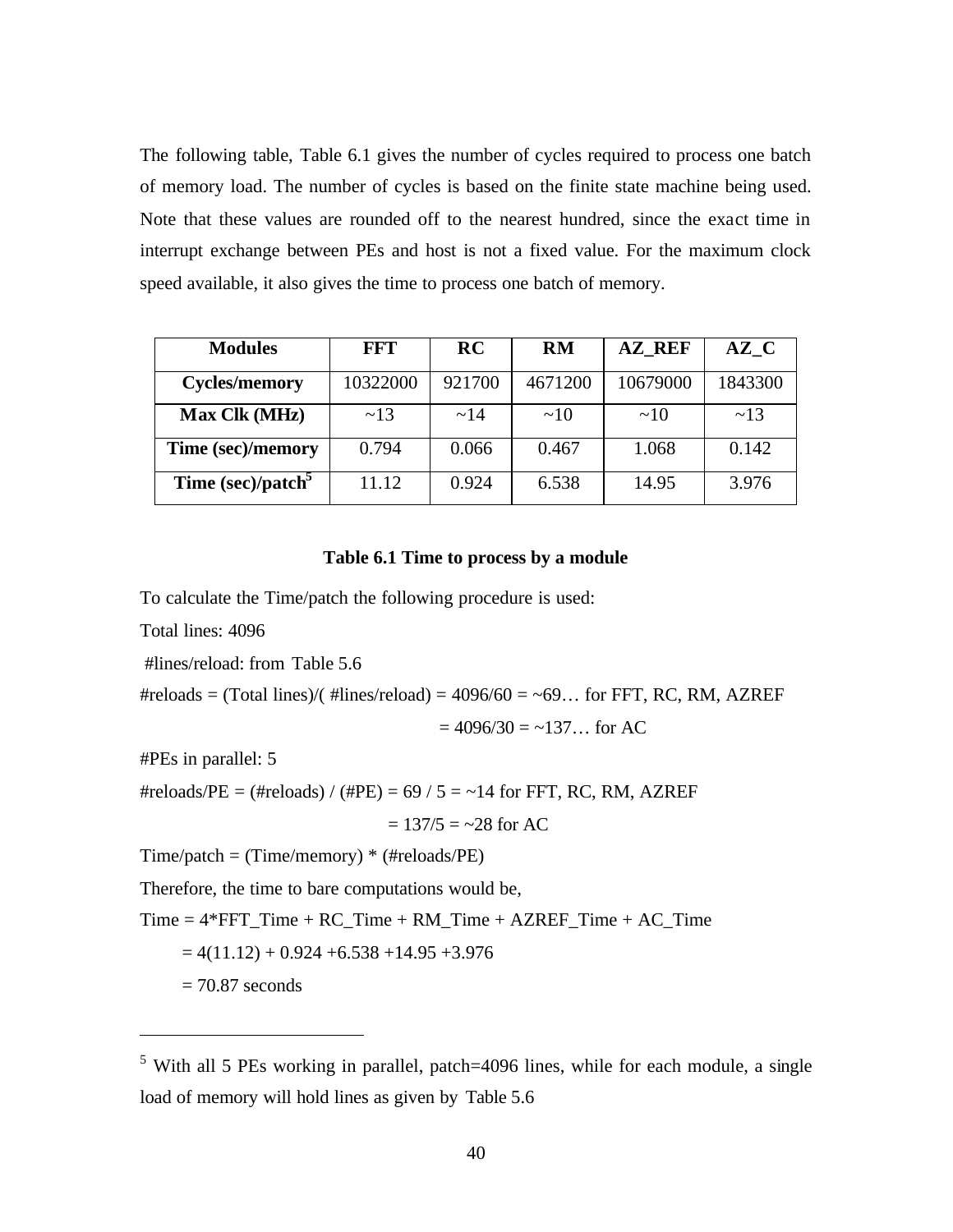The timing reports of all the stages are given in Table 6.2. The timing values in Table 6.2, are averages of 3 runs. Note that the improvement for smaller processes like RC and AC is not available on upgrading from 1 to 3 to 5 PEs. There is a significant improvement in timings for the modules using FFT. This behavior can be quantified to get an optimal value of PEs for the given overhead of loading and reloading the memory through the APIs.

| <b>Time</b>   | 1 PE   | 1 PE  | 3 PEs  | 3 PEs | 5 PEs  | 5 PEs      |
|---------------|--------|-------|--------|-------|--------|------------|
| (sec.)        | no DMA | DMA   | no DMA | DMA   | no DMA | <b>DMA</b> |
| R.FFT         | 55.10  | 44.93 | 30.26  | 19.65 | 24.32  | 13.5       |
| RC            | 17.66  | 5.53  | 18.77  | 5.45  | 19.84  | 5.37       |
| <b>R.IFFT</b> | 56.97  | 46.76 | 31.47  | 20.90 | 25.08  | 14.28      |
| A.FFT         | 54.86  | 44.66 | 29.44  | 18.79 | 23.09  | 12.16      |
| <b>RM</b>     | 46.61  | 36.34 | 24.14  | 13.58 | 20.73  | 9.93       |
| <b>AZREF</b>  | 82.35  | 72.9  | 41.47  | 30.94 | 30.89  | 20.24      |
| <b>AC</b>     | 24.35  | 12.66 | 25.39  | 5.97  | 26.56  | 5.49       |
| A.IFFT        | 56.98  | 46.79 | 31.50  | 20.94 | 25.17  | 14.34      |

**Table 6.2 Timing Report for all 8 stages of SAR Processor**

Also, note that there is a significant improvement in using DMA. However, the efficiency of this implementation is not significantly better than the software implementation. In fact, except for the 5 PEs with DMA case, none provide better timings as compared to the software implementation.

Table 6.3 compares the time for actual computation with the software implementation timings. It clearly shows that this current design implementation is not a significant improvement to its software counterpart. However, note that the major drawback is the memory I/O time. The actual timings of calculation as shown in Table 6.1 clearly shows that the parallel processing feature of FPGAs offer the faster solution.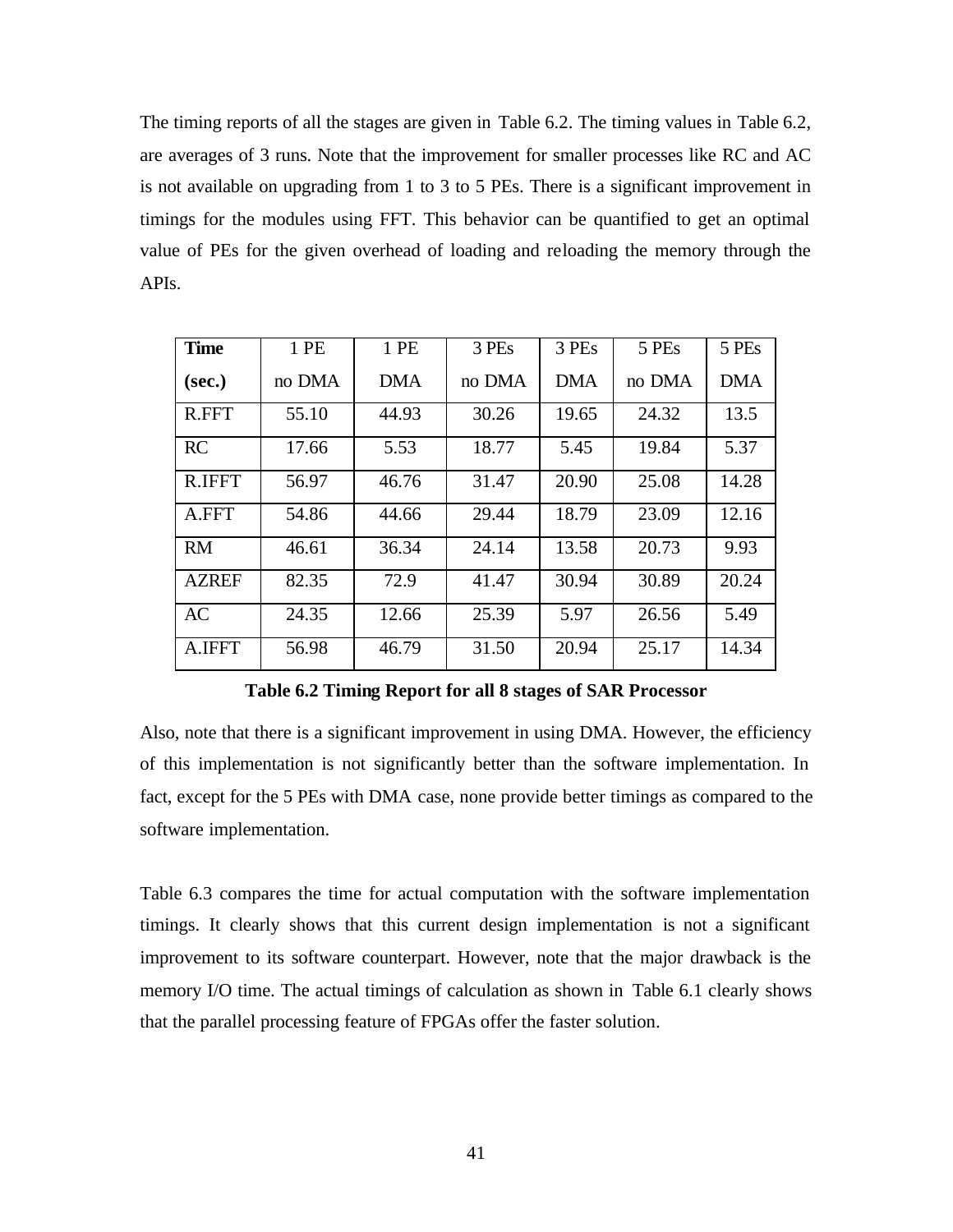| Implementation                       |   | Time for actual computation (sec)/<br>Total time <sup>6</sup> (sec) |  |  |
|--------------------------------------|---|---------------------------------------------------------------------|--|--|
| Software - ASF's <i>aisp</i> utility |   | 103/106.4                                                           |  |  |
|                                      |   | Using regular memory transfer                                       |  |  |
|                                      | 1 | 394.9/402.34                                                        |  |  |
| $\#PEs$                              | 3 | 232.43/240.05                                                       |  |  |
|                                      | 5 | 195.69/203.32                                                       |  |  |
|                                      |   | <b>Using DMA memory transfer</b>                                    |  |  |
|                                      |   | 310.57/318.13                                                       |  |  |
| # $PEs$                              | 3 | 136.37/145.6                                                        |  |  |
|                                      | 5 | 95.32/102.56                                                        |  |  |

**Table 6.3 Comparison of Time for implementation**



**Figure 6.1.3Comparison Plot of Time to process a patch**

 $\overline{a}$ 

<sup>&</sup>lt;sup>6</sup> This time is the sum of time for actual computation, corner turn of the patch, and data scaling after reading raw data.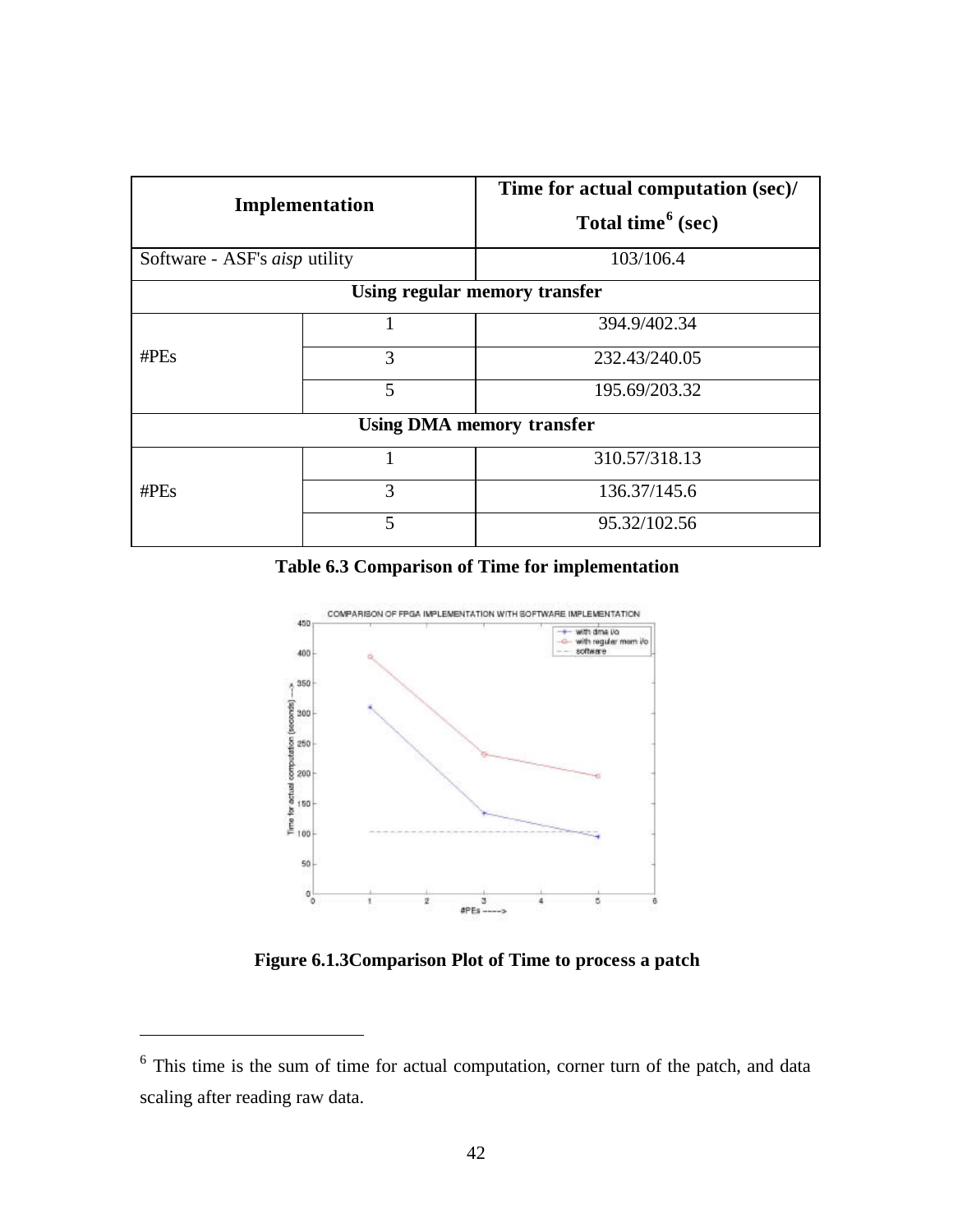### **7 Conclusion and Future Work**

This thesis demonstrates the design and FPGA implementation of certain algorithms of Synthetic Aperture Radar signal processor. It also shows how the same piece of silicon can be used efficiently by reprogramming it with the different stages of the processor one after the other. This work also shows the effectiveness of FLASH and BDE in implementing such a complex design.

The resultant SAR image shows a successful implementation of a prototype SAR signal processor on FPGA. The memory I/O is the bottleneck of this process. With a larger memory size of storage, the bare-computation time limit can be reached through actual implementation too.

#### *7.1 Limitations*

The results that have been generated do not provide improved performance over software implementation because of some limitations in the implementation like:

- Large Memory I/O time
- Only 1MB of memory on each PE, resulting into large number of reloads.

#### *7.2 Future Work*

This work has concentrated on developing a SAR signal processor with the basic modules. So some of the possible future work in this area can be:

- Incorporating various other stages of SAR image processing, like speckle reduction, geocoding, Interferometry, etc to work after this signal processor.
- To generate Doppler Centroid and Doppler rate quantities by on board calculation, instead of using precomputed values.
- Provide additional flexibility in the existing design, by allowing parameterized image size, different FFT size for each stages etc.
- Higher Radix FFT can be implemented and compared to check for better performance.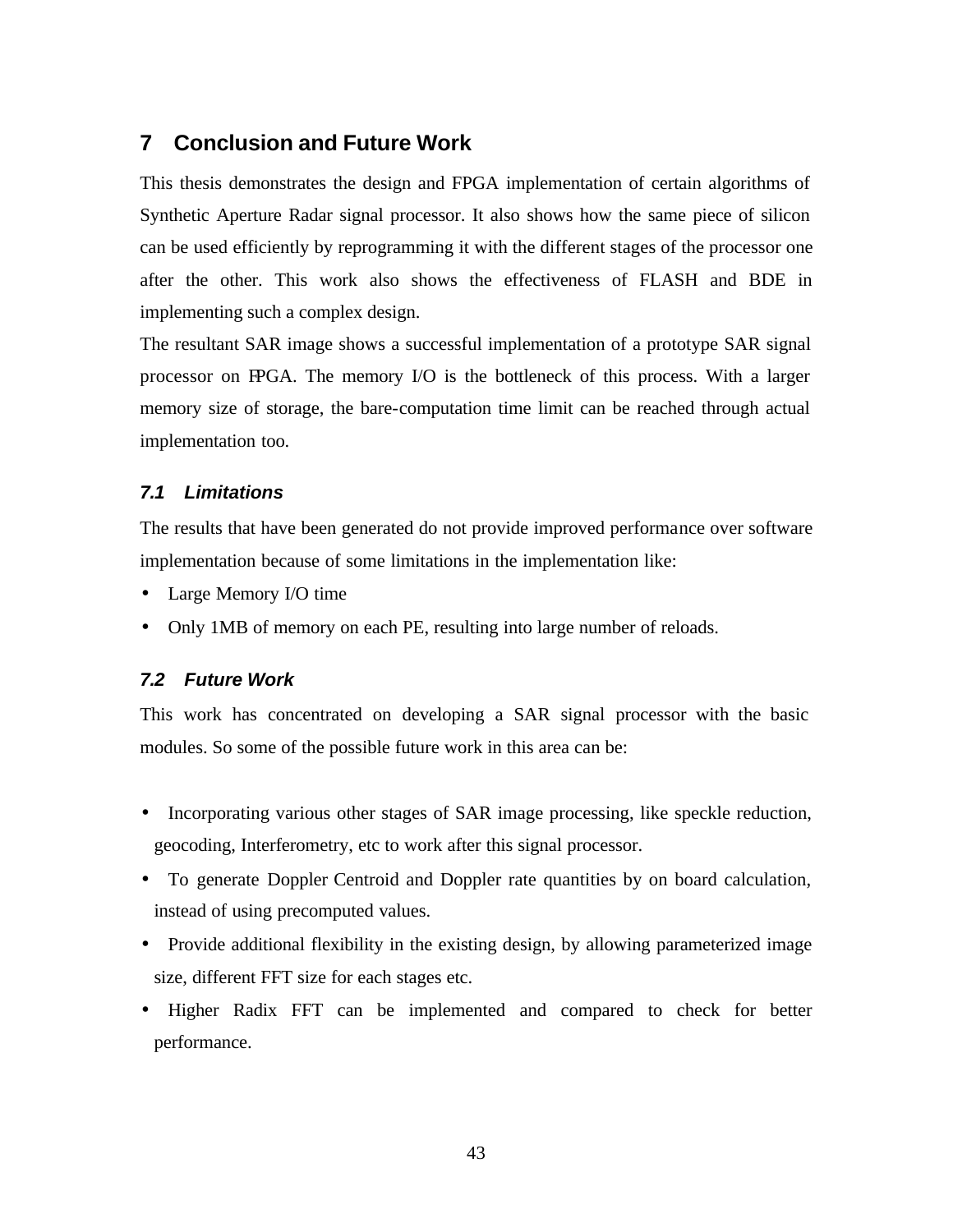• Implementing this work with floating point representation, to explore the advantage of larger dynamic range of floating point over fixed point representation. However, the simple additions would be a bit more complex with floating point representation.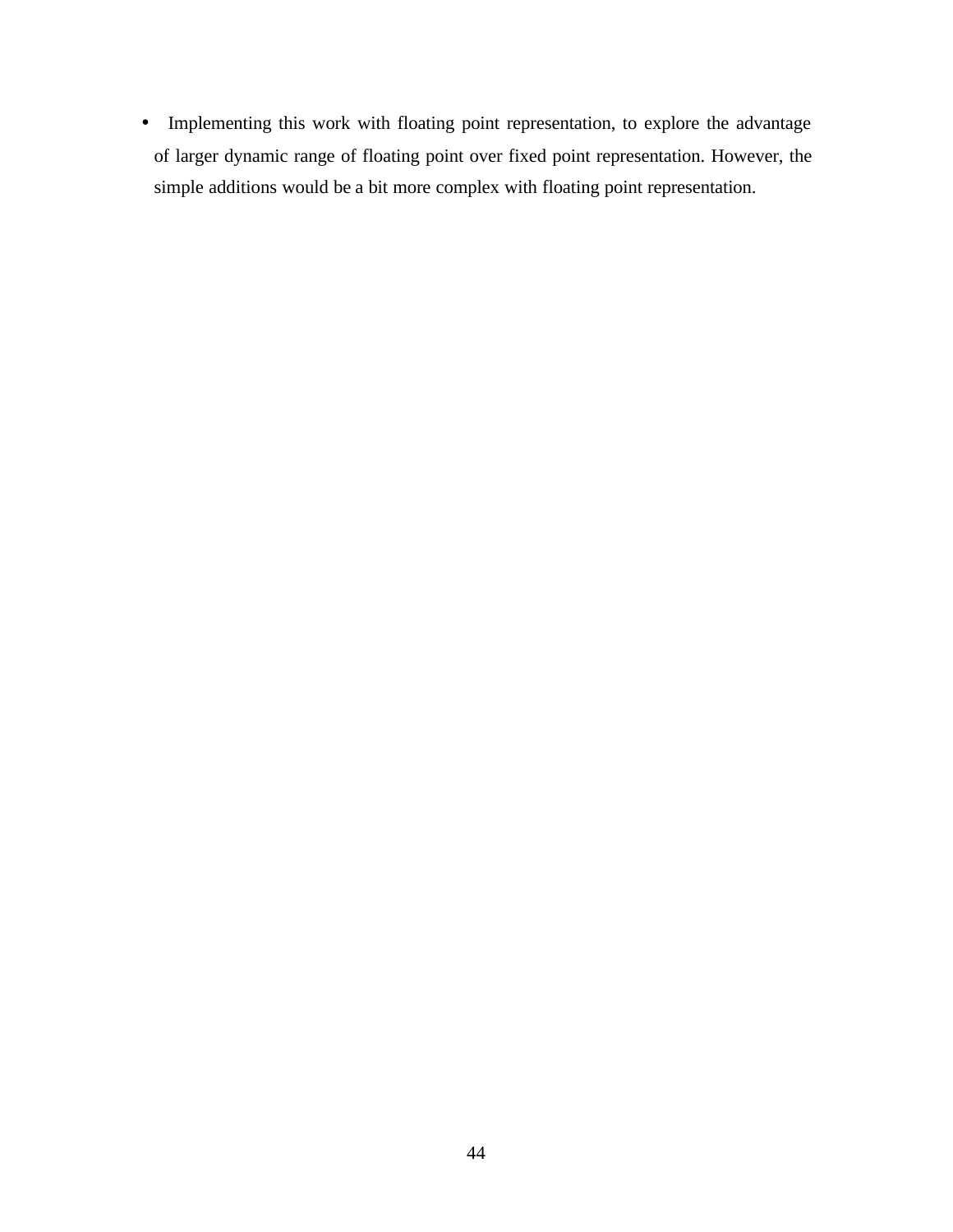# **Appendices**

| Orbit                             |                                      |  |
|-----------------------------------|--------------------------------------|--|
| Altitude                          | 785 km                               |  |
| Inclination                       | 98.516°                              |  |
| Ground Track velocity             | $6.628$ km/s                         |  |
| Instrument                        |                                      |  |
| Frequency                         | $C$ -Band $(5.3 \text{ GHz})$        |  |
| Wavelength                        | 5.66 cm                              |  |
| <b>Pulse Repetition Frequency</b> | 1640-1720 Hz                         |  |
| Pulse Length(BW)                  | $37.1 \,\mu s \,(15.5 \,\text{MHz})$ |  |
| Polarization                      | VV                                   |  |
| Antenna Size                      | $10 \text{ X} 1 \text{ m}$           |  |
| Antenna 3 dB Width                |                                      |  |
| Range                             | $6.0^\circ$                          |  |
| Azimuth                           | $0.3^{\circ}$                        |  |
| Image                             |                                      |  |
| Swath Width                       | $100 \mathrm{km}$                    |  |
| Max Resolution Range X Az.        | 12.5 X 12.5 m                        |  |
| Resolution @ #looks               | 30 @ 4                               |  |
| System                            |                                      |  |
| Look Angle                        | Right $20.355^{\circ}$               |  |
| Incidence Angles, Mid             | 19.35-26.5°,23°                      |  |
| Footprint Range X Azimuth         | 80 X 4.8 km                          |  |
| Doppler BW                        | 1260 Hz                              |  |
| <b>Coherent Integration Time</b>  | 0.6s                                 |  |
| Windowing                         | Hamming                              |  |
| <b>Pulse Compression Ratio</b>    | 580:1                                |  |
| Range Sample Rate                 | 18.96 Mb/s                           |  |
| Maximum Data rate                 | $105$ Mb/s                           |  |
| Quantization                      | 5 bits per sample                    |  |

# *Appendix A: ERS-1 satellite characteristics*

### **Table A.1 Orbit parameters for ERS-1**

(Source: ASF Scientific SAR User's Guide)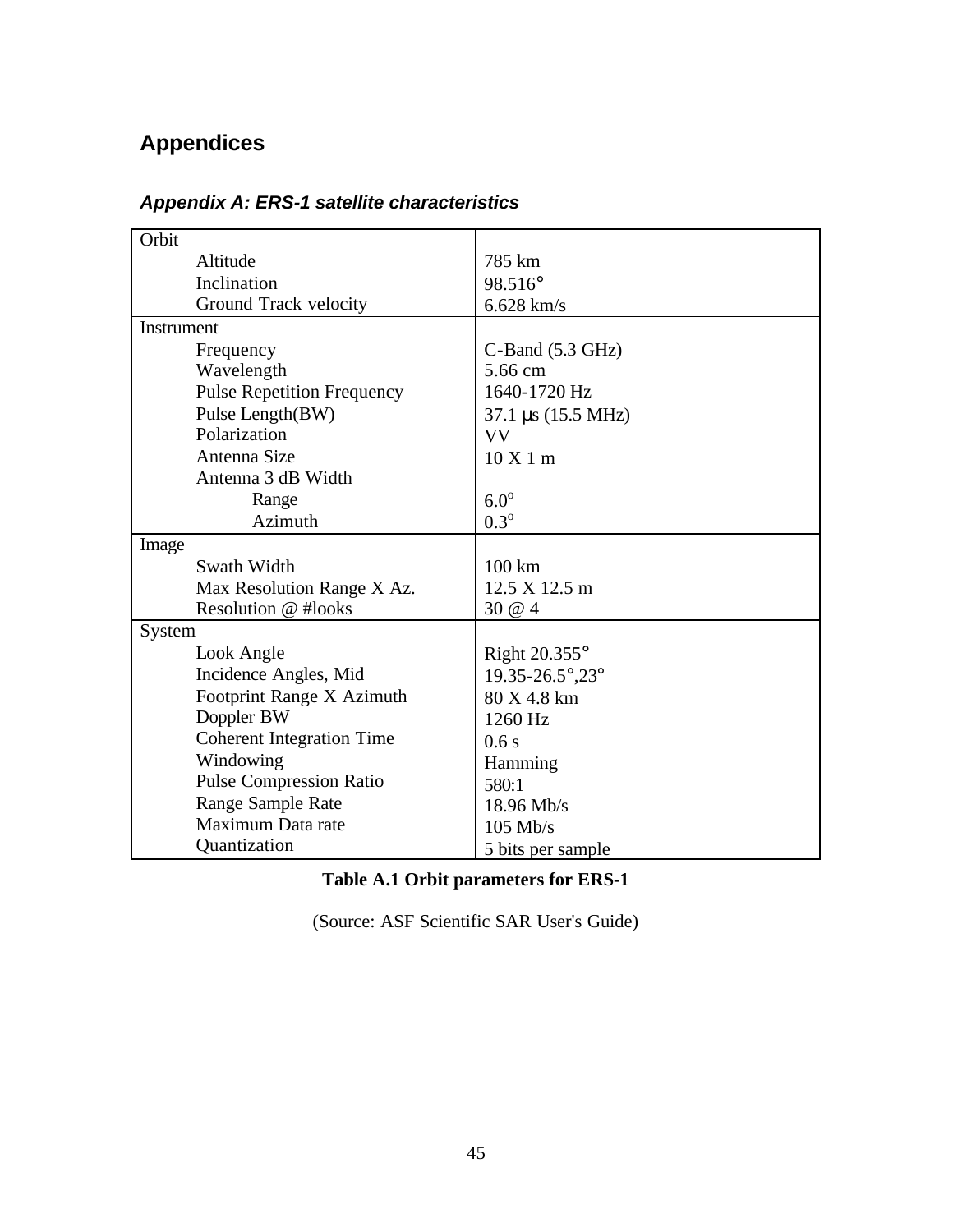| <b>Product</b><br><b>Name</b>                       | <b>Bytes per</b><br><b>Record by</b><br>Number of<br>Records,<br>including<br><b>CEOS</b> | <b>Actual Data</b><br><b>Samples</b>   | Data Type                                                                                  | <b>Byte Order</b>  | <b>Record</b><br>Order<br>(w.r.t.<br>time) |
|-----------------------------------------------------|-------------------------------------------------------------------------------------------|----------------------------------------|--------------------------------------------------------------------------------------------|--------------------|--------------------------------------------|
| $ERS-1$ ,<br>Computer-<br>Compatible<br>Signal Data | 11456 x<br>26626                                                                          | 26625<br>records<br>of 5632<br>samples | 2 Bytes<br>(8 bits Real<br>$+$ 8 bits<br>Imaginary)<br>$(5I + 5Q)$<br>significant<br>bits) | Real,<br>Imaginary | First to last                              |

#### *Appendix B: ASF CCSD Data-set Format*

#### **Table A.2 ASF CCSD Data set Format**

#### *Appendix C: ASF CCSD Data files detail*

The data product has two files. One containing the data for the image and the other containing information about the data, the image, and information to go with the image. The data file, one of the files, contains nothing but image data. It is simply a huge chunk of continuous data. (It has an extension .D) The other type of file is the metadata file, which contains all the gathered information about the data. (Extension "L" with the same basename as ".D" file). The metadata file contains important information for viewing the image, manipulating the image, processing the image, and archiving the image. More information is available at ASF's CEOS specifications page. First, the metadata file contains the image information such as the range (width) and azimuth (length or height) of the image. Along with the image information, the metadata contains information such as the position and orientation of the satellite at the time, the image data was gathered.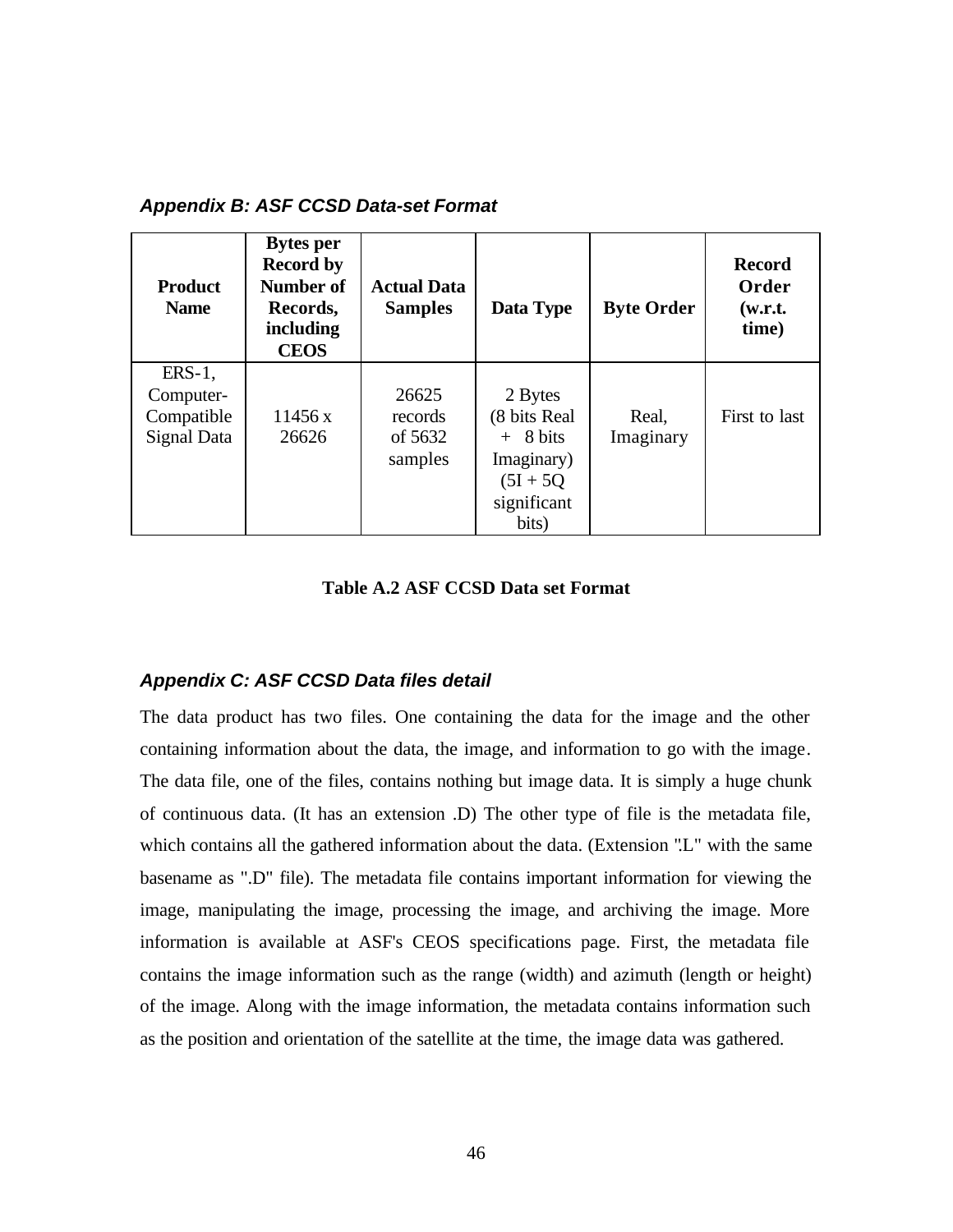#### *Appendix D: CEOS Image Data*

CEOS Data is one of the main types of data that the Alaska SAR Facility (ASF) produces. There are three main levels of CEOS data. The first, known as CEOS Level 0 data, has two main formats. The first format is the raw stream of data transmitted from the satellite. This data is simply the unformatted jumble of bits received from the satellite. The second format of CEOS Level 0 data is the formatted stream of satellite data. This has the sync codes removed and is byte aligned for ease of integration into a computer system. CEOS Level 0 data must be processed further to yield useable data products such as images and other derived data.

This further processed data is known as CEOS Level 1 data. CEOS Level 1 data is mainly in the form of images that are derived from CEOS Level 0 data. The level of processing done on the data varies from the raw image, such as what the satellite "sees," to flatten out geocoded images. This processing is done by the different tools developed and maintained at ASF.

Further processing of these images, results in data types known as CEOS Level 2 data. Such things are usually the result of multiple images and their comparison. Data such as ice motion and Interferometry are examples of CEOS Level 2 data.

#### *Appendix E: Decoding the scene indicator*

Consider the scene indicator: E122361290S0C014 (data file name also is the same character appended by .D)

Where: **E1 -**--- for ERS-1

- **22361** ---- Orbit Number (ranges from 00000 to 99999)
- **290** ---- Fixed frame numbering scheme relative to ascending node
- **S** ---- indicates Slant range (Projection type of Data)
- $\theta$  ---- for Data Pixel Spacing = 6.25
- **C** ---- For CCSD data type
- **14** ---- Version Number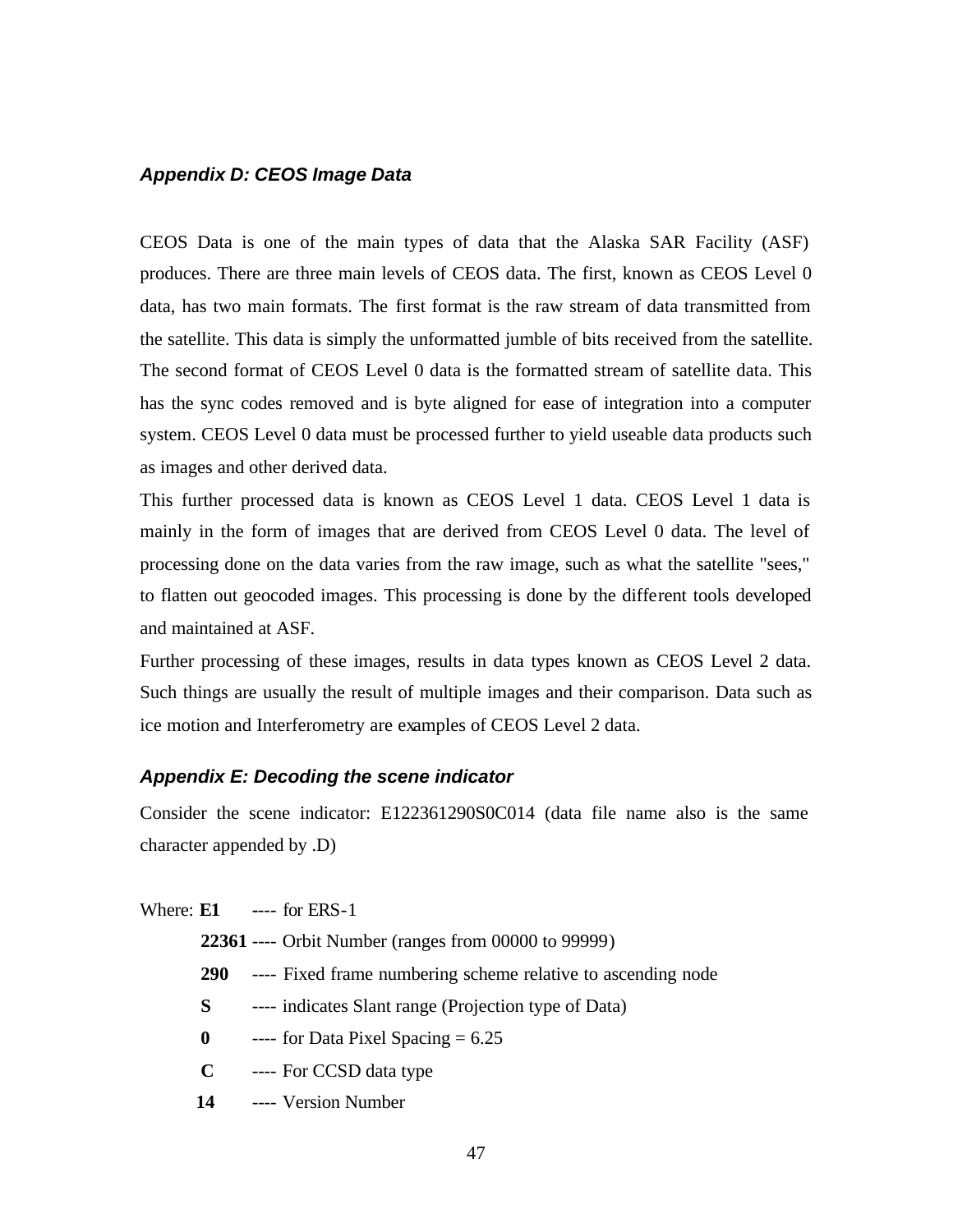# *Appendix F: List of Acronyms*

| <b>ASF</b>   | Alaska SAR Facility                              |
|--------------|--------------------------------------------------|
| <b>ACS</b>   | <b>Adaptive Computing Systems</b>                |
| <b>CCSD</b>  | Computer Compatible Signal Data                  |
| <b>CEOS</b>  | <b>Committee on Earth Observation Satellites</b> |
| <b>DARPA</b> | Defense Advanced Research Projects Agency        |
| <b>ERS</b>   | European Remote Sensing Satellite                |
| <b>ESA</b>   | European Space Agency                            |
| <b>FPE</b>   | <b>Functional Programming Environment</b>        |
| <b>PRF</b>   | <b>Pulse Repetition Frequency</b>                |
| SAR          | Synthetic Aperture Radar                         |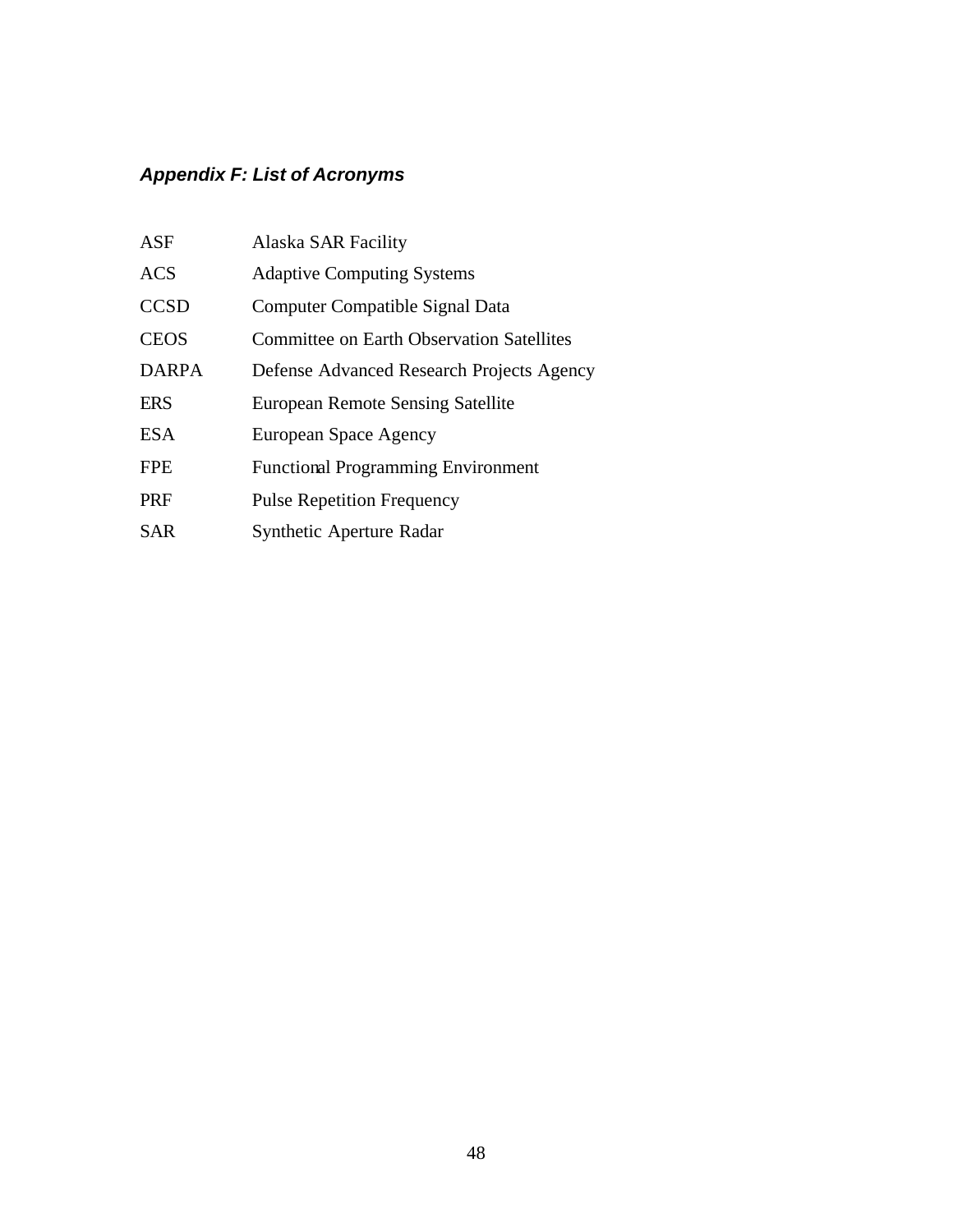#### *References*

**[ASPA]** ASF SAR Processing Algorithm, June 2000.

http://www.asf.alaska.edu/reference\_documents/datacenters\_references/sar\_processing.ht ml

**[ACS\_Report2000]** Technical Report ITTC-FY2001-TR-13530-07, Code Listing and BDE diagrams for SAR signal processor on FPGAs, Information Telecommunication  $\&$ Technology Center, University of Kansas, June 2000.

**[Andraka]** Andraka R., Berkun A., '*FPGAs Makes a Radar Signal Processor on a Chip a Reality*'

**[Bamler93]** Bamler R., Breit H., Steinbrecher U., Just D.*, Algorithms for X-SAR Processing*, Remote Sensing Digest 1993.

**[Carrara95]** Carrara W.G., Goodman R.S., Majewski R.M., *Spotlight Synthetic Aperture Radar Signal Processing Algorithms*, Artech House, 1995.

**[Curlander91]** Curlander J.C., McDonough R.N.*, Synthetic Aperture Radar: Systems and Signal Processing*, John Wiley & Sons, New York, NY, 1991.

**[Dandalis97]** Dandalis A., Prasanna V. K., *Fast Parallel Implementation of DFT using Configurable Devices,* International Workshop on Field Programmable Logic and Applications, 1997

**[Levanon88]** Levanon N., *Radar Principles,* Wiley-Interscience Publications, 1988.

**[Muehring97]** Muehring J. T., Thesis Texas Tech University, '*Optimal Configuration of a Parallel Embedded System for Synthetic Aperture Radar Processing'*

 **[Pridgen95]** Pridgen J., Jaffe R., Kline W., *RASSP Technology Insertion into the Synthetic Aperture Radar Image Processor Application*, Second Annual RASSP Conference, 1995.

**[Pryde94]** Pryde G.C., Beckett K.D.R., Delves L.M., Oliver C.J., White R.C., *Design of a real-time high quality SAR processor,* SPIE 94

**[RASSP\_SAR]** *SAR CASE STUDY on RASSP ,* June 2000

http://www.atl.lmco.com/projects/rassp/RASSP\_legacy/casestudies/SAR/ **[SSUG93]** Alaska SAR Facility, *Scientific SAR User's Guide*, Coert Olmsted, July 1993